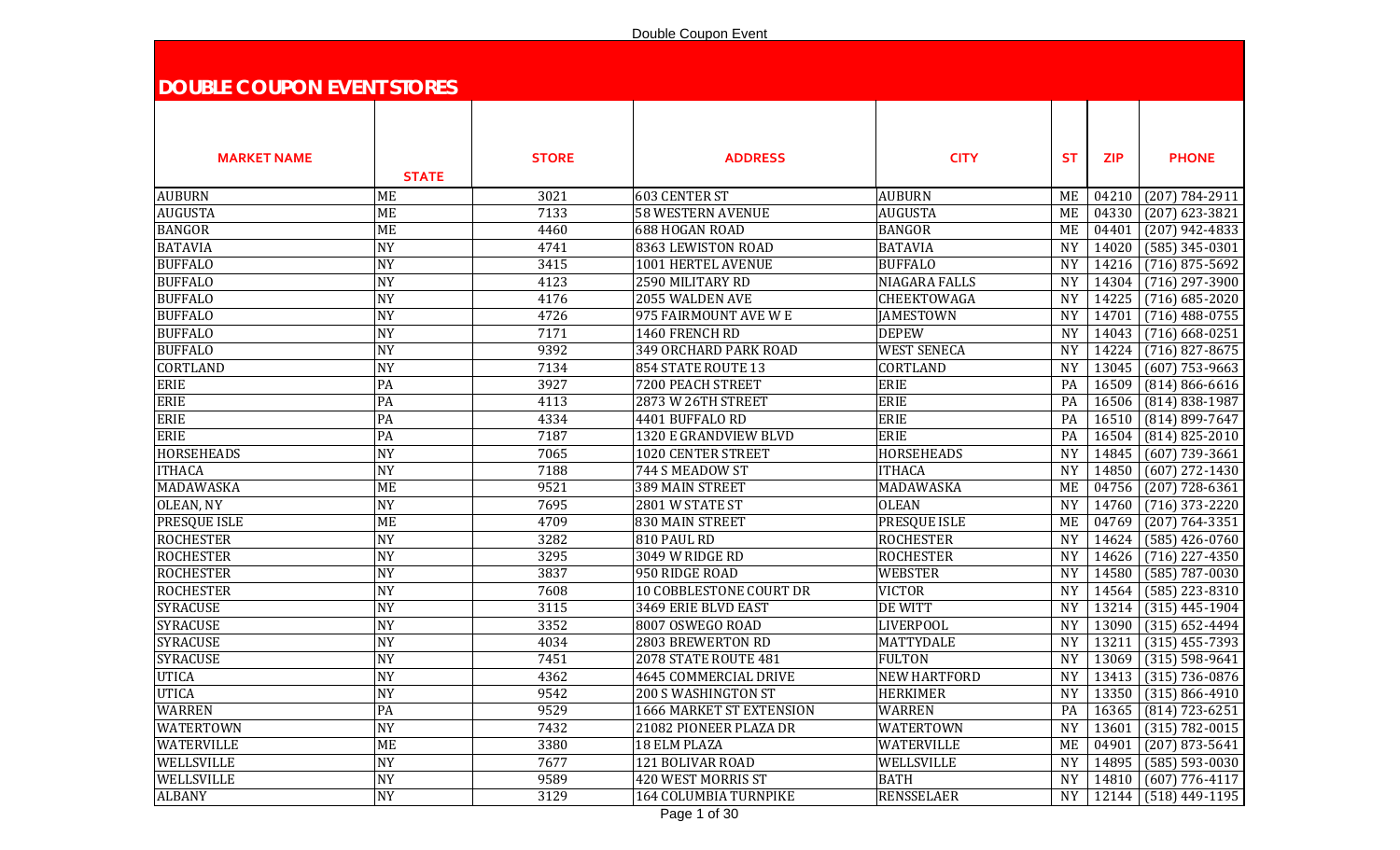|                       |              |              | Double Coupon Event             |                       |           |            |                                    |
|-----------------------|--------------|--------------|---------------------------------|-----------------------|-----------|------------|------------------------------------|
| <b>MARKET NAME</b>    | <b>STATE</b> | <b>STORE</b> | <b>ADDRESS</b>                  | <b>CITY</b>           | <b>ST</b> | <b>ZIP</b> | <b>PHONE</b>                       |
| <b>ALBANY</b>         | <b>NY</b>    | 3600         | 93 WEST CAMPBELL ROAD           | <b>SCHENECTADY</b>    | <b>NY</b> | 12306      | $(518)$ 372-1273                   |
| <b>ALBANY</b>         | <b>NY</b>    | 3691         | 15 PARK AVE SUITE 22            | <b>CLIFTON PARK</b>   | <b>NY</b> | 12065      | $(518)$ 383-6910                   |
| <b>ALBANY</b>         | <b>NY</b>    | 4383         | 1860 CENTRAL AVE                | <b>ALBANY</b>         | <b>NY</b> | 12205      | $(518)$ 456-7701                   |
| <b>ALBANY</b>         | <b>NY</b>    | 4394         | 195 TROY SCHENECTADY RD         | <b>LATHAM</b>         | <b>NY</b> | 12110      | $(518) 783 - 6101$                 |
| ALLENTOWN/BETHLEHEM   | PA           | 3361         | 1502 SOUTH FOURTH ST            | <b>ALLENTOWN</b>      | PA        | 18103      | $(610)$ 791-3033                   |
| ALLENTOWN/BETHLEHEM   | PA           | 3643         | 2520 MAC ARTHUR ROAD            | WHITEHALL             | PA        | 18052      | $(610)$ 821-5513                   |
| ALLENTOWN/BETHLEHEM   | PA           | 3949         | 803 MALE ROAD                   | WIND GAP              | PA        | 18091      | $(610) 863 - 8550$                 |
| ALLENTOWN/BETHLEHEM   | PA           | 3954         | <b>400 NORTH BEST AVENUE</b>    | WALNUTPORT            | PA        | 18088      | $(610) 767 - 1812$                 |
| ALLENTOWN/BETHLEHEM   | PA           | 4344         | 4701 TILGHMAN STREET EXT        | <b>ALLENTOWN</b>      | PA        | 18104      | $(610)$ 395-0341                   |
| ALLENTOWN/BETHLEHEM   | PA           | 7192         | 320 SOUTH 25TH STREET           | <b>EASTON</b>         | PA        | 18042      | $(610)$ 258-2324                   |
| ALLENTOWN/BETHLEHEM   | PA           | 7257         | 246 NW END BLVD STORE #1        | QUAKERTOWN            | PA        | 18951      | $(215)$ 538-2820                   |
| <b>BENNINGTON</b>     | <b>VT</b>    | 9536         | 19 KOCHER DRIVE                 | <b>BENNINGTON</b>     | <b>VT</b> | 05201      | $(802)$ 442-6305                   |
| <b>BERWICK</b>        | PA           | 9161         | 1520 W FRONT ST                 | <b>BERWICK</b>        | PA        | 18603      | $(570) 759 - 0381$                 |
| <b>BINGHAMPTON</b>    | <b>NY</b>    | 3521         | 33 WEST STATE ST                | <b>BINGHAMTON</b>     | <b>NY</b> | 13901      | $(607)$ 772-6618                   |
| <b>BINGHAMPTON</b>    | <b>NY</b>    | 7375         | <b>527 ENDICOTT PLAZA</b>       | <b>ENDICOTT</b>       | <b>NY</b> | 13760      | $(607)$ 754-5920                   |
| <b>BOSTON</b>         | MA           | 3288         | 484 BOSTON RD                   | <b>BILLERICA</b>      | MA        | 01821      | $(978)$ 667-4176                   |
| <b>BOSTON</b>         | MA           | 3333         | 180 MAIN ST                     | SAUGUS                | MA        | 01906      | $(781)$ 231-0404                   |
| <b>BOSTON</b>         | MA           | 3486         | 77 MIDDLESEX AVE                | SOMERVILLE            | MA        | 02145      | $(617) 628 - 9500$                 |
| <b>BOSTON</b>         | MA           | 3879         | 350 GROSSMAN DRIVE              | <b>BRAINTREE</b>      | MA        | 02184      | $(781) 843 - 5400$                 |
| <b>BOSTON</b>         | MA           | 4407         | 2001 MAIN STREET                | <b>BROCKTON</b>       | MA        | 02301      | $(508) 588 - 9010$                 |
| <b>BOSTON</b>         | MA           | 4448         | 161 S BROADWAY                  | <b>SALEM</b>          | <b>NH</b> | 03079      | $(603) 893 - 6181$                 |
| <b>BOSTON</b>         | MA           | 7104         | 252 MAIN ST                     | <b>ACTON</b>          | MA        | 01720      | $(978)$ 263-7756                   |
| <b>BOSTON</b>         | MA           | 9147         | <b>45 STOREY AVE</b>            | NEWBURYPORT           | MA        | 01950      | $(978)$ 462-8521                   |
| <b>BURNHAM</b>        | PA           | 4772         | 331 WEST FREEDOM AVE            | <b>BURNHAM</b>        | PA        | 17009      | $(717)$ 242-4473                   |
| <b>CHAMBERSBURG</b>   | PA           | 3225         | 1005 WAYNE AVE                  | CHAMBERSBURG          | PA        | 17201      | $(717)$ 263-9831                   |
| <b>CHAMBERSBURG</b>   | PA           | 9769         | <b>40 SHIPPENSBURG SHOP CTR</b> | SHIPPENSBURG          | PA        | 17257      | $(717)$ 532-9012                   |
| <b>CLARKSBURG</b>     | WV           | 7341         | 102 EMILY DR EAST POINT         | <b>CLARKSBURG</b>     | WV        | 26301      | $(304) 624 - 7171$                 |
| <b>CRANSTON</b>       | RI           | 3401         | RTE 81 24 CANNING BLVD          | <b>FALL RIVER</b>     | MA        | 02721      | $(508) 679 - 2111$                 |
| <b>CRANSTON</b>       | RI           | 4812         | 1130 NEWPORT AVE                | <b>S ATTLEBORO</b>    | MA        | 02703      | $(508) 761 - 4770$                 |
| <b>CRANSTON</b>       | RI           | 7155         | 9 PLAZA WAY                     | <b>FAIRHAVEN</b>      | MA        | 02719      | $(508)$ 997-1246                   |
| <b>CRANSTON</b>       | RI           | 9447         | 296 GARFIELD AVENUE             | CRANSTON              | RI        |            | $\boxed{02920   (401) 946 - 3400}$ |
| <b>DUBOIS</b>         | PA           | 9733         | RD 3 STATE RTE 255 N            | <b>DUBOIS</b>         | PA        |            | 15801 (814) 375-1211               |
| <b>EAST BRUNSWICK</b> | NJ           | 3050         | 1930 STATE HWY 88               | <b>BRICK</b>          | NJ        | 08724      | $(732) 840 - 0800$                 |
| <b>EAST BRUNSWICK</b> | NJ           | 3056         | 1020 HAMBURG TURNPIKE           | <b>WAYNE</b>          | NJ        | 07470      | $(973) 696 - 8312$                 |
| <b>EAST BRUNSWICK</b> | NJ           | 3071         | 213 HIGHWAY 37 E                | <b>TOMS RIVER</b>     | N)        | 08753      | $(732)$ 244-3001                   |
| <b>EAST BRUNSWICK</b> | NJ           | 3202         | 700 BROADWAY                    | <b>WESTWOOD</b>       | N)        | 07675      | $(201)$ 666-6501                   |
| <b>EAST BRUNSWICK</b> | NJ           | 3339         | 645 HIGHWAY 18                  | <b>EAST BRUNSWICK</b> | N)        | 08816      | (732) 238-6464                     |
| <b>EAST BRUNSWICK</b> | NJ           | 3414         | 2 MEMORIAL DRIVE                | <b>LODI</b>           | NJ        |            | $07644$ (973) 471-7900             |
| <b>EAST BRUNSWICK</b> | NJ           | 3438         | 1550 ST GEORGE AVE              | <b>AVENEL</b>         | NJ        |            | $07001$ (732) 574-3500             |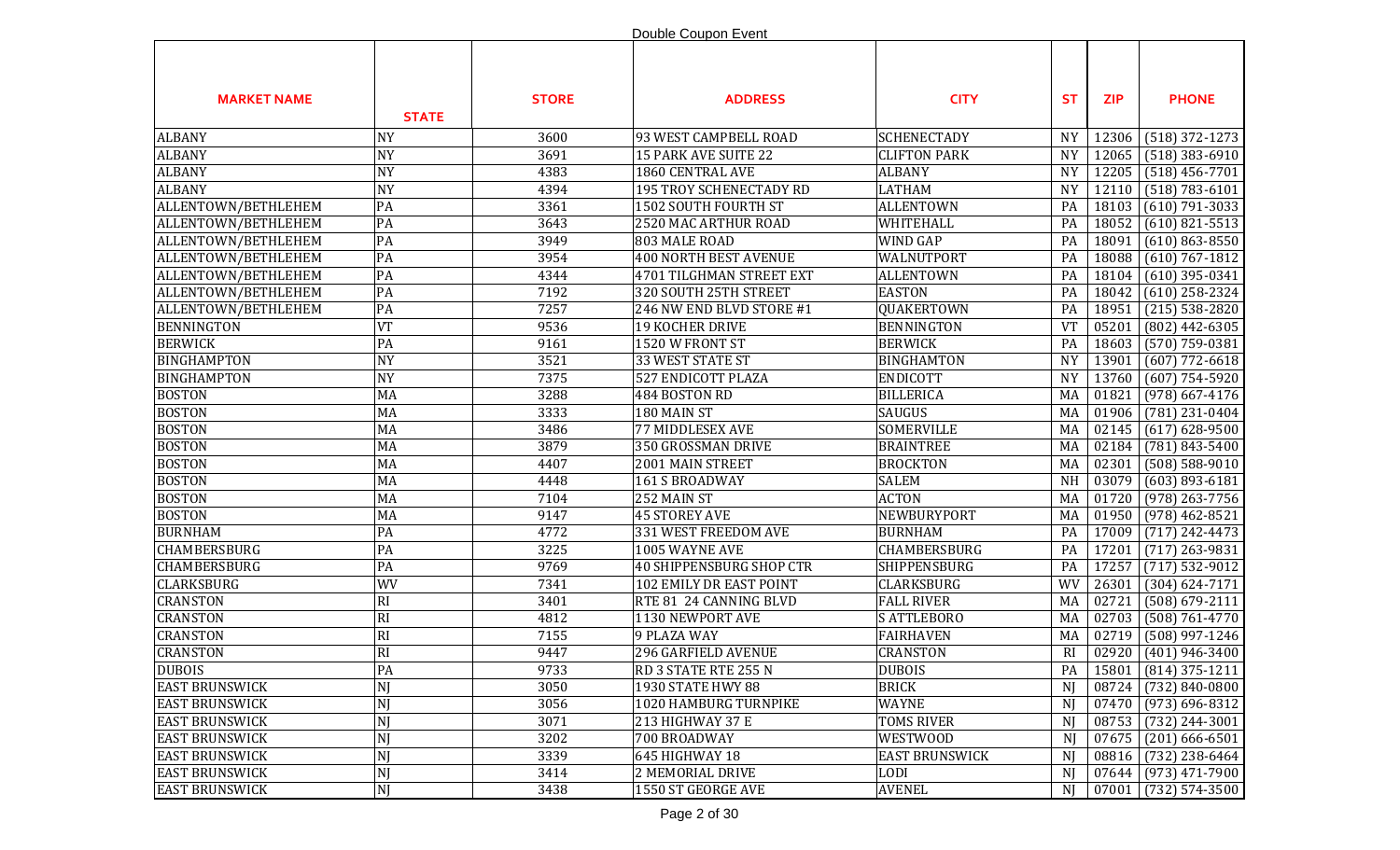|                         |                |              | Double Coupon Event                            |                         |                |            |                                       |
|-------------------------|----------------|--------------|------------------------------------------------|-------------------------|----------------|------------|---------------------------------------|
| <b>MARKET NAME</b>      | <b>STATE</b>   | <b>STORE</b> | <b>ADDRESS</b>                                 | <b>CITY</b>             | <b>ST</b>      | <b>ZIP</b> | <b>PHONE</b>                          |
| <b>EAST BRUNSWICK</b>   | NJ             | 3459         | 321 STADIUM PLAZA STE 9 STADIUM PI JERSEY CITY |                         | NJ             | 07305      | $(201)$ 435-2102                      |
| <b>EAST BRUNSWICK</b>   | NJ             | 3499         | 200 PASSAIC AVE                                | <b>KEARNY</b>           | NJ             | 07032      | $(201)$ 997-9300                      |
| <b>EAST BRUNSWICK</b>   | N <sub>I</sub> | 3522         | 180 BROADWAY                                   | ELMWOOD PARK            | N)             | 07407      | $(201) 791 - 7007$                    |
| <b>EAST BRUNSWICK</b>   | NJ             | 3523         | 859 ROUTE 17                                   | <b>PARAMUS</b>          | N)             | 07652      | $(201)$ 444-8550                      |
| <b>EAST BRUNSWICK</b>   | NJ             | 3524         | <b>6 VERVALEN STREET</b>                       | <b>CLOSTER</b>          | N <sub>I</sub> | 07624      | $(201) 768 - 5431$                    |
| <b>EAST BRUNSWICK</b>   | NJ             | 3558         | US HIGHWAY 22                                  | NORTH PLAINFIELD        | N <sub>J</sub> | 07060      | $(908) 561 - 7050$                    |
| <b>EAST BRUNSWICK</b>   | NJ             | 3641         | 733 ROUTE 72 EAST                              | MANAHAWKIN              | N              | 08050      | $(609)$ 978-0560                      |
| <b>EAST BRUNSWICK</b>   | NJ             | 3825         | 808 US HWY 46 WEST                             | PARSIPPANY              | N              | 07054      | $(973)$ 396-0500                      |
| <b>EAST BRUNSWICK</b>   | NJ             | 3990         | 24 34 BARBOUR AVENUE                           | <b>PASSAIC</b>          | N)             | 07055      | $(973)$ 365-0722                      |
| <b>EAST BRUNSWICK</b>   | NJ             | 4361         | 3010 HIGHWAY 35                                | <b>HAZLET</b>           | N)             | 07730      | $(732) 739 - 2800$                    |
| <b>EAST BRUNSWICK</b>   | NJ             | 4397         | 140 US HWY ROUTE 10                            | <b>DOVER</b>            | N)             | 07801      | $(973)$ 361-5950                      |
| <b>EAST BRUNSWICK</b>   | NJ             | 4470         | 108 MONMOUTH RD                                | <b>WEST LONG BRANCH</b> | N              | 07764      | $(732) 542 - 5747$                    |
| <b>EAST BRUNSWICK</b>   | NJ             | 7177         | 371 411 MAIN STREET                            | <b>BELLEVILLE</b>       | NJ             | 07109      | $(973) 751 - 3331$                    |
| <b>EAST BRUNSWICK</b>   | NJ             | 7197         | 256 US HWY 206 STE 8                           | HILLSBOROUGH            | N)             | 08844      | $(908)$ 359-1000                      |
| <b>EAST BRUNSWICK</b>   | NJ             | 7235         | 970 EASTON AVENUE                              | <b>SOMERSET</b>         | N <sub>J</sub> | 08873      | $(732) 828 - 2120$                    |
| <b>EAST BRUNSWICK</b>   | NJ             | 7554         | 4594 RTE 9 SOUTH                               | <b>HOWELL</b>           | NJ             | 07731      | (732) 363-9191                        |
| <b>EAST BRUNSWICK</b>   | NJ             | 7602         | 1825 HIGHWAY 35                                | <b>WALL</b>             | NJ             | 07719      | $(732)$ 280-8010                      |
| <b>EAST BRUNSWICK</b>   | NJ             | 9413         | <b>235 PROSPECT AVENUE</b>                     | <b>WEST ORANGE</b>      | NJ             | 07052      | $(973) 731 - 8210$                    |
| <b>EAST STROUDSBURG</b> | PA             | 3406         | 300 LINCOLN AVENUE                             | <b>EAST STROUDSBURG</b> | PA             | 18301      | $(570)$ 424-8700                      |
| <b>EAST STROUDSBURG</b> | PA             | 3593         | 601 ROUTE 940                                  | MT POCONO               | PA             | 18344      | $(570) 839 - 2277$                    |
| <b>ELKINS</b>           | WV             | 3877         | 731 BEVERLY PIKE                               | <b>ELKINS</b>           | WV             | 26241      | $(304)$ 636-4096                      |
| <b>FITCHBURG</b>        | MA             | 4444         | 140 WHALON ST                                  | <b>FITCHBURG</b>        | MA             | 01420      | $(978)$ 345-7362                      |
| <b>FRACKVILLE</b>       | PA             | 3498         | ROUTE <sub>61</sub>                            | <b>FRACKVILLE</b>       | PA             | 17931      | $(570)$ 874-1866                      |
| <b>FRANKLIN</b>         | PA             | 4874         | 100 SUGARCREEK TWP CTR. RD.                    | <b>FRANKLIN</b>         | PA             | 16323      | $(814)$ 437-7717                      |
| <b>FRANKLIN</b>         | PA             | 7129         | 16881 CONNEAUT LAKE RD                         | <b>MEADVILLE</b>        | PA             | 16335      | $(814)$ 333-6671                      |
| <b>FRANKLIN</b>         | PA             | 9642         | <b>CLARION MALL RD 3 BOX 171</b>               | <b>CLARION</b>          | PA             | 16214      | $(814)$ 226-5580                      |
| <b>GREAT BARRINGTON</b> | MA             | 9146         | 354 STOCKBRIDGE RD                             | <b>GREAT BARRINGTON</b> | MA             | 01230      | $(413)$ 528-9063                      |
| <b>GREENWICH</b>        | <b>NY</b>      | 9274         | 1251 STATE RTE 29 STE 10                       | <b>GREENWICH</b>        | <b>NY</b>      | 12834      | $(518) 692 - 9608$                    |
| <b>HAGERSTOWN</b>       | MD             | 3172         | 1713 MASSEY BLVD                               | <b>HAGERSTOWN</b>       | MD             | 21740      | $(301)$ 797-2030                      |
| <b>HARRISBURG</b>       | PA             | 4275         | 5600 CARLISLE PIKE US 11                       | MECHANICSBURG           | PA             | 17050      | $(717)$ 697-0391                      |
| <b>HARRISBURG</b>       | $\mathsf{PA}$  | 4479         | 5050 JONESTOWN ROAD                            | <b>HARRISBURG</b>       | PA             |            | $\boxed{17112 \mid (717) 652 - 4770}$ |
| <b>HARRISBURG</b>       | PA             | 7470         | 1170 MAE STREET                                | HUMMELSTOWN             | PA             | 17036      | $(717)$ 533-8020                      |
| <b>HARRISBURG</b>       | PA             | 7746         | 1180 WALNUT BOTTOM ROAD                        | <b>CARLISLE</b>         | PA             | 17013      | $(717)$ 243-3233                      |
| <b>HARRISBURG</b>       | PA             | 9123         | 463 N ENOLA RTS 11 15 SUMMERDALE ENOLA         |                         | PA             | 17025      | $(717) 732 - 3673$                    |
| <b>HARTFORD</b>         | <b>CT</b>      | 3093         | 45 SHUNPIKE RD                                 | CROMWELL                | <b>CT</b>      | 06416      | $(860) 635 - 0400$                    |
| <b>HARTFORD</b>         | <b>CT</b>      | 3152         | 881 WOLCOTT ST                                 | WATERBURY               | <b>CT</b>      | 06705      | $(203) 753 - 2191$                    |
| <b>HARTFORD</b>         | <b>CT</b>      | 3216         | 295 HARTFORD TURNPIKE                          | <b>VERNON</b>           | <b>CT</b>      | 06066      | $(860) 872 - 8391$                    |
| <b>HARTFORD</b>         | CT             | 3495         | <b>589 BRIDGEPORT AVE</b>                      | <b>MILFORD</b>          | <b>CT</b>      | 06460      | $(203)$ 877-6036                      |
| <b>HARTFORD</b>         | CT             | 4867         | 100 MAIN STREET NORTH                          | SOUTHBURY               | <b>CT</b>      | 06488      | $(203) 264 - 7227$                    |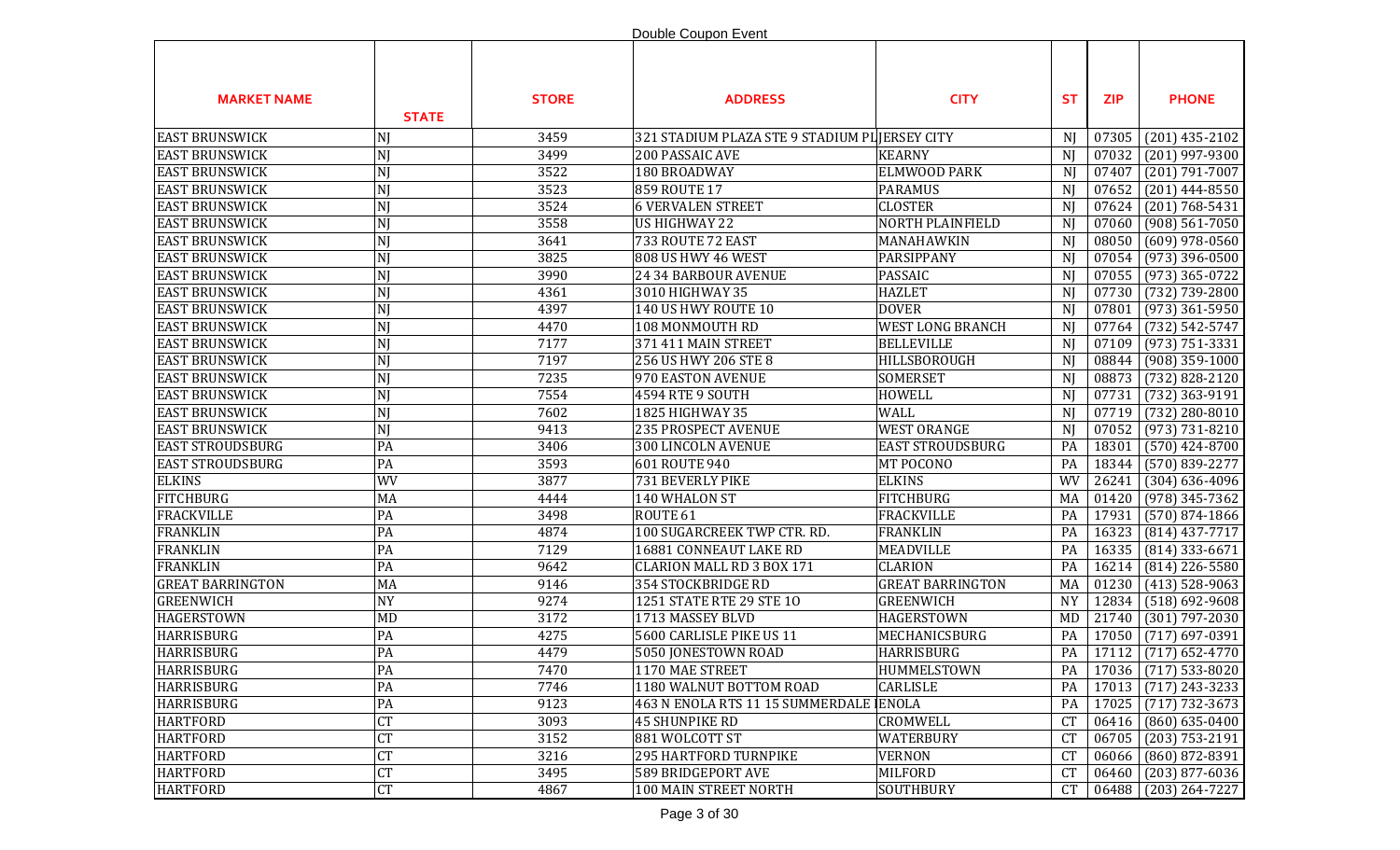|                    |              |              | Double Coupon Event              |                      |           |            |                              |
|--------------------|--------------|--------------|----------------------------------|----------------------|-----------|------------|------------------------------|
| <b>MARKET NAME</b> | <b>STATE</b> | <b>STORE</b> | <b>ADDRESS</b>                   | <b>CITY</b>          | <b>ST</b> | <b>ZIP</b> | <b>PHONE</b>                 |
| <b>HARTFORD</b>    | <b>CT</b>    | 7109         | <b>595 STRAITS TURNPIKE</b>      | <b>WATERTOWN</b>     | <b>CT</b> | 06795      | (860) 274-9204               |
| <b>HARTFORD</b>    | <b>CT</b>    | 7283         | 681 MAIN ST                      | TORRINGTON           | CT        | 06790      | $(860)$ 489-1332             |
| <b>HAZLETON</b>    | PA           | 7708         | <b>5 LAUREL MALL</b>             | <b>HAZLETON</b>      | PA        | 18201      | $(570)$ 455-5553             |
| <b>HONESDALE</b>   | PA           | 3885         | <b>US ROUTE 6 MALL</b>           | HONESDALE            | PA        | 18431      | $(570)$ 253-2544             |
| <b>HYANNIS</b>     | MA           | 3040         | 768 IYANNOUGH RD                 | <b>HYANNIS</b>       | MA        | 02601      | $(508) 771 - 0012$           |
| <b>INDIANA</b>     | PA           | 7217         | 2334 OAKLAND AVE STE 6           | <b>INDIANA</b>       | PA        | 15701      | $(724)$ 349-7654             |
| <b>LANCASTER</b>   | PA           | 3416         | <b>1 EAST TOWNE MALL</b>         | LANCASTER            | PA        | 17602      | $(717)$ 299-1161             |
| <b>LANCASTER</b>   | PA           | 3810         | 2600 NORTH WILLOW ST PIKE        | <b>WILLOW STREET</b> | PA        | 17584      | $(717)$ 464-4015             |
| <b>LANCASTER</b>   | PA           | 3911         | 3975 COLUMBIA AVE                | COLUMBIA             | PA        | 17512      | $(717)$ 285-2220             |
| <b>LANCASTER</b>   | PA           | 3963         | 1605 S MARKET STREET             | ELIZABETHTOWN        | PA        | 17022      | $(717)$ 361-8001             |
| <b>LANCASTER</b>   | PA           | 4373         | 1890 FRUITVILLE PIKE             | <b>LANCASTER</b>     | PA        | 17601      | $(717) 569 - 5374$           |
| <b>LANCASTER</b>   | PA           | 9662         | 1127 S STATE ST                  | <b>EPHRATA</b>       | PA        | 17522      | $(717) 738 - 4221$           |
| <b>LEBANON</b>     | PA           | 7699         | 1745 QUENTIN                     | <b>LEBANON</b>       | PA        | 17042      | $(717)$ 274-6707             |
| <b>LONG ISLAND</b> | <b>NY</b>    | 3861         | 1000 MONTAUK HIGHWAY             | <b>WEST BABYLON</b>  | <b>NY</b> | 11704      | $(631) 661 - 1234$           |
| <b>LONG ISLAND</b> | <b>NY</b>    | 3862         | 5151 SUNRISE HIGHWAY             | <b>BOHEMIA</b>       | <b>NY</b> | 11716      | $(631)$ 567-3060             |
| <b>LONG ISLAND</b> | <b>NY</b>    | 4868         | <b>605 OLD COUNTRY ROAD</b>      | <b>RIVERHEAD</b>     | <b>NY</b> | 11901      | $(631)$ 369-0040             |
| <b>LONG ISLAND</b> | <b>NY</b>    | 4871         | 2280 NORTH OCEAN AVENUE          | <b>FARMINGVILLE</b>  | <b>NY</b> | 11738      | $(631) 732 - 1725$           |
| <b>LONG ISLAND</b> | <b>NY</b>    | 9381         | <b>839 NEW YORK AVENUE</b>       | <b>HUNTINGTON</b>    | <b>NY</b> | 11743      | $(631)$ 421-5005             |
| <b>LONG ISLAND</b> | <b>NY</b>    | 9416         | 399 TARRYTOWN ROAD               | <b>WHITE PLAINS</b>  | <b>NY</b> | 10607      | $(914) 684 - 1184$           |
| <b>LONG ISLAND</b> | <b>NY</b>    | 9418         | 253-01 ROCKAWAY BOULEVARD        | <b>ROSEDALE</b>      | <b>NY</b> | 11422      | $(516)$ 295-4186             |
| <b>LONG ISLAND</b> | <b>NY</b>    | 9419         | 66-26 METROPOLITAN AVENUE        | MIDDLE VILLAGE       | <b>NY</b> | 11379      | $(718) 821 - 2412$           |
| MAHOPAC            | <b>NY</b>    | 9414         | RTE 118 355 DOWNING DR           | YORKTOWN HEIGHTS     | <b>NY</b> | 10598      | $(914)$ 243-3685             |
| MAHOPAC            | <b>NY</b>    | 9415         | 987 ROUTE 6                      | MAHOPAC              | <b>NY</b> | 10541      | $(845) 628 - 6247$           |
| <b>MANCHESTER</b>  | <b>NH</b>    | 3175         | 1267 HOOKSETT RD                 | <b>HOOKSETT</b>      | <b>NH</b> | 03106      | $(603) 625 - 5741$           |
| <b>MATAMORAS</b>   | PA           | 3884         | 111 HULST DR SUITE 722           | <b>MATAMORAS</b>     | PA        | 18336      | $(570)$ 491-4841             |
| <b>MATAMORAS</b>   | PA           | 9462         | 374 WINDSOR HWY RTE 32 SUITE 100 | <b>VAILS GATE</b>    | <b>NY</b> | 12584      | $(845) 561 - 2334$           |
| <b>MILFORD</b>     | MA           | 3138         | 124 MEDWAY RD                    | <b>MILFORD</b>       | MA        | 01757      | $(508)$ 478-2510             |
| <b>MILL HALL</b>   | PA           | 4825         | 1 MILLBROOK PLAZA                | <b>MILL HALL</b>     | PA        | 17751      | $(570) 748 - 6659$           |
| MORGANTOWN         | WV           | 4963         | <b>6540 MALL RD</b>              | MORGANTOWN           | WV        | 26501      | $(304)$ 983-6070             |
| PHILADELPHIA       | PA/NJ        | 3027         | 1468 CLEMENTON RD STE 325        | <b>CLEMENTON</b>     | NJ        | 08021      | $(856) 627 - 1800$           |
| PHILADELPHIA       | PA/NJ        | 3028         | 176 W STREET ROAD                | FEASTERVILLE         | PA        |            | $\vert$ 19053 (215) 355-5515 |
| PHILADELPHIA       | PA/NJ        | 3051         | <b>1133 YORK RD</b>              | WARMINSTER           | PA        | 18974      | $(215) 674 - 5610$           |
| PHILADELPHIA       | PA/NJ        | 3060         | 222 BRIDGETON PIKE               | <b>MANTUA</b>        | NJ        | 08051      | $(856)$ 468-7575             |
| PHILADELPHIA       | PA/NJ        | 3117         | 2620 MORELAND RD                 | <b>WILLOW GROVE</b>  | PA        | 19090      | $(215)$ 657-4800             |
| PHILADELPHIA       | PA/NJ        | 3187         | 1776 EAST LINCOLN HWY            | LANGHORNE            | PA        | 19047      | $(215) 547 - 4141$           |
| PHILADELPHIA       | PA/NJ        | 3232         | 175 N POTTSTOWN                  | <b>EXTON</b>         | PA        | 19341      | $(610)$ 363-8214             |
| PHILADELPHIA       | PA/NJ        | 3244         | 328 S WHITE HORSE PIKE           | <b>BERLIN</b>        | NJ        | 08009      | $(856) 768 - 0090$           |
| PHILADELPHIA       | PA/NJ        | 3350         | 401 ROUTE 38                     | MOORESTOWN           | NJ        | 08057      | $(856)$ 234-8450             |
| PHILADELPHIA       | PA/NJ        | 3392         | 5005 EDGEMONT AVE                | <b>BROOKHAVEN</b>    | PA        | 19015      | $(610)$ 876-3311             |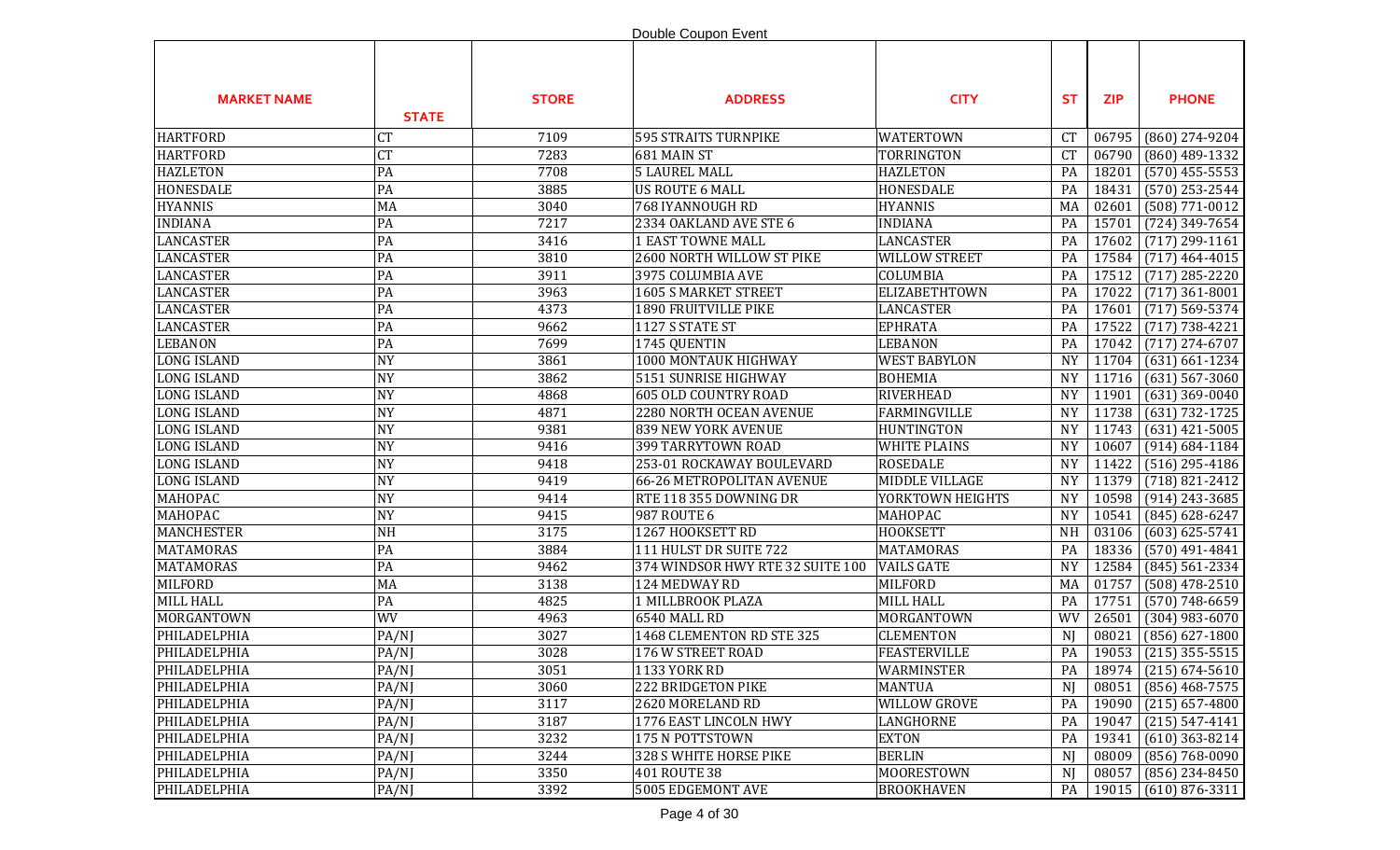|                    |              |              | Double Coupon Event                              |                         |           |            |                                |
|--------------------|--------------|--------------|--------------------------------------------------|-------------------------|-----------|------------|--------------------------------|
| <b>MARKET NAME</b> | <b>STATE</b> | <b>STORE</b> | <b>ADDRESS</b>                                   | <b>CITY</b>             | <b>ST</b> | <b>ZIP</b> | <b>PHONE</b>                   |
| PHILADELPHIA       | PA/NJ        | 3393         | <b>DELSEA DR</b>                                 | <b>GLASSBORO</b>        | NJ        | 08028      | $(856) 589 - 5150$             |
| PHILADELPHIA       | PA/NJ        | 3418         | 704 WEST LANCASTER AVENUE                        | STRAFFORD WAYNE         | PA        | 19087      | $(610) 687 - 8090$             |
| PHILADELPHIA       | PA/NJ        | 3454         | 900 ORTHODOX ST                                  | PHILADELPHIA            | PA        | 19124      | $(215)$ 288-9550               |
| PHILADELPHIA       | PA/NJ        | 3516         | 424 OREGON AVENUE WEST                           | PHILADELPHIA            | PA        | 19148      | $(215)$ 336-1778               |
| PHILADELPHIA       | PA/NJ        | 3527         | 7101 ROOSEVELT BLVD                              | PHILADELPHIA            | PA        | 19149      | $(215)$ 333-4500               |
| PHILADELPHIA       | PA/NJ        | 3561         | <b>1837 STREET ROAD</b>                          | <b>BENSALEM</b>         | PA        | 19020      | $(215)$ 245-8845               |
| PHILADELPHIA       | PA/NJ        | 3597         | <b>600 MACDADE BLVD</b>                          | <b>HOLMES</b>           | PA        | 19043      | $(610)$ 522-9220               |
| PHILADELPHIA       | PA/NJ        | 3737         | 4377 ROUTE 313                                   | <b>DOYLESTOWN</b>       | PA        | 18901      | $(215)$ 348-0610               |
| PHILADELPHIA       | PA/NJ        | 3953         | 901-99 MARKET STREET                             | PHILADELPHIA            | PA        | 19107      | $(215) 629 - 2410$             |
| PHILADELPHIA       | PA/NJ        | 3964         | 3000 ISLAND AVENUE                               | PHILADELPHIA            | PA        | 19153      | $(215)$ 937-4580               |
| PHILADELPHIA       | PA/NJ        | 7198         | 3301 ARAMINGO AVENUE                             | PHILADELPHIA            | PA        | 19134      | $(215)$ 426-8010               |
| PHILADELPHIA       | PA/NJ        | 7204         | 700 CRESCENT BLVD STE 10                         | <b>BROOKLAWN</b>        | N)        | 08030      | $(856) 742 - 0333$             |
| PHILADELPHIA       | PA/NJ        | 7281         | 1140 HURFFVILLE RD                               | <b>DEPTFORD</b>         | N)        | 08096      | $(856) 853 - 8171$             |
| PHILADELPHIA       | PA/NJ        | 7293         | 713 E BALTIMORE PIKE                             | <b>CLIFTON HEIGHTS</b>  | PA        | 19018      | $(610) 622 - 5000$             |
| PHILADELPHIA       | PA/NJ        | 7374         | 985 PAOLI PIKE                                   | <b>WEST CHESTER</b>     | PA        | 19380      | $(610)$ 431-3770               |
| PHILADELPHIA       | PA/NJ        | 9382         | 8800 FRANKFORD AVENUE                            | PHILADELPHIA            | PA        | 19136      | $(215)$ 332-5131               |
| PHILADELPHIA       | PA/NJ        | 9409         | 1000 NUTT ROAD                                   | PHOENIXVILLE            | PA        | 19460      | $(610)$ 935-0443               |
| PHILADELPHIA       | PA/NJ        | 9539         | 3205 LINCOLN HWY                                 | THORNDALE               | PA        | 19372      | $(610)$ 383-6400               |
| PITTSBURGH         | PA           | 3141         | 1025 WASHINGTON PIKE                             | <b>BRIDGEVILLE</b>      | PA        | 15017      | $(412)$ 221-0220               |
| PITTSBURGH         | PA           | 3529         | 996 WEST VIEW PARK DRIVE                         | PITTSBURGH              | PA        | 15229      | $(412)$ 931-3700               |
| PITTSBURGH         | PA           | 3616         | 875 GREEN TREE ROAD                              | PITTSBURGH              | PA        | 15220      | $(412)$ 922-3803               |
| PITTSBURGH         | PA           | 3710         | 300 BRIGHTON AVENUE                              | <b>ROCHESTER</b>        | PA        | 15074      | $(724)$ 775-3400               |
| PITTSBURGH         | PA           | 3895         | 7900 MCKNIGHT ROAD                               | PITTSBURGH              | PA        | 15237      | $(412)$ 369-9663               |
| PITTSBURGH         | PA           | 3912         | 200 MOUNTAIN LAUREL PLAZA                        | <b>LATROBE</b>          | PA        | 15650      | $(724)$ 537-7832               |
| PITTSBURGH         | PA           | 4010         | <b>880 BUTLER STREET</b>                         | PITTSBURGH              | PA        | 15223      | $(412) 782 - 3475$             |
| PITTSBURGH         | PA           | 4054         | 100 TARENTUM RD                                  | <b>NEW KENSINGTON</b>   | PA        | 15068      | $(724)$ 337-6511               |
| PITTSBURGH         | PA           | 4064         | 1901 LINCOLN HWY                                 | <b>NORTH VERSAILLES</b> | PA        | 15137      | $(412)$ 823-4010               |
| PITTSBURGH         | PA           | 4150         | 528 W PLANK ROAD                                 | <b>ALTOONA</b>          | PA        | 16602      | $(814)$ 944-4527               |
| PITTSBURGH         | PA           | 4429         | 120 MALL BLVD                                    | MONROEVILLE             | PA        | 15146      | $(412)$ 373-3811               |
| PITTSBURGH         | PA           | 4445         | 825 BEAVER GRADE ROAD                            | CORAOPOLIS              | PA        |            | 15108 (412) 262-1961           |
| PITTSBURGH         | PA           | 4770         | 4041 WASHINGTON ROAD                             | MCMURRAY                | PA        |            | $\boxed{15317}$ (724) 942-4897 |
| PITTSBURGH         | PA           | 4771         | <b>601 HANSEN AVE</b>                            | <b>BUTLER</b>           | PA        | 16001      | $(724)$ 282-4186               |
| PITTSBURGH         | PA           | 4793         | 1775 SOUTH BRADDOCK AVE                          | PITTSBURGH              | PA        | 15218      | $(412)$ 371-8771               |
| PITTSBURGH         | PA           | 4935         | 2000 SCOTT BLVD                                  | <b>MOON TOWNSHIP</b>    | PA        | 15108      | $(412) 859 - 0122$             |
| PITTSBURGH         | PA           | 7120         | 780 ROSTRAVER RD                                 | <b>BELLE VERNON</b>     | PA        | 15012      | $(724)$ 929-3040               |
| PITTSBURGH         | PA           | 7325         | 2660 CONSTITUTION BLVD                           | <b>BEAVER FALLS</b>     | PA        | 15010      | $(724) 843 - 1060$             |
| PITTSBURGH         | PA           | 7372         | 451 HYDE PARK RD                                 | LEECHBURG               | PA        | 15656      | $(724) 845 - 6051$             |
| PITTSBURGH         | PA           | 9438         | 720 CLAIRTON BOULEVARD ROUTE 51   PLEASANT HILLS |                         | PA        | 15236      | $(412)$ 653-8846               |
| PITTSBURGH         | PA           | 9770         | ROUTE 819 SOUTH                                  | MT PLEASANT             | PA        | 15666      | $(724)$ 547-2700               |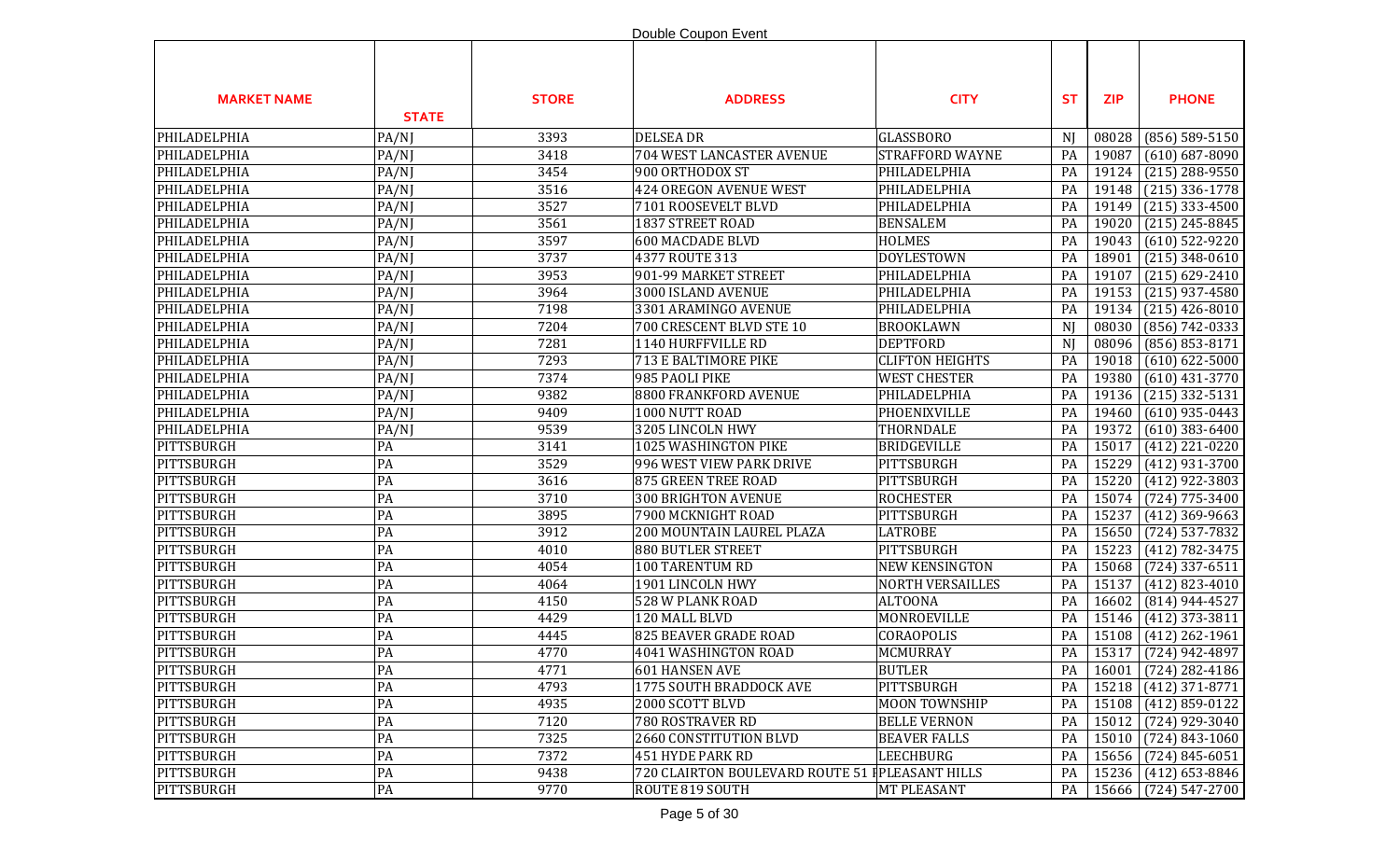|                        |              |              | Double Coupon Event                          |                       |           |            |                        |
|------------------------|--------------|--------------|----------------------------------------------|-----------------------|-----------|------------|------------------------|
| <b>MARKET NAME</b>     | <b>STATE</b> | <b>STORE</b> | <b>ADDRESS</b>                               | <b>CITY</b>           | <b>ST</b> | <b>ZIP</b> | <b>PHONE</b>           |
| PLEASANTVILLE          | NJ           | 3596         | <b>800 BLACK HORSE PIKE</b>                  | PLEASANTVILLE         | NJ        | 08232      | $(609)$ 484-0300       |
| PLEASANTVILLE          | NJ           | 9463         | 250 NEEW ROAD (RT 9)                         | <b>SOMER POINT</b>    | NJ        | 08244      | $(609) 653 - 6927$     |
| PORTSMOUTH             | <b>NH</b>    | 7179         | 1465 WOODBURY AVENUE                         | PORTSMOUTH            | <b>NH</b> | 03801      | $(603)$ 431-1222       |
| <b>PORTSMOUTH</b>      | <b>NH</b>    | 7232         | 21 LILAC MALL                                | <b>ROCHESTER</b>      | <b>NH</b> | 03867      | $(603)$ 332-2430       |
| POTTSTOWN              | PA           | 3196         | 2200 EAST HIGH ST                            | <b>POTTSTOWN</b>      | PA        | 19464      | $(610)$ 327-1070       |
| POUGHKEEPSIE           | <b>NY</b>    | 3372         | 1895 SOUTH ROAD                              | POUGHKEEPSIE          | <b>NY</b> | 12601      | (845) 297-1246         |
| POUGHKEEPSIE           | <b>NY</b>    | 3396         | <b>635 DUTCHESS TURNPIKE</b>                 | POUGHKEEPSIE          | <b>NY</b> | 12603      | $(845)$ 471-9300       |
| <b>QUEENSBURY</b>      | <b>NY</b>    | 4928         | 308 DIX AVENUE                               | QUEENSBURY            | <b>NY</b> | 12804      | $(518) 743 - 0290$     |
| <b>READING</b>         | PA           | 3136         | <b>1 PARKSIDE AVE</b>                        | <b>SHILLINGTON</b>    | PA        | 19607      | $(610)$ 777-7651       |
| <b>READING</b>         | PA           | 4840         | 3045 FIFTH STREET HIGHWAY                    | <b>READING</b>        | PA        | 19605      | $(610)$ 921-9835       |
| <b>RIO GRANDE</b>      | NJ           | 9133         | RTE 9 RTE 47                                 | <b>RIO GRANDE</b>     | NJ        | 08242      | $(609) 886 - 1122$     |
| <b>SHAMOKIN DAM</b>    | PA           | 7075         | NORTH SUSQUEHANNA TRAIL TRAFFIC SHAMOKIN DAM |                       | PA        | 17876      | $(570) 743 - 8164$     |
| <b>SIDNEY</b>          | <b>NY</b>    | 7676         | <b>171 DELAWARE AVENUE</b>                   | <b>SIDNEY</b>         | <b>NY</b> | 13838      | $(607)$ 563-7004       |
| SPRINGFIELD/HOLYOKE    | MA           | 3433         | 2203 N HAMPTON ST                            | <b>HOLYOKE</b>        | MA        | 01040      | $(413)$ 538-7655       |
| SPRINGFIELD/HOLYOKE    | MA           | 7535         | 1277 LIBERTY ST                              | SPRINGFIELD           | MA        | 01104      | $(413)$ 737-9122       |
| SPRINGFIELD/HOLYOKE    | MA           | 9255         | <b>WILBRAHAM ROAD</b>                        | <b>PALMER</b>         | MA        | 01069      | $(413)$ 283-7635       |
| <b>ST. CLAIRSVILLE</b> | <b>OH</b>    | 3325         | UNIT 800 67800 MALL RD                       | <b>ST CLAIRSVILLE</b> | <b>OH</b> | 43950      | $(740)$ 695-5464       |
| <b>STATEN ISLAND</b>   | <b>NY</b>    | 3201         | 2660 HYLAN BOULEVARD                         | <b>STATEN ISLAND</b>  | <b>NY</b> | 10306      | $(718)$ 351-8500       |
| <b>STATEN ISLAND</b>   | <b>NY</b>    | 4248         | 2875 RICHMOND AVE                            | NEW SPRINGVILLE       | <b>NY</b> | 10314      | $(718) 698 - 0900$     |
| <b>TOWANDA</b>         | PA           | 4713         | RT #6 BRANDFORD TOWN CTR                     | TOWANDA               | PA        | 18848      | $(570)$ 265-7538       |
| <b>TOWANDA</b>         | PA           | 9166         | 1000 N ELMIRA ST                             | <b>SAYRE</b>          | PA        | 18840      | $(570) 888 - 9613$     |
| <b>TRENTON</b>         | NJ           | 4478         | 1061 WHITEHORSE AVENUE                       | <b>TRENTON</b>        | NJ        | 08610      | $(609)$ 585-9700       |
| <b>UNIONTOWN</b>       | PA           | 4936         | 99 MATTHEWS DRIVE                            | <b>UNIONTOWN</b>      | PA        | 15401      | $(724)$ 430-0160       |
| <b>VINELAND</b>        | NJ           | 3222         | 3850 S DELSEA DR                             | VINELAND              | NJ        | 08360      | $(856) 825 - 9411$     |
| <b>WAYNESBORO</b>      | PA           | 9140         | 706 E MAIN ST                                | WAYNESBORO            | PA        | 17268      | $(717) 762 - 7175$     |
| <b>WEBSTER</b>         | MA           | 9692         | <b>70 WORCESTER ROAD</b>                     | <b>WEBSTER</b>        | MA        | 01570      | $(508)$ 943-9540       |
| <b>WEIRTON</b>         | WV           | 3318         | <b>250 THREE SPRINGS DR</b>                  | <b>WEIRTON</b>        | WV        | 26062      | $(304) 723 - 0400$     |
| <b>WEIRTON</b>         | WV           | 3951         | 4265 MALL DRIVE                              | <b>STEUBENVILLE</b>   | <b>OH</b> | 43952      | $(740)$ 264-1744       |
| WILKES-BARRE/SCRANTON  | PA           | 3047         | 1011 SCRANTON CARBONDALE                     | <b>SCRANTON</b>       | PA        | 18508      | $(570)$ 489-7591       |
| WILKES-BARRE/SCRANTON  | PA           | 3264         | 3382 BIRNEY PLAZA                            | <b>MOOSIC</b>         | PA        | 18507      | $(570)$ 961-5371       |
| WILKES-BARRE/SCRANTON  | PA           | 3266         | 18 MARK PLAZA                                | <b>KINGSTON</b>       | PA        |            | $18704$ (570) 288-7501 |
| WILKES-BARRE/SCRANTON  | PA           | 3268         | 910 WILKES BARRE TWP BLVD                    | <b>WILKES BARRE</b>   | PA        | 18702      | $(570)$ 824-4681       |
| WILKES-BARRE/SCRANTON  | PA           | 7142         | 1874 NORTH TOWNSHIP BLVD                     | <b>PITTSTON</b>       | PA        | 18640      | $(570)$ 655-6821       |
| WILLIAMSPORT           | PA           | 3390         | 1915 E THIRD ST                              | WILLIAMSPORT          | PA        | 17701      | $(570)$ 326-3717       |
| WILMINGTON             | DE           | 3800         | 301 COLLEGE SQUARE                           | <b>NEWARK</b>         | DE        | 19711      | $(302)$ 738-7290       |
| WILMINGTON             | DE           | 3873         | 4700 LIMESTONE ROAD                          | WILMINGTON            | DE        | 19808      | (302) 998-4789         |
| WILMINGTON             | $DE$         | 4807         | 401 GOVERNOR PLACE                           | <b>BEAR</b>           | DE        | 19701      | $(302) 834 - 5580$     |
| WILMINGTON             | $\rm DE$     | 7110         | 333 NAAMANS ROAD                             | <b>CLAYMONT</b>       | DE        | 19703      | $(302) 792 - 2881$     |
| WILMINGTON             | $\rm DE$     | 9524         | 161 BIG ELK MALL                             | <b>ELKTON</b>         |           | MD 21921   | $(410)$ 398-8000       |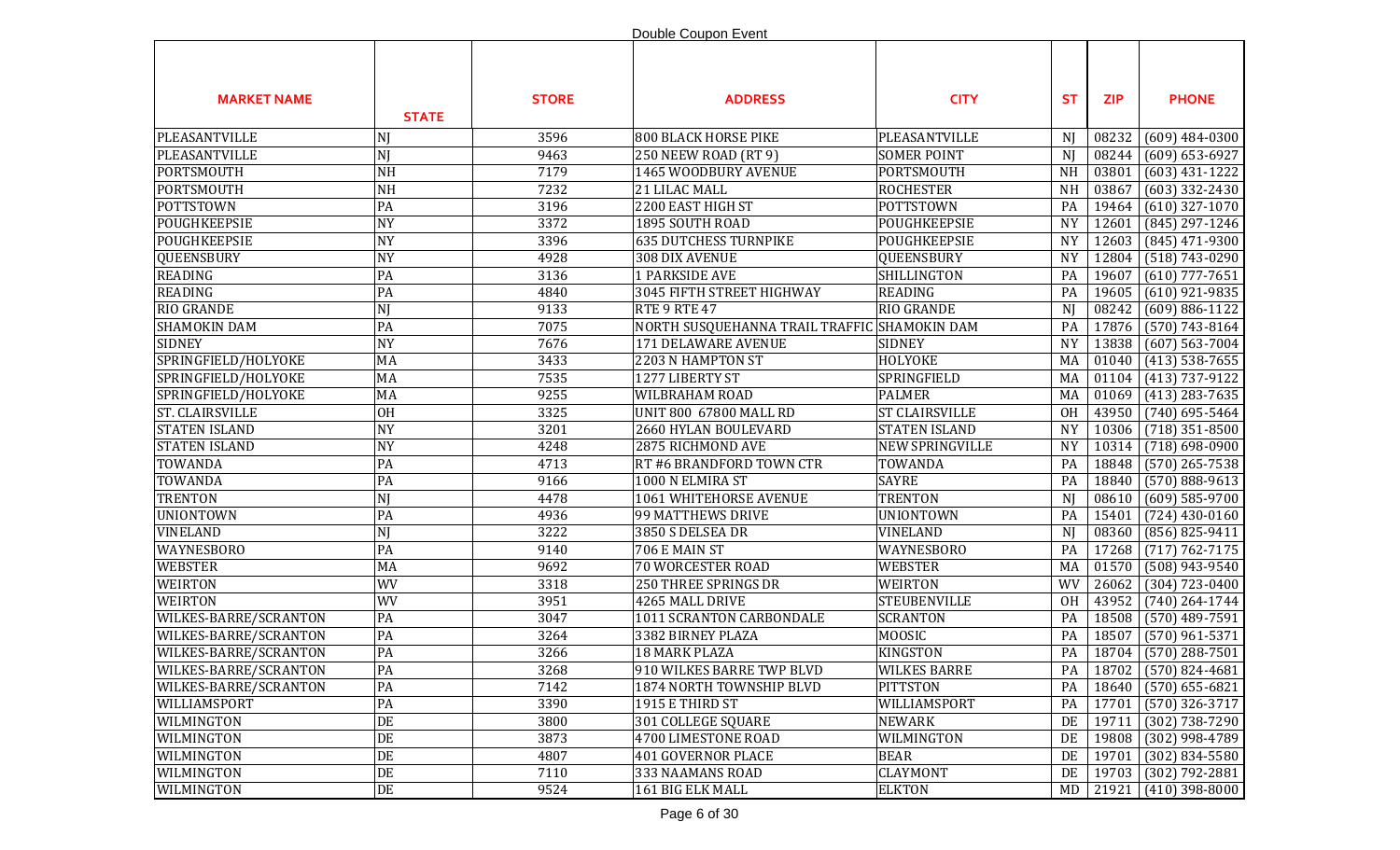|                        |              |              | Double Coupon Event                       |                         |           |            |                               |
|------------------------|--------------|--------------|-------------------------------------------|-------------------------|-----------|------------|-------------------------------|
| <b>MARKET NAME</b>     | <b>STATE</b> | <b>STORE</b> | <b>ADDRESS</b>                            | <b>CITY</b>             | <b>ST</b> | <b>ZIP</b> | <b>PHONE</b>                  |
| <b>YORK</b>            | PA           | 4313         | 1094 HAINES ROAD                          | <b>YORK</b>             | PA        | 17402      | $(717) 757 - 3544$            |
| <b>BALTIMORE</b>       | <b>MD</b>    | 3146         | 222 N POINT BLVD                          | <b>BALTIMORE</b>        | MD        |            | 21224 (410) 285-7100          |
| <b>BALTIMORE</b>       | <b>MD</b>    | 3167         | 5760 WABASH AVE                           | <b>BALTIMORE</b>        | MD        | 21215      | $(410)$ 358-5700              |
| <b>BALTIMORE</b>       | MD           | 3229         | 5100 SINCLAIR LANE                        | <b>BALTIMORE</b>        | MD        | 21206      | $(410)$ 483-3500              |
| <b>BALTIMORE</b>       | MD           | 3256         | 8980 WALTHAM WOODS RD                     | <b>BALTIMORE</b>        | MD        | 21234      | $(410) 882 - 9400$            |
| <b>BALTIMORE</b>       | MD           | 3277         | 8036 JUMPERS MALL                         | <b>PASADENA</b>         | MD        | 21122      | $(410) 760 - 2222$            |
| <b>BALTIMORE</b>       | MD           | 3517         | 7923 BELAIR RD                            | <b>BALTIMORE</b>        | MD        | 21236      | $(410)$ 661-4921              |
| <b>BALTIMORE</b>       | MD           | 7182         | 6400 RIDGE ROAD                           | <b>SYKESVILLE</b>       | MD        | 21784      | $(410)$ 795-8900              |
| <b>BALTIMORE</b>       | <b>MD</b>    | 7673         | 200 KENT LANDING                          | <b>STEVENSVILLE</b>     | MD        | 21666      | $(410)$ 643-9600              |
| <b>BALTIMORE</b>       | <b>MD</b>    | 7713         | 3255 SOLOMONS ISLAND ROAD SOUTH EDGEWATER |                         | MD        | 21037      | $(410)$ 956-0056              |
| <b>CALIFORNIA</b>      | <b>MD</b>    | 3586         | 16080 THREE NOTCH ROAD                    | <b>CALIFORNIA</b>       | MD        | 20619      | $(301)$ 737-3585              |
| <b>CHARLOTTESVILLE</b> | VA           | 4090         | 1801 HYDRAULIC RD                         | CHARLOTTESVILLE         | VA        | 22901      | (434) 296-5646                |
| COVINGTON              | VA           | 9154         | 129 MALL ROAD                             | COVINGTON               | VA        | 24426      | $(540)$ 962-6141              |
| <b>DANVILLE</b>        | <b>VA</b>    | 4062         | 3311 RIVERSIDE DR                         | <b>DANVILLE</b>         | VA        | 24541      | $(434) 793 - 0311$            |
| <b>DOVER</b>           | DE           | 3158         | <b>515 NORTH DUPONT HWY</b>               | <b>DOVER</b>            | DE        | 19901      | $(302) 678 - 8020$            |
| <b>FREDERICK</b>       | <b>MD</b>    | 3131         | 1003 W PATRICK ST                         | <b>FREDERICK</b>        | MD        | 21702      | $(301)$ 662-7232              |
| <b>FREDERICKSBURG</b>  | VA           | 3795         | 3655 PLANK ROAD                           | FREDERICKSBURG          | VA        | 22407      | $(540) 786 - 0440$            |
| <b>FRONT ROYAL</b>     | VA           | 3709         | 1675 SO PLEASANT VALLEY                   | WINCHESTER              | VA        | 22601      | $(540)$ 722-2393              |
| <b>FRONT ROYAL</b>     | VA           | 9125         | 465 SOUTH ST                              | <b>FRONT ROYAL</b>      | VA        | 22630      | $(540) 636 - 6181$            |
| <b>HARRISONBURG</b>    | VA           | 7032         | 1835 E MARKET ST                          | HARRISONBURG            | VA        | 22801      | $(540)$ 433-2541              |
| <b>LYNCHBURG</b>       | VA           | 4084         | 2312 WARD ROAD                            | LYNCHBURG               | VA        | 24502      | $(434)$ 239-2681              |
| MARTINSBURG            | WV           | 4897         | 1287 WINCHESTER AVE                       | MARTINSBURG             | WV        | 25401      | $(304)$ 264-9004              |
| REHOBOTH BEACH         | DE           | 7725         | 4364 HIGHWAY 1                            | REHOBOTH BEACH          | DE        | 19971      | $(302)$ 226-0223              |
| RICHMOND               | VA           | 3002         | <b>6807 MIDLOTHIAN TURNPIKE</b>           | RICHMOND                | VA        | 23225      | $(804)$ 276-5141              |
| RICHMOND               | VA           | 3206         | 4715 NINE MILE RD                         | RICHMOND                | VA        | 23223      | (804) 222-5684                |
| RICHMOND               | VA           | 3336         | 5432 GLENSIDE DR                          | RICHMOND                | VA        | 23228      | $(804)$ 672-9066              |
| RICHMOND               | VA           | 3634         | 11003 HULL STREET ROAD                    | MIDLOTHIAN              | VA        | 23112      | $(804) 674 - 5191$            |
| <b>RICHMOND</b>        | VA           | 3868         | 12810 JEFFERSON DAVIS HWY                 | <b>CHESTER</b>          | VA        | 23831      | $(804) 748 - 6108$            |
| RICHMOND               | VA           | 3869         | 116 SOUTHGATE SQUARE                      | <b>COLONIAL HEIGHTS</b> | VA        | 23834      | (804) 520-5146                |
| <b>ROANOKE</b>         | VA           | 3324         | 3533 FRANKLIN RD SW                       | <b>ROANOKE</b>          | VA        |            | 24014 (540) 982-0995          |
| <b>ROANOKE</b>         | VA           | 3544         | 1355 WEST MAIN STREET                     | <b>SALEM</b>            |           |            | VA   24153   $(540)$ 387-2521 |
| <b>ROANOKE</b>         | VA           | 3598         | 1419 HERSHBERGER RDNW                     | <b>ROANOKE</b>          | VA        |            | $24012$ (540) 366-4351        |
| <b>ROANOKE</b>         | VA           | 4850         | 1000 LAUREL ST NORTH EAST                 | CHRISTIANSBURG          | VA        | 24073      | $(540)$ 382-3299              |
| <b>SALISBURY</b>       | <b>MD</b>    | 3237         | 301 TILGHMAN ROAD                         | SALISBURY               | MD        |            | 21804 (410) 749-1145          |
| WASHINGTON,DC          | DC           | 3160         | 1647 CROFTON CENTRE                       | <b>CROFTON</b>          | MD        |            | 21114 (410) 721-7000          |
| WASHINGTON,DC          | DC           | 3340         | 494 ELDEN ST                              | <b>HERNDON</b>          | VA        | 20170      | $(703)$ 437-7900              |
| WASHINGTON,DC          | DC           | 3467         | 4080 JERMANTOWN ROAD                      | <b>FAIRFAX</b>          | VA        | 22030      | $(703) 591 - 7010$            |
| WASHINGTON,DC          | DC           | 3512         | 2851 DALE BLVD                            | WOODBRIDGE              | VA        | 22193      | $(703)$ 670-3186              |
| WASHINGTON,DC          | DC           | 3654         | 6163 OXON HILL ROAD                       | <b>OXON HILL</b>        |           |            | MD   20745   (301) 839-0550   |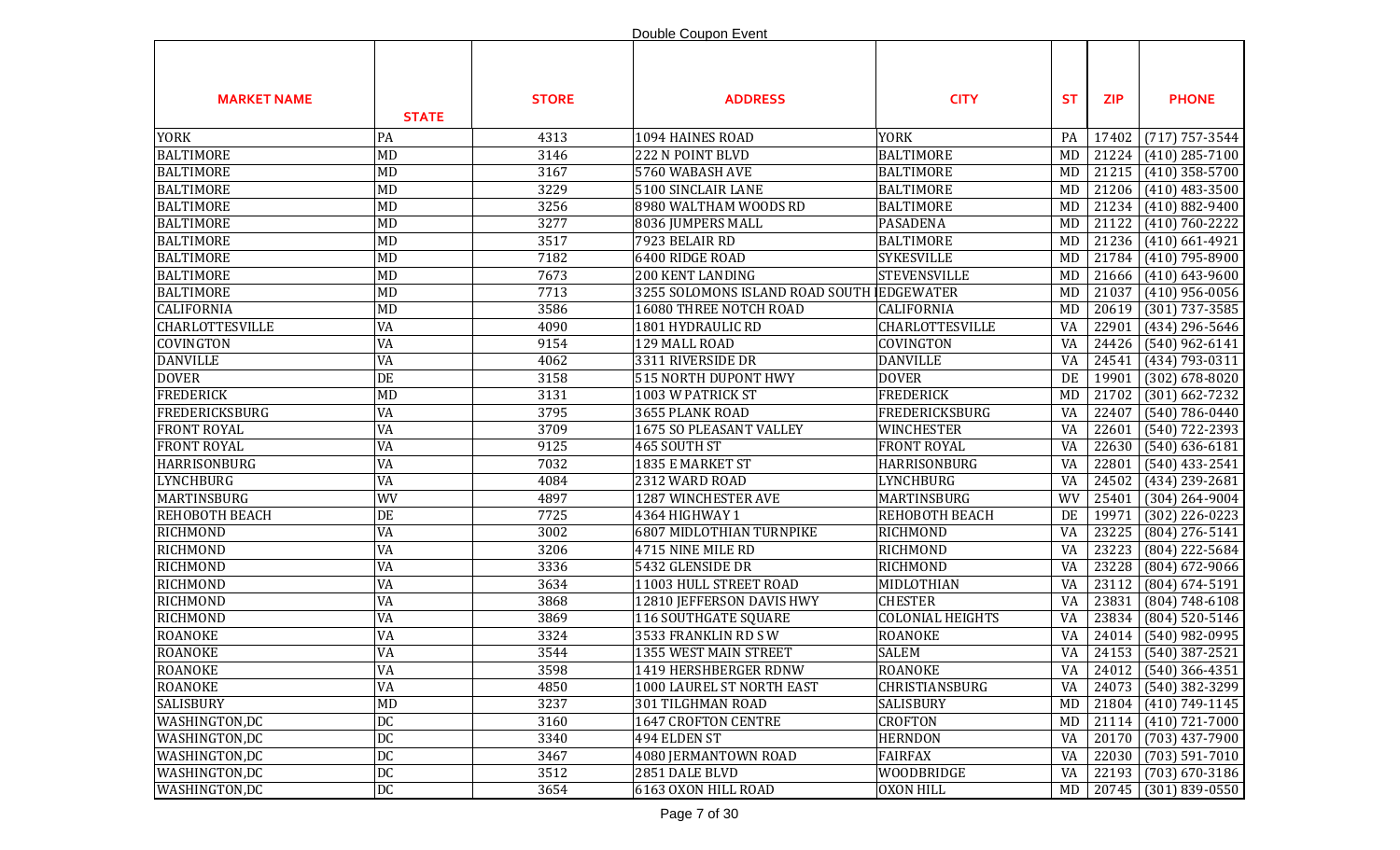|                    |              |              | Double Coupon Event          |                      |            |            |                        |
|--------------------|--------------|--------------|------------------------------|----------------------|------------|------------|------------------------|
| <b>MARKET NAME</b> | <b>STATE</b> | <b>STORE</b> | <b>ADDRESS</b>               | <b>CITY</b>          | <b>ST</b>  | <b>ZIP</b> | <b>PHONE</b>           |
| WASHINGTON,DC      | <b>DC</b>    | 3796         | 8829 GREENBELT ROAD          | <b>GREENBELT</b>     | MD         | 20770      | $(301)$ 552-4990       |
| WASHINGTON,DC      | <b>DC</b>    | 3798         | 6411 RIGGS ROAD              | <b>HYATTSVILLE</b>   | MD         | 20783      | $(301) 853 - 3102$     |
| WASHINGTON,DC      | DC           | 3807         | 835 SOLOMONS ISLAND RD N     | PRINCE FREDERICK     | <b>MD</b>  | 20678      | $(410)$ 535-2802       |
| WASHINGTON,DC      | <b>DC</b>    | 3942         | 13910 METROTECH DRIVE        | <b>CHANTILLY</b>     | VA         | 20151      | $(703)$ 263-0762       |
| WASHINGTON,DC      | DC           | 4212         | 7807 SUDLEY RD               | MANASSAS             | VA         | 20109      | $(703)$ 368-0101       |
| WASHINGTON,DC      | DC           | 4399         | 14014 CONNECTICUT AVE        | SILVER SPRING        | <b>MD</b>  | 20906      | $(301) 871 - 6640$     |
| WASHINGTON,DC      | DC           | 4483         | 4251 JOHN MARR DRIVE         | <b>ANNANDALE</b>     | VA         | 22003      | $(703)$ 941-5100       |
| WASHINGTON,DC      | <b>DC</b>    | 4860         | <b>209 KENTLANDS BLVD</b>    | <b>GAITHERSBURG</b>  | MD         | 20878      | $(301)$ 208-9091       |
| WASHINGTON, DC     | <b>DC</b>    | 7415         | 6364 SPRINGFIELD PLAZA       | SPRINGFIELD          | VA         | 22150      | $(703) 644 - 5230$     |
| <b>WAYNESBORO</b>  | VA           | 7717         | 2712 WEST MAIN STREET        | WAYNESBORO           | VA         | 22980      | $(540)$ 949-8060       |
| <b>WYTHEVILLE</b>  | VA           | 3706         | 1480 EAST MAIN STREET        | WYTHEVILLE           | VA         | 24382      | $(276)$ 228-8660       |
| <b>ALBERTVILLE</b> | AL           | 9620         | 7200 US HIGHWAY 431          | <b>ALBERTVILLE</b>   | AL         | 35950      | $(256)$ 878-9030       |
| <b>ANDERSON</b>    | SC           | 7754         | 3801 B CLEMSON BLVD          | <b>ANDERSON</b>      | SC         | 29621      | $(864)$ 716-0800       |
| <b>ANNISTON</b>    | AL           | 3063         | 3101 MC CLELLAN BLVD         | <b>ANNISTON</b>      | AL         | 36201      | $(256)$ 236-5681       |
| <b>ATHENS</b>      | TN           | 3876         | <b>1802 DECATUR PIKE</b>     | <b>ATHENS</b>        | <b>TN</b>  | 37303      | $(423)$ 745-9653       |
| <b>ATHENS</b>      | TN           | 4898         | 902 S MAIN STREET            | <b>SWEETWATER</b>    | <b>TN</b>  | 37874      | $(423)$ 337-2870       |
| <b>ATHENS</b>      | GA           | 7637         | 2000 BARNETT SHOALS ROAD     | <b>ATHENS</b>        | GA         | 30605      | $(706)$ 548-8300       |
| <b>ATHENS</b>      | AL           | 9648         | 104 HIGHWAY 31 NORTH         | <b>ATHENS</b>        | AL         | 35611      | $(256)$ 233-1551       |
| <b>ATLANTA</b>     | GA           | 3602         | 2420 WISTERIA DR             | SNELLVILLE           | GA         | 30078      | $(770)$ 972-0553       |
| <b>ATLANTA</b>     | GA           | 3660         | 7965 TARA BOULEVARD          | <b>JONESBORO</b>     | GA         | 30236      | $(770)$ 477-0521       |
| <b>ATLANTA</b>     | GA           | 3685         | 453 EAST MAIN STREET         | CARTERSVILLE         | GA         | 30121      | $(770)$ 386-6980       |
| <b>ATLANTA</b>     | GA           | 3713         | <b>6239 TURNER LAKE ROAD</b> | COVINGTON            | GA         | 30014      | $(770)$ 787-7877       |
| <b>ATLANTA</b>     | GA           | 3966         | 4215 JIMMY L SMITH PKWY      | <b>HIRAM</b>         | GA         | 30141      | $(770)$ 439-8522       |
| <b>ATLANTA</b>     | GA           | 3978         | 400 CROSSTOWN ROAD           | PEACHTREE CITY       | GA         | 30269      | $(770)$ 487-2295       |
| <b>ATLANTA</b>     | GA           | 3996         | 5590 MABLETON PKWY STE100    | <b>MABLETON</b>      | GA         | 30126      | $(770) 745 - 1133$     |
| <b>ATLANTA</b>     | GA           | 4072         | 230 CLEVELAND AVE SW         | <b>ATLANTA</b>       | GA         | 30315      | $(404) 766 - 7543$     |
| <b>ATLANTA</b>     | GA           | 4451         | 5597 BUFORD HWY              | <b>DORAVILLE</b>     | GA         | 30340      | $(770)$ 458-9506       |
| <b>ATLANTA</b>     | GA           | 4719         | 102 HICKS DRIVE              | <b>ROME</b>          | GA         | 30161      | $(706)$ 236-9880       |
| <b>ATLANTA</b>     | GA           | 7146         | 9552 HIGHWAY 5               | DOUGLASVILLE         | GA         | 30135      | $(770)$ 949-0362       |
| <b>ATLANTA</b>     | GA           | 7610         | 1750 MARIETTA HWY STE 100    | <b>CANTON</b>        | GA         |            | 30114 (770) 479-8757   |
| <b>ATLANTA</b>     | GA           | 7629         | 1605 BUFORD HIGHWAY          | <b>BUFORD</b>        | ${\rm GA}$ |            | $30518$ (770) 945-0078 |
| <b>AUGUSTA</b>     | GA           | 4135         | 1647 GORDON HWY              | <b>AUGUSTA</b>       | GA         | 30906      | $(706)$ 733-2292       |
| <b>AUGUSTA</b>     | GA           | 4865         | 310 E MARTINTOWN ROAD        | <b>NORTH AUGUSTA</b> | <b>SC</b>  | 29841      | $(803)$ 278-3370       |
| <b>AUGUSTA</b>     | GA           | 7149         | 3830 WASHINGTON RD           | <b>MARTINEZ</b>      | GA         | 30907      | $(706) 860 - 0415$     |
| <b>BIRMINGHAM</b>  | AL           | 3359         | 901 DECATUR HIGHWAY          | <b>GARDENDALE</b>    | AL         | 35071      | $(205)$ 631-5690       |
| <b>BIRMINGHAM</b>  | AL           | 3931         | 5980 CHALKVILLE MOUNTAIN     | <b>BIRMINGHAM</b>    | AL         | 35235      | $(205)$ 655-5150       |
| <b>BIRMINGHAM</b>  | ${\rm AL}$   | 4308         | 7845 CRESTWOOD BLVD          | <b>BIRMINGHAM</b>    | AL         | 35210      | $(205)$ 956-5186       |
| <b>BIRMINGHAM</b>  | ${\rm AL}$   | 4769         | <b>803 MARTIN STREET S</b>   | PELL CITY            | AL         | 35128      | $(205) 884 - 2900$     |
| <b>BIRMINGHAM</b>  | $\hbox{AL}$  | 4817         | 230 GREEN SPRINGS HWY        | <b>HOMEWOOD</b>      | AL         | 35209      | $(205)$ 916-0610       |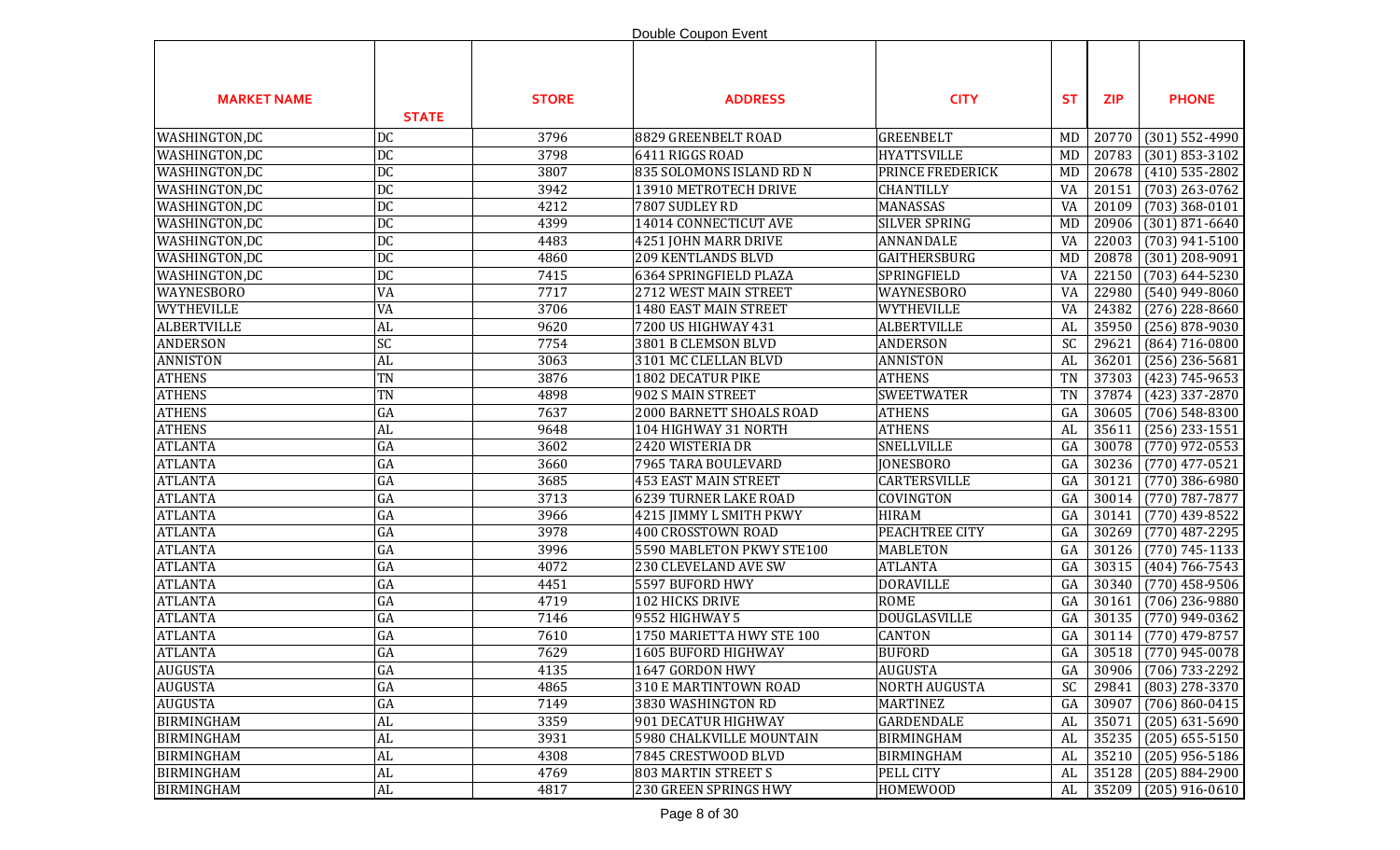|                             |                 |              | Double Coupon Event              |                      |                 |            |                      |
|-----------------------------|-----------------|--------------|----------------------------------|----------------------|-----------------|------------|----------------------|
| <b>MARKET NAME</b>          | <b>STATE</b>    | <b>STORE</b> | <b>ADDRESS</b>                   | <b>CITY</b>          | <b>ST</b>       | <b>ZIP</b> | <b>PHONE</b>         |
| <b>BOWLING GREEN</b>        | KY              | 3646         | 2945 SCOTTSVILLE ROAD            | <b>BOWLING GREEN</b> | KY              | 42104      | $(270) 782 - 1284$   |
| <b>BURLINGTON</b>           | NC              | 4961         | 529 HUFFMAN MILL ROAD            | <b>BURLINGTON</b>    | <b>NC</b>       | 27215      | $(336)$ 538-1658     |
| <b>CALHOUN</b>              | GA              | 9625         | 122 WC BRYANT PARKWAY            | <b>CALHOUN</b>       | GA              | 30701      | $(706)$ 625-0625     |
| CARROLLTON                  | GA              | 7154         | <b>620 BANKHEAD AVENUE</b>       | CARROLLTON           | GA              | 30117      | $(770)$ 832-1126     |
| <b>CENTRE</b>               | AL              | 4835         | 1525 CHESTNUT BYPASS             | <b>CENTRE</b>        | AL              | 35960      | $(256)$ 927-8000     |
| <b>CHATTANOOGA</b>          | TN              | 3083         | 526 BATTLEFIELD PKWY             | FORT OGLETHORPE      | GA              | 30742      | $(706) 866 - 1337$   |
| <b>CHATTANOOGA</b>          | TN              | 3408         | 4801 HIGHWAY 58                  | <b>CHATTANOOGA</b>   | <b>TN</b>       | 37416      | (423) 899-3232       |
| <b>CHATTANOOGA</b>          | TN              | 3836         | 200 PAUL HUFF NW STE 54          | <b>CLEVELAND</b>     | <b>TN</b>       | 37312      | $(423)$ 476-4700     |
| <b>CHATTANOOGA</b>          | TN              | 7718         | 5380 HIGHWAY 153                 | <b>HIXSON</b>        | <b>TN</b>       | 37343      | $(423) 870 - 9515$   |
| <b>CLARKSVILLE</b>          | TN              | 4739         | 2780 GUTHRIE HWY                 | <b>CLARKSVILLE</b>   | <b>TN</b>       | 37040      | $(931) 647 - 2444$   |
| <b>CLARKSVILLE</b>          | TN              | 7461         | 2300 MADISON STREET              | <b>CLARKSVILLE</b>   | <b>TN</b>       | 37043      | $(931) 645 - 1500$   |
| COLUMBIA                    | SC              | 4043         | 4400 FORT JACKSON BLVD           | COLUMBIA             | SC              | 29209      | (803) 782-5042       |
| COLUMBIA                    | SC              | 4141         | 1500 CHARLESTON HWY              | W COLUMBIA           | SC              | 29169      | (803) 794-9150       |
| COLUMBIA                    | SC              | 4319         | 7325 TWO NOTCH RD                | COLUMBIA             | $\overline{SC}$ | 29223      | $(803) 788 - 5910$   |
| COLUMBIA                    | SC              | 4873         | 2209 WEST DEKALB                 | <b>CAMDEN</b>        | SC              | 29020      | $(803)$ 425-0327     |
| COLUMBIA                    | $\overline{SC}$ | 7410         | 6169 ST ANDREWS                  | COLUMBIA             | <b>SC</b>       | 29212      | $(803) 798 - 5820$   |
| COLUMBIA                    | $\overline{SC}$ | 7616         | <b>748 WEST MAIN STREET</b>      | <b>LEXINGTON</b>     | SC              | 29072      | $(803)$ 957-6647     |
| <b>COLUMBUS</b>             | <b>MS</b>       | 7719         | 2308 HIGHWAY 45 NORTH            | COLUMBUS             | MS              | 39701      | $(662)$ 327-0056     |
| <b>COOKEVILLE</b>           | TN              | 3715         | <b>560 SOUTH JEFFERSON AVE</b>   | COOKEVILLE           | <b>TN</b>       | 38501      | $(931) 526 - 4001$   |
| <b>CORBIN</b>               | KY              | 7354         | 1710 W HIGHWAY 192               | LONDON               | KY              | 40741      | $(606)$ 878-2991     |
| CORBIN                      | KY              | 9513         | P.O. BOX 2506                    | <b>CORBIN</b>        | KY              | 40702      | $(606)$ 528-0651     |
| CORNELIA                    | GA              | 9657         | 365 HABERSHAM VILLAGE CIR        | CORNELIA             | GA              | 30531      | $(706)$ 778-2100     |
| <b>CROSSVILLE</b>           | TN              | 9674         | 190 CUMBERLAND SQUARE            | CROSSVILLE           | <b>TN</b>       | 38555      | $(931)$ 484-3516     |
| <b>CULLMAN</b>              | AL              | 9571         | 1731 2ND AVE SW                  | <b>CULLMAN</b>       | AL              | 35055      | $(256) 734 - 4713$   |
| <b>DALTON</b>               | GA              | 7064         | 1308 W WALNUT AVE                | <b>DALTON</b>        | GA              | 30720      | $(706)$ 226-1980     |
| <b>DALTON</b>               | GA              | 7437         | 1203 CLEVELAND ROAD              | <b>DALTON</b>        | GA              | 30721      | $(706)$ 278-7437     |
| <b>DECATUR</b>              | AL              | 7066         | 1101 BELTLINE RD                 | <b>DECATUR</b>       | AL              | 35601      | $(256)$ 350-9150     |
| <b>FAYETTEVILLE</b>         | NC              | 4826         | 1931 SKIBO ROAD                  | <b>FAYETTEVILLE</b>  | <b>NC</b>       | 28314      | $(910) 868 - 7456$   |
| <b>FLORENCE/MUSCLE SHOA</b> | ${\rm AL}$      | 3848         | 105 COX CREEK PKWY SOUTH         | <b>FLORENCE</b>      | AL              | 35630      | $(256) 764 - 2223$   |
| <b>FLORENCE/MUSCLE SHOA</b> | AL              | 7045         | 3401 WOODWARD AVE                | <b>MUSCLE SHOALS</b> | AL              | 35661      | $(256)$ 383-7716     |
| <b>FORT PAYNE</b>           | AL              | 9560         | 101 CRACKER BARREL ROW SW        | <b>FORT PAYNE</b>    | AL              |            | 35968 (256) 845-0114 |
| <b>GADSDEN</b>              | AL              | 4475         | 201 GEORGE WALLACE DR            | <b>GADSDEN</b>       | AL              | 35903      | $(256) 547 - 5703$   |
| <b>GASTONIA</b>             | NC              | 3808         | 1530 EAST BROAD STREET           | <b>STATESVILLE</b>   | N <sub>C</sub>  | 28625      | $(704)$ 878-8671     |
| <b>GASTONIA</b>             | NC              | 4137         | 2701 FREEDOM DR                  | <b>CHARLOTTE</b>     | NC              | 28208      | $(704)$ 392-3231     |
| <b>GASTONIA</b>             | NC              | 4758         | <b>545 CONCORD PARKWAY NORTH</b> | CONCORD              | N <sub>C</sub>  | 28027      | $(704) 792 - 9600$   |
| <b>GASTONIA</b>             | NC              | 4777         | 10500 CENTRUM PARKWAY            | <b>PINEVILLE</b>     | N <sub>C</sub>  | 28134      | $(704) 542 - 7697$   |
| <b>GASTONIA</b>             | NC              | 4866         | 3580 E FRANKLIN                  | <b>GASTONIA</b>      | N <sub>C</sub>  | 28054      | $(704) 864 - 1575$   |
| <b>GASTONIA</b>             | NC              | 7060         | 706 E DIXON BLVD                 | <b>SHELBY</b>        | NC              | 28152      | $(704)$ 482-8916     |
| <b>GASTONIA</b>             | NC              | 7407         | 2120 W ROOSEVELT BLVD            | <b>MONROE</b>        | NC              | 28110      | $(704)$ 289-8541     |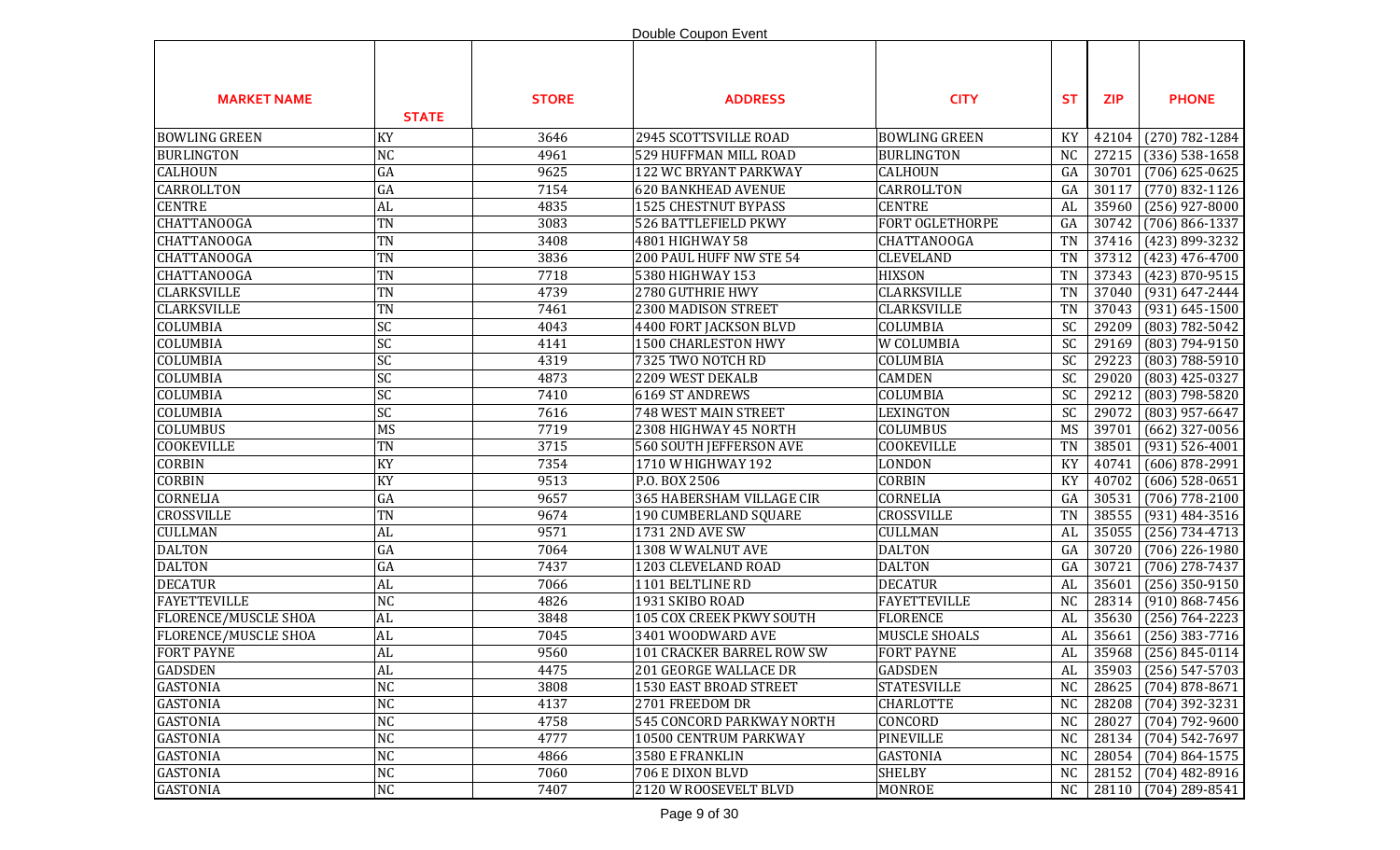|                      |                 |              | Double Coupon Event            |                     |                |            |                                      |
|----------------------|-----------------|--------------|--------------------------------|---------------------|----------------|------------|--------------------------------------|
| <b>MARKET NAME</b>   | <b>STATE</b>    | <b>STORE</b> | <b>ADDRESS</b>                 | <b>CITY</b>         | <b>ST</b>      | <b>ZIP</b> | <b>PHONE</b>                         |
| GLASGOW              | KY              | 3822         | 230 L ROGER WELLS BLVD         | GLASGOW             | KY             | 42141      | $(270)$ 651-4989                     |
| <b>GOLDSBORO</b>     | <b>NC</b>       | 7046         | <b>201 N BERKELEY BLVD</b>     | <b>GOLDSBORO</b>    | <b>NC</b>      | 27534      | $(919)$ 778-5300                     |
| <b>GREENVILLE</b>    | SC              | 3240         | 640 SULPHUR SPRINGS RD         | <b>GREENVILLE</b>   | SC             | 29617      | $(864)$ 246-8290                     |
| <b>GREENVILLE</b>    | SC              | 3645         | 5155 CALHOUN MEMORIAL HWY      | <b>EASLEY</b>       | SC             | 29640      | $(864) 855 - 3185$                   |
| <b>GREENVILLE</b>    | SC              | 4016         | <b>1 KMART PLAZA</b>           | <b>GREENVILLE</b>   | SC             | 29605      | (864) 242-5414                       |
| <b>GREENVILLE</b>    | SC              | 4202         | 2100 WADE HAMPTON BLVD         | <b>GREENVILLE</b>   | SC             | 29615      | $(864)$ 244-8720                     |
| <b>GREENVILLE</b>    | <b>NC</b>       | 7080         | <b>703 GREENVILLE BLVD SE</b>  | <b>GREENVILLE</b>   | <b>NC</b>      | 27858      | $(252)$ 756-5994                     |
| <b>GREENVILLE</b>    | $\overline{SC}$ | 7274         | 129 WEST BUTLER AVENUE         | <b>MAULDIN</b>      | <b>SC</b>      | 29662      | $(864)$ 297-0830                     |
| <b>GREENVILLE</b>    | SC              | 9320         | 201 APPLEWOOD CTR PLACE        | <b>SENECA</b>       | <b>SC</b>      | 29678      | $(864) 882 - 1302$                   |
| <b>GREENWOOD</b>     | SC              | 7058         | 254 HIGHWAY 72 BY PASS         | <b>GREENWOOD</b>    | SC             | 29646      | (864) 229-1399                       |
| <b>HICKORY</b>       | <b>NC</b>       | 3632         | 508 K 10TH STREET NW           | CONOVER             | <b>NC</b>      | 28613      | (828) 465-0246                       |
| <b>HIGH POINT</b>    | <b>NC</b>       | 7278         | 2850 S MAIN ST SUITE 101       | <b>HIGH POINT</b>   | <b>NC</b>      | 27263      | $(336)$ 434-3105                     |
| <b>HOPKINSVILLE</b>  | KY              | 7607         | 3010 FORT CAMPBELL BLVD        | HOPKINSVILLE        | KY             | 42240      | $(270) 885 - 0136$                   |
| <b>HUNTSVILLE</b>    | AL              | 4312         | 1401 MEMORIAL PKWY NW          | HUNTSVILLE          | AL             | 35801      | $(256) 539 - 0491$                   |
| <b>JACKSON</b>       | <b>TN</b>       | 3143         | 732 OLD HICKORY BLVD           | <b>JACKSON</b>      | <b>TN</b>      | 38305      | $(901)$ 668-2646                     |
| <b>JACKSONVILLE</b>  | <b>NC</b>       | 3815         | 175 FREEDOM WAY STE 24         | <b>MIDWAY PARK</b>  | N <sub>C</sub> | 28544      | $(910)$ 577-7767                     |
| <b>JACKSONVILLE</b>  | NC              | 7090         | 7090 NEW MARKET SQ MALL        | <b>JACKSONVILLE</b> | <b>NC</b>      | 28540      | $(910)$ 455-4894                     |
| <b>JASPER</b>        | AL              | 9622         | 300 HIGHWAY 78 E               | <b>JASPER</b>       | AL             | 35501      | $(205)$ 384-3475                     |
| KILL DEVIL HILLS     | <b>NC</b>       | 3744         | 1901 N CROATAN HWY             | KILL DEVIL HILLS    | N <sub>C</sub> | 27948      | $(252)$ 441-1935                     |
| <b>KINSTON</b>       | NC              | 7361         | 1628 N QUEEN ST                | <b>KINSTON</b>      | N <sub>C</sub> | 28501      | $(919)$ 522-3462                     |
| <b>KNOXVILLE</b>     | TN              | 4033         | 4434 BROADWAY ST               | KNOXVILLE           | <b>TN</b>      | 37917      | $(865) 687 - 6961$                   |
| <b>KNOXVILLE</b>     | TN              | 4717         | 370 SOUTH ILLINOIS AVE         | <b>OAK RIDGE</b>    | <b>TN</b>      | 37830      | $(865)$ 483-6993                     |
| <b>KNOXVILLE</b>     | TN              | 7069         | 945 MCCAMMON AVENUE            | <b>MARYVILLE</b>    | <b>TN</b>      | 37801      | $(865)$ 984-1000                     |
| <b>KNOXVILLE</b>     | TN              | 7460         | 6909 MAYNARDVILLE PIKE NE      | <b>KNOXVILLE</b>    | <b>TN</b>      | 37918      | (865) 922-7484                       |
| <b>KNOXVILLE</b>     | TN              | 9735         | <b>217 FORKS OF RIVER PKWY</b> | <b>SEVIERVILLE</b>  | <b>TN</b>      | 37862      | $(865)$ 428-0014                     |
| <b>KNOXVILLE</b>     | TN              | 9758         | 190 CLINCH AVE UNIT 62         | <b>CLINTON</b>      | <b>TN</b>      | 37716      | $(865)$ 457-1115                     |
| <b>LANCASTER</b>     | SC              | 7351         | 960 N MAIN STREET              | <b>LANCASTER</b>    | <b>SC</b>      | 29720      | $(803)$ 285-6456                     |
| <b>LUMBERTON</b>     | NC              | 7420         | 2750 ROBERTS AVENUE            | <b>LUMBERTON</b>    | <b>NC</b>      | 28358      | $(910)$ 739-4300                     |
| <b>MADISON</b>       | <b>NC</b>       | 4757         | <b>102 NEW MARKET</b>          | <b>MADISON</b>      | <b>NC</b>      | 27025      | $(336) 548 - 7500$                   |
| <b>MADISON</b>       | <b>NC</b>       | 4956         | 1302 BRIDFORD PARKWAY          | <b>GREENSBORO</b>   | <b>NC</b>      | 27407      | $(336)$ 294-1566                     |
| <b>MADISON</b>       | NC              | 9563         | 1623 WAY                       | <b>REIDSVILLE</b>   | NC             |            | $\vert$ 27320 $\vert$ (336) 342-5716 |
| <b>MARTINSVILLE</b>  | VA              | 3754         | 2876 GREENSBORO ROAD           | <b>MARTINSVILLE</b> | VA             | 24112      | $(276)$ 666-5960                     |
| <b>MOREHEAD CITY</b> | <b>NC</b>       | 9619         | 4841 ARENDELL ST               | MOREHEAD CITY       | NC             | 28557      | $(919)$ 247-2600                     |
| <b>MORGANTON</b>     | NC              | 9549         | 110 112 BOST RD                | MORGANTON           | NC             | 28655      | $(828)$ 433-5850                     |
| MORRISTOWN           | <b>TN</b>       | 7063         | 305 W ECONOMY RD               | MORRISTOWN          | <b>TN</b>      | 37814      | $(615) 581 - 6260$                   |
| MT. AIRY             | <b>NC</b>       | 9129         | 100 MAYBERRY MALL              | <b>MT AIRY</b>      | N <sub>C</sub> | 27030      | $(336)$ 789-5178                     |
| <b>NASHVILLE</b>     | TN              | 3084         | 530 DONELSON PIKE              | <b>NASHVILLE</b>    | <b>TN</b>      | 37214      | $(615) 889 - 5112$                   |
| <b>NASHVILLE</b>     | TN              | 3644         | 2491 MURFREESBORO PIKE         | <b>NASHVILLE</b>    | TN             | 37217      | $(615)$ 399-7181                     |
| <b>NASHVILLE</b>     | TN              | 3703         | 104 WATSON                     | <b>FRANKLIN</b>     | TN             |            | 37064 (615) 791-0049                 |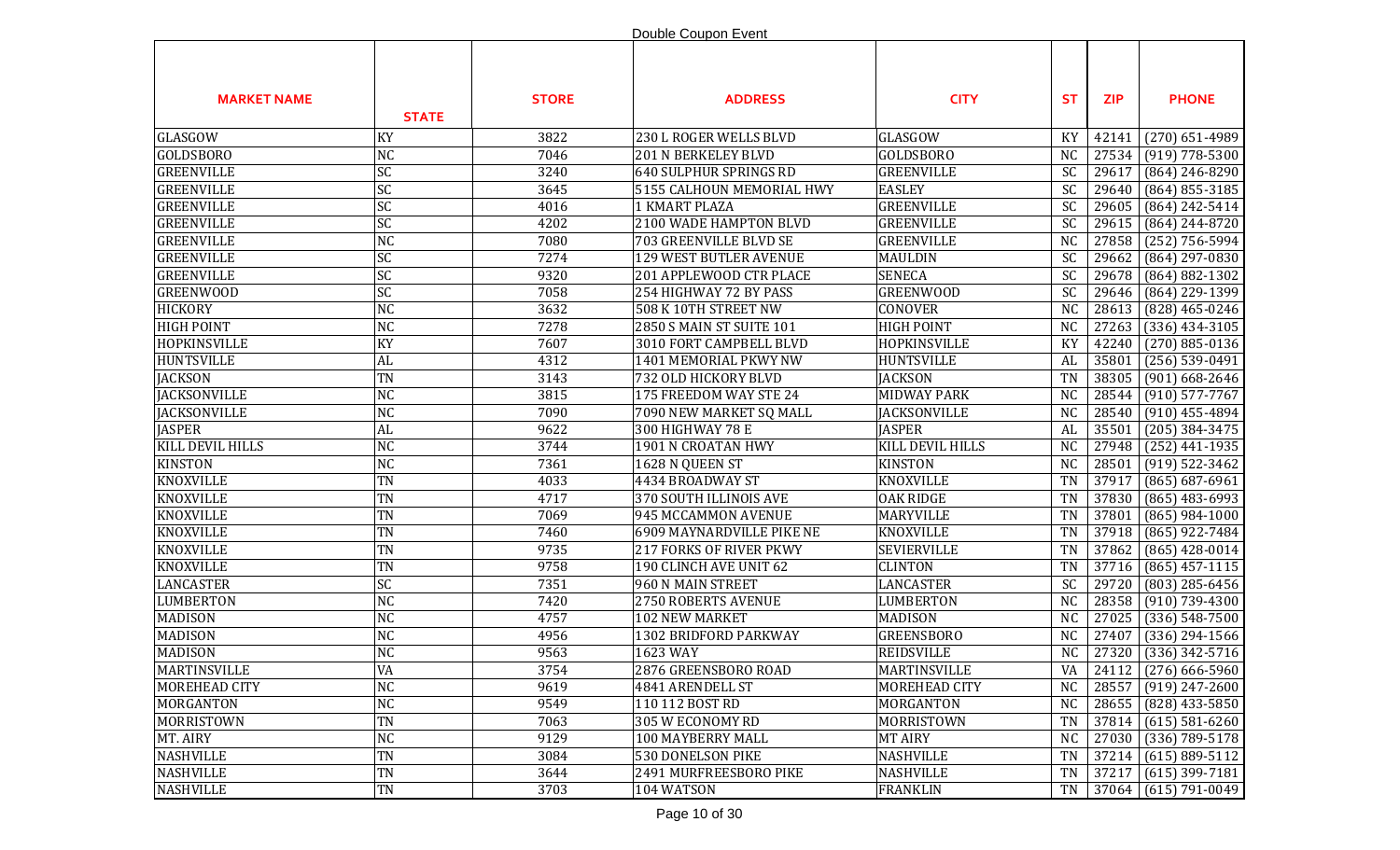|                          |                 |              | Double Coupon Event           |                         |                 |            |                          |
|--------------------------|-----------------|--------------|-------------------------------|-------------------------|-----------------|------------|--------------------------|
| <b>MARKET NAME</b>       | <b>STATE</b>    | <b>STORE</b> | <b>ADDRESS</b>                | <b>CITY</b>             | <b>ST</b>       | <b>ZIP</b> | <b>PHONE</b>             |
| <b>NASHVILLE</b>         | <b>TN</b>       | 4093         | 1508 S GALLATIN RD            | <b>MADISON</b>          | <b>TN</b>       | 37115      | $(615) 865 - 0040$       |
| <b>NASHVILLE</b>         | TN              | 4103         | 4095 NOLENSVILLE RD           | NASHVILLE               | <b>TN</b>       | 37211      | $(615) 833 - 2231$       |
| <b>NASHVILLE</b>         | <b>TN</b>       | 7076         | 1266 N W BROAD STREET         | MURFREESBORO            | <b>TN</b>       | 37129      | $(615) 890 - 3180$       |
| <b>NASHVILLE</b>         | <b>TN</b>       | 7132         | 237 EAST MAIN                 | HENDERSONVILLE          | <b>TN</b>       | 37075      | $(615) 824 - 6016$       |
| <b>NASHVILLE</b>         | <b>TN</b>       | 7358         | 230 LONGHOLLOW PIKE           | <b>GOODLETTSVILLE</b>   | <b>TN</b>       | 37072      | $(615)$ 859-3687         |
| <b>NASHVILLE</b>         | <b>TN</b>       | 9621         | 1443 W MAIN ST                | <b>LEBANON</b>          | <b>TN</b>       | 37087      | $(615)$ 449-4061         |
| <b>NASHVILLE</b>         | <b>TN</b>       | 9633         | 301 HENSLEE DRIVE             | <b>DICKSON</b>          | <b>TN</b>       | 37055      | $(615)$ 446-7487         |
| <b>NASHVILLE</b>         | <b>TN</b>       | 9728         | 333 N LOWRY ST                | <b>SMYRNA</b>           | <b>TN</b>       | 37167      | $(615)$ 459-9396         |
| <b>NOT A PRINT STORE</b> | <b>NONE</b>     | 7840         | 1835 WEST FERRY ROAD          | <b>NAPERVILLE</b>       | IL              | 60563      | $(276)$ 670-6146         |
| <b>PRATTVILLE</b>        | <b>AL</b>       | 3929         | 1880 EAST MAIN STREET         | <b>PRATTVILLE</b>       | AL              | 36066      | $(334)$ 365-9460         |
| <b>RALEIGH</b>           | <b>NC</b>       | 3442         | 6200 CAPITAL BOULEVARD        | <b>RALEIGH</b>          | <b>NC</b>       | 27616      | $(919) 872 - 2534$       |
| <b>RALEIGH</b>           | <b>NC</b>       | 3667         | 8701 SIX FORKS ROAD           | <b>RALEIGH</b>          | <b>NC</b>       | 27615      | $(919) 846 - 6989$       |
| <b>RALEIGH</b>           | <b>NC</b>       | 4450         | 4500 WESTERN BLVD             | <b>RALEIGH</b>          | N <sub>C</sub>  | 27606      | $(919) 851 - 1104$       |
| <b>RALEIGH</b>           | <b>NC</b>       | 4955         | <b>4300 FAYETTEVILLE ROAD</b> | <b>RALEIGH</b>          | <b>NC</b>       | 27603      | $(919) 772 - 3305$       |
| <b>RALEIGH</b>           | <b>NC</b>       | 7323         | 960 KILDAIRE FARM ROAD        | <b>CARY</b>             | <b>NC</b>       | 27511      | $(919)$ 467-8165         |
| <b>RALEIGH</b>           | NC              | 7340         | 4215 UNIVERSITY DR            | <b>DURHAM</b>           | N <sub>C</sub>  | 27707      | $(919)$ 493-2591         |
| <b>RALEIGH</b>           | <b>NC</b>       | 9237         | 950 W MARKET STREET           | <b>SMITHFIELD</b>       | N <sub>C</sub>  | 27577      | $(919)$ 934-9152         |
| <b>ROCK HILL</b>         | $\overline{SC}$ | 7043         | 2302 CHERRY RD                | <b>ROCK HILL</b>        | $\overline{SC}$ | 29732      | $(803)$ 366-6191         |
| <b>ROCKY MOUNT</b>       | <b>NC</b>       | 4716         | 720 SUTTERS CREEK BLVD        | <b>ROCKY MOUNT</b>      | <b>NC</b>       | 27804      | (252) 937-4399           |
| SALISBURY                | NC              | 3852         | <b>815 EAST INNES STREET</b>  | SALISBURY               | <b>NC</b>       | 28144      | $(704)$ 638-0448         |
| <b>SANFORD</b>           | <b>NC</b>       | 7254         | 2515 HORNER BLVD              | <b>SANFORD</b>          | <b>NC</b>       | 27330      | $(919)$ 775-7901         |
| <b>SCOTTSBORO</b>        | AL              | 9639         | 22991 JOHN T REID PKWY        | <b>SCOTTSBORO</b>       | AL              | 35768      | (256) 259-2728           |
| <b>SOMERSET</b>          | KY              | 3941         | 301 S HIGHWAY 127             | RUSSELL SPRINGS         | KY              | 42642      | $(270) 866 - 7161$       |
| <b>SOMERSET</b>          | KY              | 7255         | 420 EAST HIGHWAY 80           | <b>SOMERSET</b>         | KY              | 42501      | $(606) 679 - 7366$       |
| THOMASVILLE              | <b>NC</b>       | 3925         | 1122 RANDOLPH ST              | THOMASVILLE             | <b>NC</b>       | 27360      | $(336)$ 476-8186         |
| TULLAHOMA                | <b>TN</b>       | 9629         | 1806 N JACKSON ST             | TULLAHOMA               | <b>TN</b>       | 37388      | $(931)$ 455-6208         |
| TUSCALOOSA               | AL              | 3194         | <b>635 SKYLAND BLVD</b>       | TUSCALOOSA              | AL              | 35405      | $(205)$ 759-4461         |
| <b>TUSCALOOSA</b>        | AL              | 3672         | 1700 MCFARLAND BLVD           | NORTHPORT               | AL              | 35476      | $(205)$ 339-3180         |
| <b>WINSTON SALEM</b>     | <b>NC</b>       | 3428         | 2690 PETERS CREEK PARKWAY     | <b>WINSTON SALEM</b>    | <b>NC</b>       | 27127      | $(336)$ 785-3499         |
| <b>WINSTON SALEM</b>     | <b>NC</b>       | 7208         | P O BOX 986                   | <b>CLEMMONS</b>         | <b>NC</b>       | 27012      | $(336) 766 - 4899$       |
| <b>ALBANY</b>            | GA              | 3219         | 2525 DAWSON RD                | <b>ALBANY</b>           | GA              |            | $ 31707 $ (229) 436-7711 |
| <b>AUBURN</b>            | AL              | 7059         | 2047 E UNIVERSITY DRIVE       | <b>AUBURN</b>           | AL              | 36830      | $(334) 821 - 4150$       |
| <b>BEAUFORT</b>          | <b>SC</b>       | 7160         | 2127 BOUNDARY ST              | <b>BEAUFORT</b>         | <b>SC</b>       | 29902      | (843) 524-1087           |
| <b>CHARLESTON</b>        | SC              | 3080         | 1535 SAVANNAH HIGHWAY         | <b>CHARLESTON</b>       | <b>SC</b>       | 29407      | $(843) 766 - 2366$       |
| <b>CHARLESTON</b>        | SC              | 4953         | 8571 RIVERS AVENUE            | <b>NORTH CHARLESTON</b> | SC              | 29406      | (843) 863-9950           |
| <b>CHARLESTON</b>        | SC              | 7239         | 1551 JOHNNIE DODDS BLVD       | MT PLEASANT             | <b>SC</b>       | 29464      | $(843) 884 - 1330$       |
| COLUMBUS                 | GA              | 3675         | 5600 MILGEN RD BLDG 106       | <b>COLUMBUS</b>         | GA              | 31907      | $(706)$ 563-2742         |
| COLUMBUS                 | ${\rm GA}$      | 4198         | 3200 MACON RD                 | <b>COLUMBUS</b>         | GA              | 31906      | $(706)$ 561-4101         |
| COLUMBUS                 | ${\rm GA}$      | 4760         | 2003 US HWY 280 BYPASS        | PHENIX CITY             | AL              | 36867      | $(334)$ 291-9773         |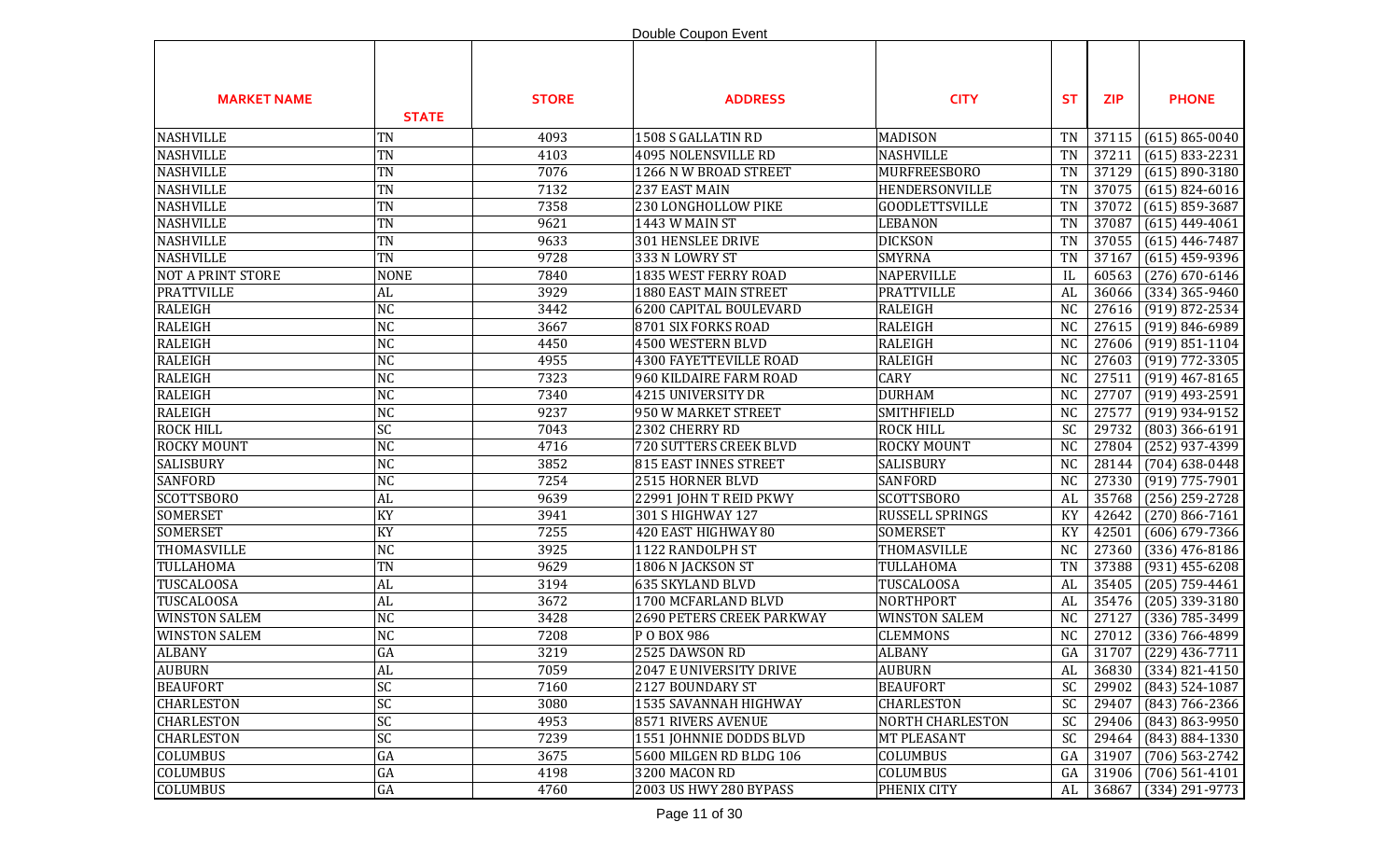|                     |                   |              | Double Coupon Event       |                      |            |            |                      |
|---------------------|-------------------|--------------|---------------------------|----------------------|------------|------------|----------------------|
| <b>MARKET NAME</b>  | <b>STATE</b>      | <b>STORE</b> | <b>ADDRESS</b>            | <b>CITY</b>          | <b>ST</b>  | <b>ZIP</b> | <b>PHONE</b>         |
| <b>COLUMBUS</b>     | GA                | 7388         | 2500 AIRPORT THRUWAY      | <b>COLUMBUS</b>      | GA         | 31904      | $(706)$ 322-1572     |
| <b>DOTHAN</b>       | AL                | 3082         | 2185 REEVES STREET        | <b>DOTHAN</b>        | AL         | 36303      | $(334) 794 - 8756$   |
| <b>DOTHAN</b>       | <b>AL</b>         | 7360         | 2214 ROSS CLARK CIRCLE    | <b>DOTHAN</b>        | AL         | 36301      | $(334) 793 - 6633$   |
| <b>DOUGLAS</b>      | GA                | 3946         | 1300 SOUTH MADISON AVE    | <b>DOUGLAS</b>       | GA         | 31533      | $(912)$ 384-0761     |
| <b>DUBLIN</b>       | GA                | 3967         | 116 HILLCREST CONNECTOR   | <b>DUBLIN</b>        | GA         | 31021      | $(478)$ 275-3369     |
| <b>FLORENCE</b>     | SC                | 4317         | 2011 HOFFMEYER RD         | <b>FLORENCE</b>      | <b>SC</b>  | 29501      | $(803)$ 669-5655     |
| FT. WALTON BEACH    | FL                | 3223         | 200 IRWIN NE              | FORT WALTON BEACH    | FL         | 32548      | $(850)$ 243-8185     |
| FT. WALTON BEACH    | FL                | 3701         | 1140 E JOHN SIMS PKWY     | <b>NICEVILLE</b>     | <b>FL</b>  | 32578      | (850) 729-2244       |
| <b>GAINESVILLE</b>  | FL                | 3424         | 900 NW 76 BOULEVARD       | <b>GAINESVILLE</b>   | FL         | 32606      | $(352)$ 332-2105     |
| <b>JACKSONVILLE</b> | FL                | 3353         | 380 BLANDING BLVD         | <b>ORANGE PARK</b>   | FL         | 32073      | $(904)$ 272-7774     |
| <b>JACKSONVILLE</b> | FL                | 3991         | 1601 HIGHWAY 40 EAST      | KINGSLAND            | GA         | 31548      | $(912) 729 - 6116$   |
| <b>JACKSONVILLE</b> | FL                | 4283         | 5751 BEACH BLVD           | <b>JACKSONVILLE</b>  | FL         | 32207      | $(904)$ 396-6931     |
| <b>JACKSONVILLE</b> | FL                | 4286         | 4645 BLANDING BLVD        | <b>JACKSONVILLE</b>  | FL         | 32210      | (904) 772-8911       |
| <b>JACKSONVILLE</b> | FL                | 4848         | 1501 NORMANDY VILLAGE PKY | <b>JACKSONVILLE</b>  | FL         | 32221      | $(904) 783 - 2008$   |
| <b>JACKSONVILLE</b> | FL                | 7071         | <b>500 ATLANTIC BLVD</b>  | NEPTUNE BEACH        | FL         | 32266      | $(904)$ 249-7273     |
| <b>JACKSONVILLE</b> | FL                | 7079         | 1777 US HIGHWAY 1 SOUTH   | <b>ST AUGUSTINE</b>  | FL         | 32084      | $(904) 824 - 8361$   |
| <b>JACKSONVILLE</b> | FL                | 7265         | 9600 SAN JOSE BLVD        | <b>JACKSONVILLE</b>  | <b>FL</b>  | 32257      | $(904)$ 268-3325     |
| <b>JACKSONVILLE</b> | FL                | 7613         | 1525 SADLER RD            | FERNANDINA BEACH     | FL         | 32034      | $(904)$ 261-2004     |
| <b>JACKSONVILLE</b> | FL                | 9511         | 111 TOWN COUNTRY DRIVE    | <b>PALATKA</b>       | <b>FL</b>  | 32177      | $(386)$ 325-5315     |
| <b>JESUP</b>        | GA                | 9217         | 950 SUNSET BLVD           | <b>JESUP</b>         | GA         | 31545      | $(912)$ 427-9583     |
| <b>MACON</b>        | GA                | 3289         | 2063 WATSON BLVD          | <b>WARNER ROBINS</b> | GA         | 31093      | (478) 922-9371       |
| <b>MACON</b>        | GA                | 3661         | 156 TOM HILL SENIOR BLVD  | <b>MACON</b>         | GA         | 31210      | $(478)$ 474-6194     |
| MILLEDGEVILLE       | GA                | 3994         | 1970 N COLUMBIA ST        | MILLEDGEVILLE        | GA         | 31061      | $(478)$ 452-7082     |
| <b>MYRTLE BEACH</b> | SC                | 3763         | 10125 HIGHWAY 17 BY-PASS  | MURRELLS INLET       | <b>SC</b>  | 29576      | $(843) 651 - 7741$   |
| <b>MYRTLE BEACH</b> | $ \overline{SC} $ | 3817         | 1403 NORTH KINGS HIGHWAY  | <b>MYRTLE BEACH</b>  | <b>SC</b>  | 29577      | $(843)$ 626-3066     |
| <b>MYRTLE BEACH</b> | <b>SC</b>         | 7555         | 1610 U CHURCH STREET      | CONWAY               | SC         | 29526      | (843) 248-2411       |
| ORANGEBURG          | <b>SC</b>         | 3621         | 1470 CHESTNUT NORTH EAST  | ORANGEBURG           | <b>SC</b>  | 29115      | $(803)$ 531-0350     |
| PANAMA CITY         | FL                | 3355         | 1329 W 15TH ST            | PANAMA CITY          | <b>FL</b>  | 32401      | $(850) 769 - 2251$   |
| PANAMA CITY         | FL                | 3939         | 7100 HIGHWAY 98 WEST      | PANAMA CITY BEACH    | <b>FL</b>  | 32407      | $(850)$ 234-6012     |
| PANAMA CITY         | FL                | 7558         | 225 S TYNDALL PKWY        | CALLAWAY             | FL         |            | 32404 (850) 763-3936 |
| PENSACOLA           | FL                | 3975         | 6050 HIGHWAY 90           | <b>MILTON</b>        | ${\rm FL}$ |            | 32570 (850) 626-7653 |
| PENSACOLA           | FL                | 4122         | 4211 MOBILE HWY           | PENSACOLA            | FL         |            | 32506 (850) 456-7416 |
| PENSACOLA           | FL                | 4723         | 1650 AIRPORT BLVD         | PENSACOLA            | FL         | 32504      | $(850)$ 484-4551     |
| PENSACOLA           | FL                | 9714         | 235 E 9 MILE RD STE 3     | PENSACOLA            | FL         | 32534      | $(850)$ 478-7785     |
| <b>PERRY</b>        | FL                | 7643         | 1809 BYRON BUTLER PARKWAY | <b>PERRY</b>         | FL         | 32347      | $(850) 838 - 1870$   |
| SAVANNAH            | GA                | 4189         | 33 W MONTGOMERY CROSS RD  | SAVANNAH             | GA         | 31406      | $(912)$ 925-0310     |
| <b>STATESBORO</b>   | GA                | 3957         | 715 NORTHSIDE DRIVE EAST  | <b>STATESBORO</b>    | GA         | 30458      | $(912) 764 - 6992$   |
| <b>SUMTER</b>       | SC                | 7062         | 1143 BROAD ST             | <b>SUMTER</b>        | SC         | 29150      | $(803)$ 469-2566     |
| <b>TALLAHASSEE</b>  | FL                | 4489         | 1701 APALACHEE PARKWAY    | TALLAHASSEE          | FL         | 32301      | $(850) 877 - 6133$   |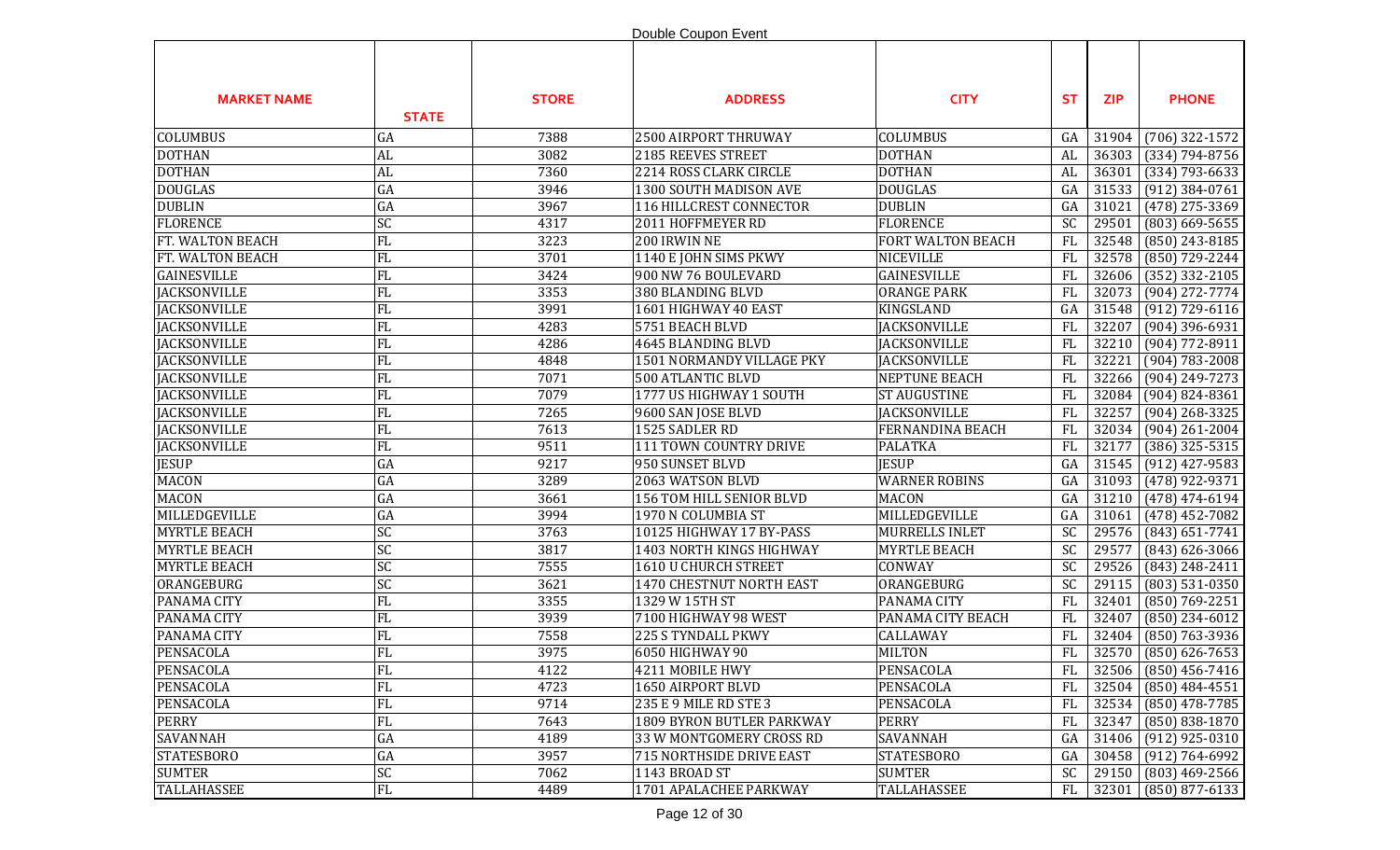|                    |              |              | Double Coupon Event        |                        |           |            |                    |
|--------------------|--------------|--------------|----------------------------|------------------------|-----------|------------|--------------------|
| <b>MARKET NAME</b> | <b>STATE</b> | <b>STORE</b> | <b>ADDRESS</b>             | <b>CITY</b>            | <b>ST</b> | <b>ZIP</b> | <b>PHONE</b>       |
| <b>TIFTON</b>      | GA           | 7028         | 144 VIRGINIA AVE SOUTH     | <b>TIFTON</b>          | GA        | 31794      | $(229)$ 386-2822   |
| WILMINGTON         | <b>NC</b>    | 3116         | 815 S COLLEGE RD           | WILMINGTON             | <b>NC</b> | 28403      | $(910)$ 799-5360   |
| <b>FORT MYERS</b>  | FL           | 3144         | 4383 N TAMIAMI TRAIL       | <b>NAPLES</b>          | <b>FL</b> | 34103      | $(239)$ 261-2560   |
| <b>FORT MYERS</b>  | FL           | 3457         | 501 NORTH BENEVA ROAD      | SARASOTA               | FL        | 34232      | $(941)$ 957-1460   |
| <b>FORT MYERS</b>  | FL           | 3573         | 15271 33 MC GREGOR BLVD    | <b>FT MYERS</b>        | <b>FL</b> | 33908      | $(239)$ 481-7111   |
| <b>FORT MYERS</b>  | FL           | 3677         | 3302 BONITA BEACH RD       | <b>BONITA SPRINGS</b>  | FL        | 34134      | $(239)$ 947-6030   |
| <b>FORT MYERS</b>  | FL           | 3956         | 4955 GOLDEN GATE PKWY      | <b>NAPLES</b>          | FL        | 34116      | $(239)$ 353-9555   |
| <b>FORT MYERS</b>  | FL           | 4886         | 19400 COCHRAN BLVD         | PORT CHARLOTTE         | FL        | 33948      | $(941)$ 255-5221   |
| <b>FORT MYERS</b>  | ${\rm FL}$   | 4893         | 6126 HWY 301               | <b>ELLENTON</b>        | FL        | 34222      | (941) 729-3711     |
| <b>FORT MYERS</b>  | FL           | 7067         | 3853 CLEVELAND AVE S       | <b>FORT MYERS</b>      | FL        | 33901      | $(239)$ 939-2636   |
| <b>FORT MYERS</b>  | FL           | 7321         | 7350 MANATEE AVE WEST      | <b>BRADENTON</b>       | FL        | 34209      | $(941) 792 - 1223$ |
| <b>FORT PIERCE</b> | FL           | 3381         | 2111 S FEDERAL HWY         | <b>FORT PIERCE</b>     | <b>FL</b> | 34950      | $(561)$ 465-4470   |
| <b>FORT PIERCE</b> | FL           | 7294         | 1501 US1                   | <b>VERO BEACH</b>      | <b>FL</b> | 32960      | $(561) 562 - 7801$ |
| <b>MIAMI</b>       | FL           | 3074         | 14091 SW 88TH ST           | <b>MIAMI</b>           | <b>FL</b> | 33186      | $(305)$ 385-5970   |
| <b>MIAMI</b>       | FL           | 3164         | <b>1220 NORTHLAKE BLVD</b> | <b>LAKE PARK</b>       | <b>FL</b> | 33403      | $(561) 842 - 5711$ |
| <b>MIAMI</b>       | FL           | 3176         | 1901 S UNIVERSITY DRIVE    | <b>DAVIE</b>           | <b>FL</b> | 33324      | $(954)$ 475-8240   |
| MIAMI              | FL           | 3269         | 1201 S DIXIE               | <b>LANTANA</b>         | FL        | 33462      | $(561) 586 - 7222$ |
| <b>MIAMI</b>       | FL           | 3317         | 1401 W PALMETTO PARK RD    | <b>BOCA RATON</b>      | FL        | 33486      | $(561)$ 392-8665   |
| <b>MIAMI</b>       | FL           | 3398         | 2421 N FEDERAL HWY         | POMPANO BEACH          | <b>FL</b> | 33064      | $(954) 782 - 8822$ |
| MIAMI              | FL           | 3540         | 10101 SOUTHERN BLVD        | ROYAL PALM BEACH       | <b>FL</b> | 33411      | $(561)$ 795-3303   |
| MIAMI              | FL           | 3613         | 900 N MIAMI BEACH BLVD     | NORTH MIAMI BEACH      | <b>FL</b> | 33162      | $(305)$ 944-1681   |
| MIAMI              | FL           | 3615         | 7900 SW 104TH STREET       | MIAMI                  | <b>FL</b> | 33156      | $(305)$ 274-2983   |
| <b>MIAMI</b>       | FL           | 3793         | 12350 SW 8TH STREET        | <b>MIAMI</b>           | <b>FL</b> | 33184      | $(305)$ 553-5762   |
| <b>MIAMI</b>       | FL           | 3818         | 3800 OAKWOOD BLVD          | HOLLYWOOD              | FL        | 33020      | (954) 922-7686     |
| <b>MIAMI</b>       | FL           | 4243         | 670 E OAKLAND PK BLVD      | <b>OAKLAND PARK</b>    | FL        | 33334      | $(954) 563 - 6246$ |
| <b>MIAMI</b>       | FL           | 4292         | 1460 W 49TH ST             | <b>HIALEAH</b>         | <b>FL</b> | 33012      | $(305) 822 - 7360$ |
| <b>MIAMI</b>       | FL           | 4295         | 10700 BISCAYNE BLVD        | <b>NORTH MIAMI</b>     | FL        | 33161      | $(305) 893 - 3900$ |
| <b>MIAMI</b>       | FL           | 4296         | 651 S 60TH AVE             | HOLLYWOOD              | <b>FL</b> | 33023      | $(954)$ 961-0100   |
| <b>MIAMI</b>       | FL           | 4728         | 3825 7TH ST NORTH WEST     | <b>MIAMI</b>           | <b>FL</b> | 33126      | $(305) 649 - 2688$ |
| <b>MIAMI</b>       | FL           | 7366         | 10501 PINES BLVD           | PEMBROKE PINES         | <b>FL</b> | 33026      | $(954)$ 438-8822   |
| <b>MIAMI</b>       | FL           | 7711         | 20505 SOUTH DIXIE HIGHWAY  | <b>MIAMI</b>           | FL        | 33189      | $(305)$ 254-0455   |
| <b>MIAMI</b>       | FL           | 7786         | 4340 OKEECHOBEE BOULEVARD  | <b>WEST PALM BEACH</b> | <b>FL</b> | 33409      | $(561)$ 689-3130   |
| <b>TAMPA</b>       | FL           | 3061         | 2915 N DALE MABRY HWY      | <b>TAMPA</b>           | <b>FL</b> | 33607      | $(813) 879 - 7600$ |
| <b>TAMPA</b>       | FL           | 3140         | 26996 U S HWY 19 NORTH     | <b>CLEARWATER</b>      | <b>FL</b> | 33761      | $(727)$ 796-1035   |
| <b>TAMPA</b>       | FL           | 3329         | 12412 US 19                | <b>HUDSON</b>          | FL        | 34667      | $(727) 863 - 2475$ |
| <b>TAMPA</b>       | FL           | 3624         | 6015 CYPRUS GARDENS BLVD   | <b>WINTER HAVEN</b>    | FL        | 33884      | $(863)$ 326-1223   |
| <b>TAMPA</b>       | FL           | 3761         | 7422 GALL BOULEVARD        | ZEPHYRHILLS            | <b>FL</b> | 33541      | $(813) 783 - 8181$ |
| <b>TAMPA</b>       | FL           | 3845         | 22920 STATE ROAD 54        | LUTZ                   | FL        | 33549      | $(813)$ 949-6303   |
| <b>TAMPA</b>       | FL           | 3874         | 1801 NORTH WEST HWY 19     | <b>CRYSTAL RIVER</b>   | FL        | 34428      | $(352)$ 563-5899   |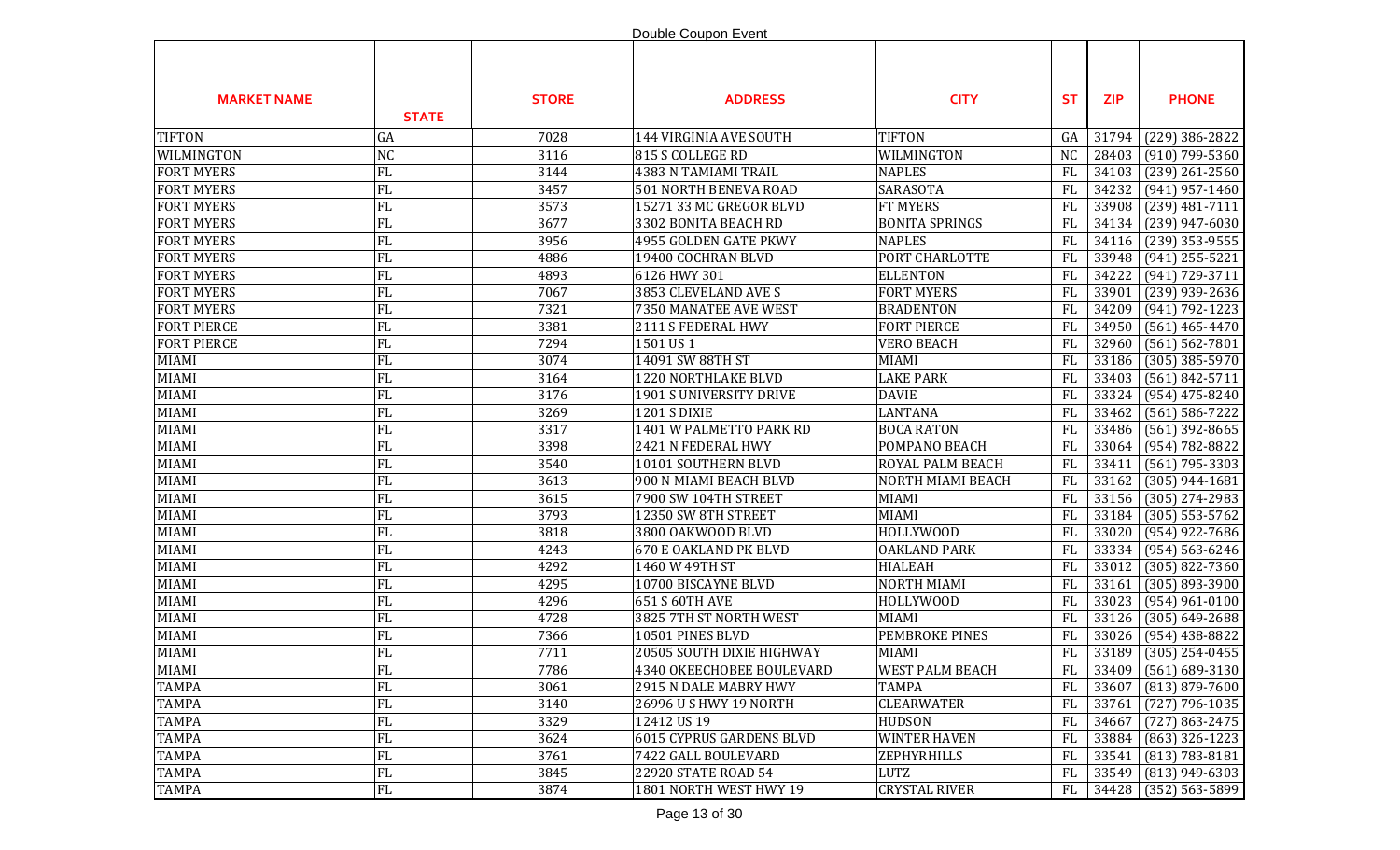|                     |              |              | Double Coupon Event       |                         |           |            |                    |
|---------------------|--------------|--------------|---------------------------|-------------------------|-----------|------------|--------------------|
| <b>MARKET NAME</b>  | <b>STATE</b> | <b>STORE</b> | <b>ADDRESS</b>            | <b>CITY</b>             | <b>ST</b> | <b>ZIP</b> | <b>PHONE</b>       |
| <b>TAMPA</b>        | FL           | 4245         | 8245 N FLORIDA AVE        | <b>TAMPA</b>            | FL        | 33604      | (813) 933-1702     |
| <b>TAMPA</b>        | FL           | 4311         | 1602 W BRANDON BLVD       | <b>BRANDON</b>          | <b>FL</b> | 33511      | $(813) 685 - 2994$ |
| <b>TAMPA</b>        | FL           | 4327         | 5725 US 19                | <b>NEW PORT RICHEY</b>  | <b>FL</b> | 34652      | $(727) 842 - 7606$ |
| <b>TAMPA</b>        | FL           | 4355         | 4501 66TH STREET N        | <b>ST PETERSBURG</b>    | <b>FL</b> | 33709      | $(727) 544 - 2578$ |
| <b>TAMPA</b>        | FL           | 4356         | 1000 MISSOURI AVE         | <b>LARGO</b>            | FL        | 33770      | $(727) 584 - 8155$ |
| <b>TAMPA</b>        | FL           | 4715         | 901 US 27 NORTH SUITE 100 | <b>SEBRING</b>          | FL        | 33870      | $(863)$ 471-2266   |
| <b>TAMPA</b>        | FL           | 7147         | 5400 E BUSCH BLVD         | <b>TAMPA</b>            | FL        | 33617      | $(813)$ 985-6641   |
| <b>TAMPA</b>        | FL           | 7544         | 7850 SEMINOLE MALL        | SEMINOLE                | FL        | 33772      | $(727)$ 392-3400   |
| <b>TAMPA</b>        | FL           | 9793         | 1660 HWY 41 NORTH         | <b>INVERNESS</b>        | FL        | 34450      | $(352)$ 344-4600   |
| <b>ADRIAN</b>       | MI           | 3959         | 1416 S MAIN ST BLDG 100   | <b>ADRIAN</b>           | MI        | 49221      | $(517)$ 263-3621   |
| <b>BATTLE CREEK</b> | MI           | 3841         | 15861 MICHIGAN AVENUE     | MARSHALL                | MI        | 49068      | $(269) 781 - 3333$ |
| <b>BATTLE CREEK</b> | MI           | 4065         | <b>200 CAPITAL AVE SW</b> | <b>BATTLE CREEK</b>     | MI        | 49015      | $(269)$ 965-7701   |
| <b>DETROIT</b>      | MI           | 3126         | 7601 23 MILE RD           | <b>SHELBY TOWNSHIP</b>  | MI        | 48316      | $(586)$ 739-1811   |
| <b>DETROIT</b>      | MI           | 3155         | 2095 RAWSONVILLE RD       | <b>BELLEVILLE</b>       | MI        | 48111      | $(734)$ 485-8510   |
| <b>DETROIT</b>      | MI           | 3207         | 30800 ORCHARD LAKE RD     | <b>FARMINGTON HILLS</b> | MI        | 48334      | $(248)$ 851-4700   |
| <b>DETROIT</b>      | MI           | 3308         | 1025 LAPEER ROAD SOUTH    | <b>LAKE ORION</b>       | MI        | 48360      | $(248)$ 693-6252   |
| <b>DETROIT</b>      | MI           | 3327         | 2051 18 MILE RD           | <b>STERLING HEIGHTS</b> | MI        | 48314      | $(586)$ 739-0800   |
| <b>DETROIT</b>      | MI           | 3379         | 5100 DIXIE HWY            | <b>WATERFORD</b>        | MI        | 48329      | $(248) 674 - 2236$ |
| <b>DETROIT</b>      | MI           | 3546         | 41601 GARFIELD            | <b>CLINTON TOWNSHIP</b> | MI        | 48038      | $(586)$ 263-0550   |
| <b>DETROIT</b>      | MI           | 3570         | 67300 MAIN ST             | <b>RICHMOND</b>         | MI        | 48062      | (586) 727-2751     |
| <b>DETROIT</b>      | MI           | 3575         | 29101 JOHN R ROAD         | <b>MADISON HEIGHTS</b>  | MI        | 48071      | $(248) 546 - 8000$ |
| <b>DETROIT</b>      | MI           | 3723         | 10951 HIGHLAND ROAD       | <b>WHITE LAKE</b>       | MI        | 48386      | $(248)$ 698-4634   |
| <b>DETROIT</b>      | MI           | 3730         | 26200 GREENFIELD          | <b>OAK PARK</b>         | MI        | 48237      | $(248)$ 968-1900   |
| <b>DETROIT</b>      | MI           | 4000         | 29600 FORD RD             | <b>GARDEN CITY</b>      | MI        | 48135      | $(734)$ 425-2450   |
| <b>DETROIT</b>      | MI           | 4059         | 21111 VAN BORN RD         | <b>TAYLOR</b>           | MI        | 48180      | $(313)$ 278-3510   |
| <b>DETROIT</b>      | MI           | 4098         | 1290 N MONROE ST          | <b>MONROE</b>           | MI        | 48162      | $(734)$ 242-5200   |
| <b>DETROIT</b>      | MI           | 4105         | 215 N MAPLE RD            | <b>ANN ARBOR</b>        | MI        | 48103      | $(734) 761 - 8557$ |
| <b>DETROIT</b>      | MI           | 4106         | 3100 WASHTENAW AVE        | YPSILANTI               | MI        | 48197      | $(313)$ 434-0200   |
| <b>DETROIT</b>      | MI           | 4163         | 165 WAYNE RD              | WESTLAND                | MI        | 48186      | $(734) 728 - 8400$ |
| <b>DETROIT</b>      | MI           | 4177         | 22801 HARPER AVE          | <b>ST CLAIR SHORES</b>  | MI        | 48080      | (586) 779-3300     |
| <b>DETROIT</b>      | MI           | 4183         | 19800 WEST RD             | <b>WOODHAVEN</b>        | MI        | 48183      | $(734)$ 675-4400   |
| <b>DETROIT</b>      | MI           | 4204         | 31200 SCHOENHERR RD       | WARREN                  | MI        | 48088      | $(586)$ 294-4200   |
| <b>DETROIT</b>      | MI           | 4331         | 3541 HIGHLAND ROAD        | <b>WATERFORD</b>        | MI        | 48328      | $(248) 682 - 7244$ |
| <b>DETROIT</b>      | MI           | 4405         | 34800 GROESBECK HWY       | <b>CLINTON TOWNSHIP</b> | MI        | 48035      | $(586) 791 - 7200$ |
| <b>DETROIT</b>      | MI           | 4430         | 33400 W 7 MILE ROAD       | <b>LIVONIA</b>          | MI        | 48152      | $(248)$ 474-8810   |
| <b>DETROIT</b>      | MI           | 4481         | 40855 ANN ARBOR RD        | PLYMOUTH                | MI        | 48170      | $(734)$ 455-5000   |
| <b>DETROIT</b>      | MI           | 4995         | 16705 FORT STREET         | SOUTHGATE               | MI        | 48195      | $(734)$ 324-2463   |
| <b>DETROIT</b>      | MI           | 4998         | 17580 FRAZHO              | ROSEVILLE               | MI        | 48066      | $(586)$ 498-3359   |
| <b>DETROIT</b>      | MI           | 7249         | 50700 GRATIOT AVE NORTH   | <b>CHESTERFIELD TWP</b> | MI        | 48051      | $(586)$ 949-5800   |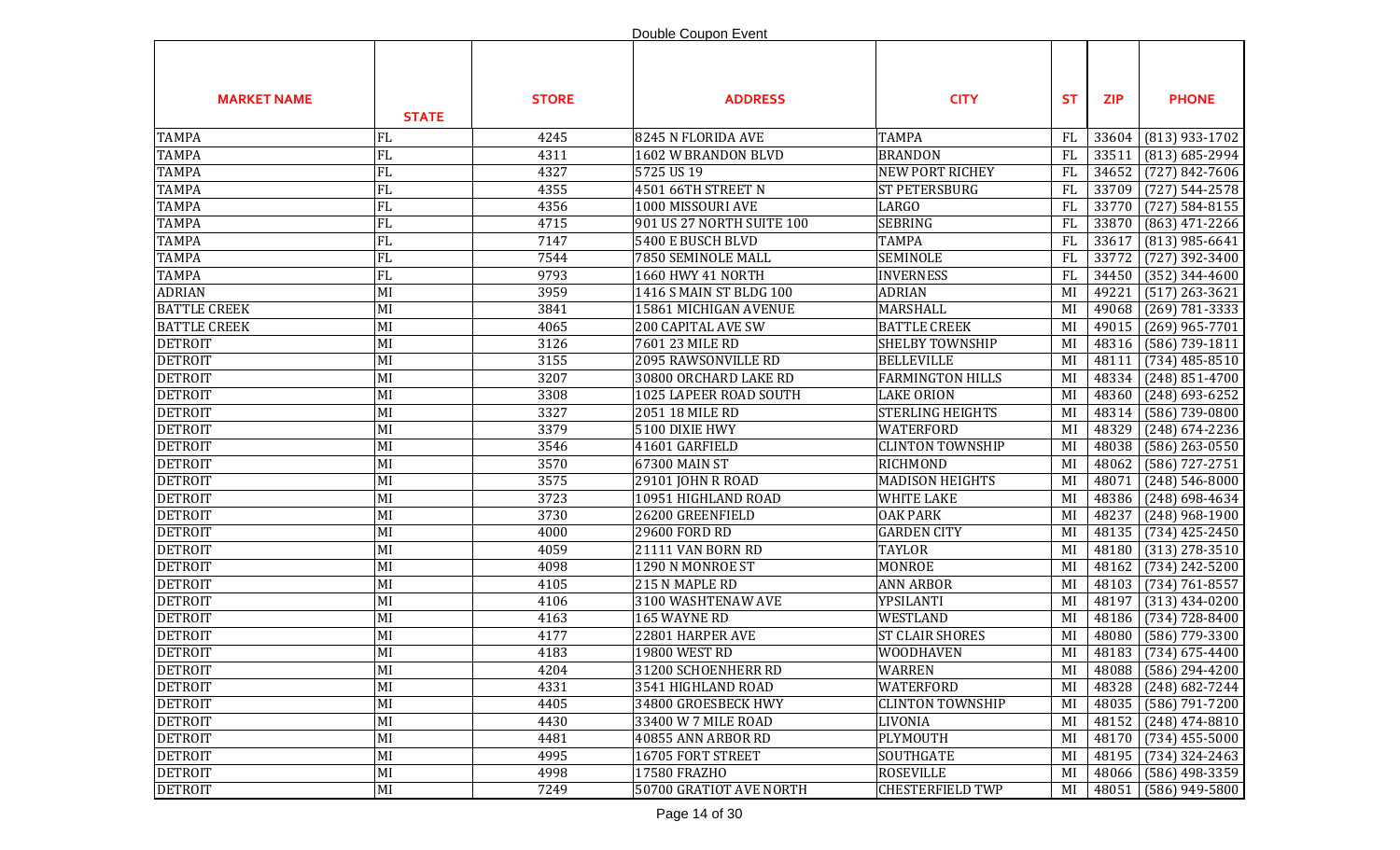|                     |                 |              | Double Coupon Event              |                         |                |            |                         |
|---------------------|-----------------|--------------|----------------------------------|-------------------------|----------------|------------|-------------------------|
| <b>MARKET NAME</b>  | <b>STATE</b>    | <b>STORE</b> | <b>ADDRESS</b>                   | <b>CITY</b>             | <b>ST</b>      | <b>ZIP</b> | <b>PHONE</b>            |
| <b>DETROIT</b>      | MI              | 7500         | 66011 VAN DYKE AVE               | WASHINGTON              | MI             | 48095      | $(586)$ 752-4558        |
| <b>DETROIT</b>      | MI              | 7504         | 2101 TELEGRAPH                   | <b>BLOOMFIELD HILLS</b> | MI             | 48302      | $(248)$ 335-7844        |
| <b>DETROIT</b>      | MI              | 9814         | 19990 TELEGRAPH                  | <b>DETROIT</b>          | MI             | 48219      | $(313)$ 537-8010        |
| ELKHART, IN         | $\texttt{IN}$   | 3556         | 52401 INTERCHANGE DRIVE          | <b>ELKHART</b>          | IN             | 46514      | $(574)$ 262-0711        |
| ELKHART, IN         | IN              | 3571         | 2500 NORTH OAK ROAD              | PLYMOUTH                | IN             | 46563      | $(574)$ 936-4000        |
| ELKHART, IN         | IN              | 4152         | 420 W MC KINLEY AVE              | MISHAWAKA               | IN             | 46545      | $(574)$ 259-6361        |
| <b>FORT WAYNE</b>   | IN              | 3254         | 820 COLISEUM BLVD N              | <b>FORT WAYNE</b>       | IN             | 46805      | $(260)$ 426-4546        |
| <b>FORT WAYNE</b>   | IN              | 3664         | 804 S 13TH STREET                | <b>DECATUR</b>          | IN             | 46733      | $(219) 728 - 2010$      |
| <b>FORT WAYNE</b>   | IN              | 4067         | 7530 S ANTHONY BLVD              | <b>FORT WAYNE</b>       | IN             | 46816      | $(260)$ 447-3594        |
| <b>FORT WAYNE</b>   | IN              | 9018         | 2727 GUILFORD ST                 | <b>HUNTINGTON</b>       | IN             | 46750      | $(260)$ 356-1011        |
| <b>FOSTORIA</b>     | OH              | 9096         | 620 PLAZA DR                     | <b>FOSTORIA</b>         | <b>OH</b>      | 44830      | $(419)$ 435-1856        |
| <b>FREMONT</b>      | OH              | 3784         | <b>1825 N STATE RTE 19</b>       | <b>FREMONT</b>          | <b>OH</b>      | 43420      | $(419)$ 334-2800        |
| <b>GRAND RAPIDS</b> | MI              | 3351         | 1501 APPLE AVENUE EAST           | MUSKEGON                | MI             | 49442      | $(231)$ 777-2516        |
| <b>GRAND RAPIDS</b> | MI              | 3819         | <b>802 WEST STATE STREET</b>     | <b>HASTINGS</b>         | MI             | 49058      | $(269)$ 948-9440        |
| <b>GRAND RAPIDS</b> | MI              | 4796         | <b>205 SOUTH GREENVILLE WEST</b> | <b>GREENVILLE</b>       | MI             | 48838      | $(616)$ 754-1800        |
| <b>GRAND RAPIDS</b> | MI              | 4851         | 701 68TH STREET                  | <b>BYRON CENTER</b>     | MI             | 49315      | $(616)$ 281-8216        |
| <b>GRAND RAPIDS</b> | MI              | 4895         | 2948 SOUTH STATE RD              | <b>IONIA</b>            | MI             | 48846      | $(616)$ 527-1962        |
| <b>GRAND RAPIDS</b> | MI              | 7205         | 4111 NORTH KENT MALL NE          | <b>GRAND RAPIDS</b>     | MI             | 49525      | $(616)$ 364-6136        |
| <b>JACKSON</b>      | MI              | 3938         | 3555 O'NEILL DRIVE               | <b>JACKSON</b>          | MI             | 49202      | $(517) 789 - 8334$      |
| <b>JACKSON</b>      | MI              | 4066         | 3001 E MICH AVE                  | <b>JACKSON</b>          | MI             | 49202      | $(517) 787 - 3440$      |
| <b>KENTON</b>       | <b>OH</b>       | 7736         | 1005 E COLUMBUS ST               | <b>KENTON</b>           | <b>OH</b>      | 43326      | $(419)$ 673-1334        |
| <b>LA PORTE</b>     | IN              | 7127         | 1460 WEST STATE RD 2             | <b>LA PORTE</b>         | IN             | 46350      | $(219)$ 326-7755        |
| LANSING             | MI              | 3804         | 2119 SOUTH US 27                 | <b>ST JOHNS</b>         | MI             | 48879      | (989) 224-8956          |
| LANSING             | MI              | 4382         | 5400 CEDAR STREET SOUTH          | LANSING                 | MI             | 48911      | $(517)$ 393-8770        |
| <b>LIMA</b>         | <b>OH</b>       | 7532         | 2250 HARDING HWY                 | <b>LIMA</b>             | <b>OH</b>      | 45804      | $(419)$ 227-2156        |
| <b>NEW CASTLE</b>   | PA              | 7083         | 2652 ELLWOOD ROAD                | <b>NEW CASTLE</b>       | PA             | 16101      | $(724)$ 658-2681        |
| <b>PORT HURON</b>   | MI              | 7634         | <b>1179 32ND STREET</b>          | PORT HURON              | MI             | 48060      | $(810)$ 989-7600        |
| PORT HURON          | MI              | 9693         | 6730 S RIVER ROAD                | <b>MARINE CITY</b>      | MI             | 48039      | $(810)$ 765-3537        |
| <b>STURGIS</b>      | MI              | 9026         | 315 S CENTERVILLE RD             | <b>STURGIS</b>          | MI             | 49091      | $(269)$ 651-9311        |
| <b>TOLEDO</b>       | <b>OH</b>       | 3302         | 1801 W ALEXIS RD                 | <b>TOLEDO</b>           | <b>OH</b>      |            | 43613 (419) 473-3071    |
| <b>TOLEDO</b>       | $\overline{OH}$ | 4168         | 2830 NAVARRE RD                  | OREGON                  |                |            | OH 43616 (419) 693-0746 |
| TOLEDO              | <b>OH</b>       | 4209         | 627 701 E MANHATTAN BLVD         | <b>TOLEDO</b>           | 0H             |            | 43608 (419) 726-2648    |
| <b>TOLEDO</b>       | <b>OH</b>       | 4276         | 2244 S REYNOLDS RD               | <b>TOLEDO</b>           | 0H             | 43614      | $(419) 865 - 1216$      |
| WARSAW              | IN              | 9122         | 3350 LAKE CITY HWY NONE          | WARSAW                  | IN             | 46580      | $(574)$ 269-3410        |
| <b>ANDERSON</b>     | IN              | 7393         | 2828 N BROADWAY                  | <b>ANDERSON</b>         | IN             | 46012      | $(765)$ 649-5524        |
| <b>ASHEVILLE</b>    | <b>NC</b>       | 3253         | <b>4 S TUNNEL RD</b>             | <b>ASHEVILLE</b>        | N <sub>C</sub> | 28805      | (828) 298-2400          |
| <b>ASHEVILLE</b>    | <b>NC</b>       | 3886         | 980 BREVARD RD                   | <b>ASHEVILLE</b>        | N <sub>C</sub> | 28806      | $(828)$ 665-7082        |
| <b>ASHEVILLE</b>    | <b>NC</b>       | 4112         | 1001 PATTON AVE                  | <b>ASHEVILLE</b>        | N <sub>C</sub> | 28806      | (828) 252-8295          |
| <b>ASHEVILLE</b>    | NC              | 4872         | <b>804 NORTH BROAD STREET</b>    | <b>BREVARD</b>          | NC             | 28712      | (828) 884-5412          |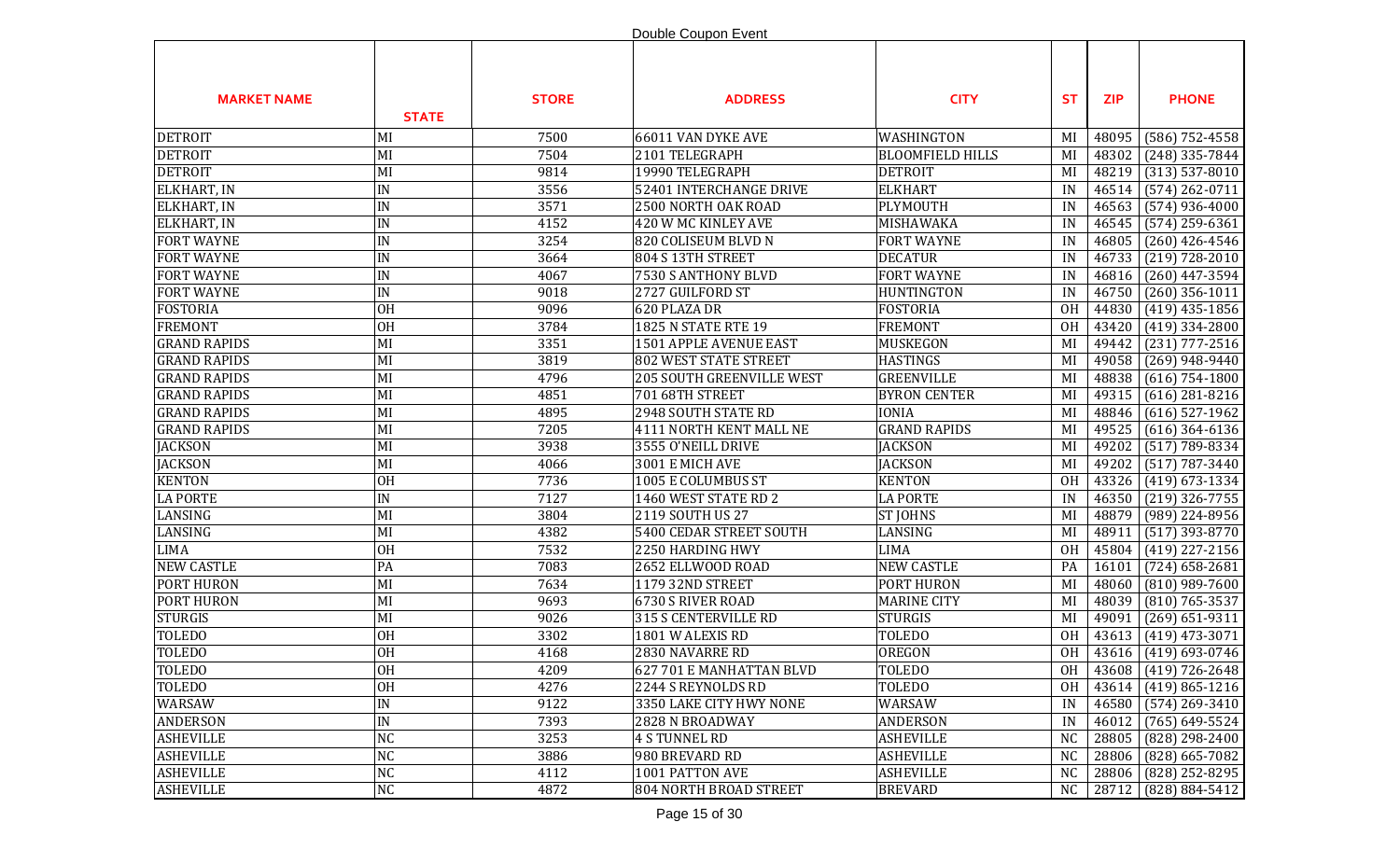|                     |                 |              | Double Coupon Event                    |                     |           |            |                      |
|---------------------|-----------------|--------------|----------------------------------------|---------------------|-----------|------------|----------------------|
| <b>MARKET NAME</b>  | <b>STATE</b>    | <b>STORE</b> | <b>ADDRESS</b>                         | <b>CITY</b>         | <b>ST</b> | <b>ZIP</b> | <b>PHONE</b>         |
| <b>ASHEVILLE</b>    | <b>NC</b>       | 7276         | 1830 HENDERSONVILLE RD                 | <b>ASHEVILLE</b>    | <b>NC</b> | 28803      | (828) 274-3411       |
| <b>ASHEVILLE</b>    | <b>NC</b>       | 7382         | 1800 FOUR SEASONS BLVD                 | HENDERSONVILLE      | <b>NC</b> | 28792      | (828) 697-7991       |
| <b>ASHEVILLE</b>    | <b>NC</b>       | 7626         | 1209 RUSS AVENUE                       | WAYNESVILLE         | <b>NC</b> | 28786      | (828) 452-0384       |
| <b>BECKLEY</b>      | WV              | 3880         | 9000 FAYETTEVILLE RD                   | <b>OAK HILL</b>     | WV        | 25901      | $(304)$ 469-6012     |
| <b>BECKLEY</b>      | WV              | 7582         | 97 SENECA TRAIL                        | LEWISBURG           | WV        | 24901      | $(304) 647 - 3811$   |
| <b>BECKLEY</b>      | WV              | 9207         | 301 BECKLEY PLAZA                      | <b>BECKLEY</b>      | WV        | 25801      | $(304)$ 252-8537     |
| <b>BEDFORD</b>      | IN              | 7455         | 1320 JAMES AVE                         | <b>BEDFORD</b>      | IN        | 47421      | $(812)$ 275-3022     |
| <b>BLOOMINGTON</b>  | $\texttt{IN}$   | 4377         | 3216 E THIRD STREET                    | <b>BLOOMINGTON</b>  | IN        | 47401      | $(812)$ 336-0191     |
| <b>BLOOMINGTON</b>  | $\texttt{IN}$   | 7402         | 3175 WEST 3RD ST                       | <b>BLOOMINGTON</b>  | IN        | 47404      | (812) 339-8781       |
| <b>BLUEFIELD</b>    | WV              | 4701         | 3977 CUMBERLAND RD                     | <b>BLUEFIELD</b>    | WV        | 24701      | $(304)$ 325-6262     |
| <b>BOONE</b>        | <b>NC</b>       | 9547         | 1620 BLOWING ROCK ROAD                 | <b>BOONE</b>        | <b>NC</b> | 28607      | $(704)$ 264-1901     |
| <b>BRISTOL</b>      | <b>TN</b>       | 3022         | 2854 WEST STATE STREET                 | <b>BRISTOL</b>      | <b>TN</b> | 37620      | $(423)$ 968-7178     |
| <b>BRISTOL</b>      | <b>TN</b>       | 3689         | 300 TOWNE CENTRE DRIVE                 | ABINGDON            | VA        | 24210      | $(276)$ 628-7672     |
| CAMBRIDGE           | <b>OH</b>       | 3555         | <b>61690 SOUTHGATE PKWY</b>            | CAMBRIDGE           | <b>OH</b> | 43725      | $(740)$ 439-2510     |
| <b>CHILLICOTHE</b>  | <b>OH</b>       | 4937         | 1470 NORTH BRIDGE STREET               | <b>CHILLICOTHE</b>  | <b>OH</b> | 45601      | $(614)$ 773-9393     |
| CINCINNATI          | <b>OH</b>       | 3029         | 3071 DIXIE HWY                         | <b>ERLANGER</b>     | KY        | 41018      | $(859)$ 331-7080     |
| <b>CINCINNATI</b>   | <b>OH</b>       | 3411         | 5750 HARRISON AVE                      | <b>CINCINNATI</b>   | <b>OH</b> | 45248      | $(513) 574 - 4300$   |
| <b>CINCINNATI</b>   | <b>OH</b>       | 3462         | 1301 MONMOUTH STREET                   | <b>NEWPORT</b>      | KY        | 41071      | $(859)$ 431-8500     |
| CINCINNATI          | <b>OH</b>       | 3507         | 4150 HUNT ROAD                         | <b>CINCINNATI</b>   | <b>OH</b> | 45236      | $(513)$ 984-5600     |
| CINCINNATI          | <b>OH</b>       | 4724         | 1780 ERIE HWY SOUTH                    | <b>HAMILTON</b>     | <b>OH</b> | 45011      | $(513) 868 - 6488$   |
| <b>CINCINNATI</b>   | <b>OH</b>       | 4830         | 8040 BURLINGTON PIKE                   | <b>FLORENCE</b>     | KY        | 41042      | $(859)$ 283-5980     |
| <b>CINCINNATI</b>   | <b>OH</b>       | 4852         | 7528 BEECHMONT AVE                     | <b>CINCINNATI</b>   | <b>OH</b> | 45255      | $(513)$ 231-3951     |
| <b>CINCINNATI</b>   | <b>OH</b>       | 7644         | 10560 HARRISON AVENUE                  | <b>HARRISON</b>     | <b>OH</b> | 45030      | $(513)$ 367-0392     |
| <b>COLUMBUS</b>     | <b>OH</b>       | 3265         | 5005 OLENTANGY RIVER RD                | COLUMBUS            | <b>OH</b> | 43214      | $(614)$ 459-2150     |
| <b>COLUMBUS</b>     | <b>OH</b>       | 3272         | 3100 HAMILTON RD                       | COLUMBUS            | <b>OH</b> | 43232      | $(614) 868 - 0410$   |
| <b>COLUMBUS</b>     | OH              | 3410         | 1284 BRICE RD                          | REYNOLDSBURG        | <b>OH</b> | 43068      | $(614) 864 - 4714$   |
| <b>COLUMBUS</b>     | $\texttt{IN}$   | 3741         | 2394 25TH STREET                       | COLUMBUS            | IN        | 47201      | $(812)$ 372-7863     |
| COLUMBUS            | <b>OH</b>       | 7131         | 1627 MEMORIAL DRIVE                    | <b>LANCASTER</b>    | <b>OH</b> | 43130      | $(740)$ 654-9944     |
| COLUMBUS            | <b>OH</b>       | 7397         | 2400 STRINGTOWN ROAD                   | <b>GROVE CITY</b>   | <b>OH</b> | 43123      | $(614)$ 871-4530     |
| <b>COLUMBUS</b>     | <b>OH</b>       | 7646         | 1000 N MAIN STREET                     | MARYSVILLE          | <b>OH</b> |            | 43040 (937) 642-5420 |
| <b>DAYTON</b>       | $\overline{OH}$ | 4747         | 625 WEST CENTRAL AVE                   | SPRINGBORO          | OH        |            | 45066 (937) 743-5595 |
| <b>ELWOOD</b>       | IN              | 9124         | 1519 STATE ROAD 37 SOUTH               | <b>ELWOOD</b>       | IN        | 46036      | $(765)$ 552-3348     |
| <b>FRANKLIN</b>     | <b>NC</b>       | 7622         | WESTGATE PLAZA ROAD                    | <b>FRANKLIN</b>     | NC        | 28734      | (828) 524-5126       |
| <b>GAS CITY</b>     | IN              | 9695         | <b>1015 E MAIN ST</b>                  | <b>GAS CITY</b>     | IN        | 46933      | $(765) 674 - 6988$   |
| <b>GREENVILLE</b>   | <b>TN</b>       | 3773         | 1355 TUSCULUM BOULEVARD                | <b>GREENEVILLE</b>  | <b>TN</b> | 37745      | $(423)$ 636-1118     |
| <b>HAZARD</b>       | KY              | 7627         | 101 TOWN COUNTRY LANE TOWN & CO HAZARD |                     | KY        | 41701      | $(606)$ 439-2444     |
| <b>HENDERSON</b>    | KY              | 3688         | 2606 ZION ROAD                         | <b>HENDERSON</b>    | KY        | 42420      | $(270)$ 827-3772     |
| <b>HILLSBORO</b>    | <b>OH</b>       | 4964         | 1249 NORTH HIGH STREET                 | <b>HILLSBORO</b>    | 0H        | 45133      | $(937)$ 393-8323     |
| <b>INDIANAPOLIS</b> | IN              | 3251         | 6780 W WASHINGTON ST                   | <b>INDIANAPOLIS</b> | IN        |            | 46241 (317) 247-4771 |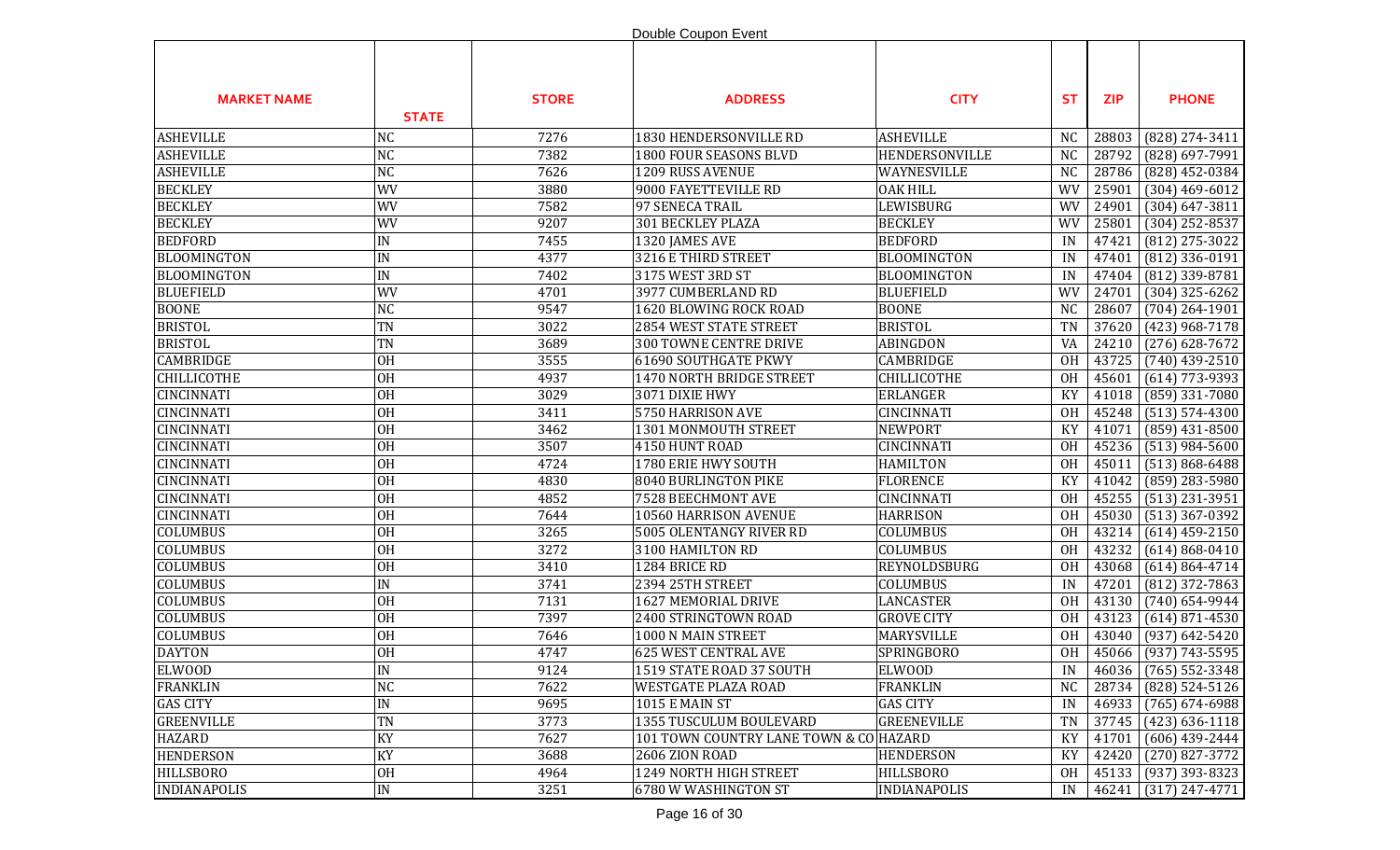|                     |               |              | Double Coupon Event                           |                     |           |            |                                      |
|---------------------|---------------|--------------|-----------------------------------------------|---------------------|-----------|------------|--------------------------------------|
| <b>MARKET NAME</b>  | <b>STATE</b>  | <b>STORE</b> | <b>ADDRESS</b>                                | <b>CITY</b>         | <b>ST</b> | <b>ZIP</b> | <b>PHONE</b>                         |
| <b>INDIANAPOLIS</b> | IN            | 3260         | 860 US 31 SOUTH                               | <b>GREENWOOD</b>    | IN        | 46143      | $(317) 882 - 2271$                   |
| <b>INDIANAPOLIS</b> | IN            | 4196         | 7201 PENDLETON PIKE                           | <b>INDIANAPOLIS</b> | IN        | 46226      | $(317) 545 - 5386$                   |
| <b>INDIANAPOLIS</b> | IN            | 4203         | 7425 E WASHINGTON ST                          | <b>INDIANAPOLIS</b> | IN        | 46219      | $(317)$ 357-8556                     |
| <b>INDIANAPOLIS</b> | IN            | 4438         | 2715 MADISON AVE                              | <b>INDIANAPOLIS</b> | IN        | 46225      | $(317) 783 - 6621$                   |
| <b>INDIANAPOLIS</b> | IN            | 7431         | 5101 E THOMPSON RD                            | <b>INDIANAPOLIS</b> | IN        | 46237      | $(317) 786 - 1421$                   |
| <b>INDIANAPOLIS</b> | IN            | 7527         | 975 N GREEN ST                                | <b>BROWNSBURG</b>   | IN        | 46112      | $(317) 852 - 6555$                   |
| <b>JASPER</b>       | IN            | 3823         | 723 3RD AVENUE                                | <b>JASPER</b>       | IN        | 47546      | $(812)$ 482-6262                     |
| <b>JOHNSON CITY</b> | TN            | 7353         | 3019 PEOPLES STREET                           | <b>JOHNSON CITY</b> | <b>TN</b> | 37604      | $(615) 854 - 0990$                   |
| <b>KINGSPORT</b>    | TN            | 3147         | 1805 E STONE DR                               | KINGSPORT           | <b>TN</b> | 37660      | $(615)$ 246-7179                     |
| <b>KOKOMO</b>       | IN            | 7243         | <b>705 NORTH DIXON</b>                        | <b>KOKOMO</b>       | IN        | 46901      | $(765)$ 457-1111                     |
| <b>LAFAYETTE</b>    | IN            | 7775         | 3530 STATE RD 38 EAST                         | <b>LAFAYETTE</b>    | IN        | 47905      | $(765)$ 447-6262                     |
| <b>LEXINGTON</b>    | KY            | 3850         | <b>501 MARSAILLES ROAD</b>                    | VERSAILLES          | KY        | 40383      | (859) 873-3287                       |
| <b>LEXINGTON</b>    | KY            | 4232         | 2520 NICHOLASVILLE RD SUITE 10                | <b>LEXINGTON</b>    | KY        | 40503      | $(859)$ 278-8481                     |
| <b>LEXINGTON</b>    | KY            | 4847         | 1501 PARIS PIKE                               | <b>GEORGETOWN</b>   | KY        | 40324      | $(502) 868 - 0599$                   |
| <b>LEXINGTON</b>    | KY            | 9503         | <b>US127S</b>                                 | <b>FRANKFORT</b>    | KY        | 40601      | $(502)$ 875-5970                     |
| <b>LEXINGTON</b>    | KY            | 9749         | 951 BY PASS ROAD                              | WINCHESTER          | KY        | 40391      | $(859) 744 - 8720$                   |
| <b>LONDON</b>       | <b>OH</b>     | 7547         | 238 LAFAYETTE STREET                          | <b>LONDON</b>       | 0H        | 43140      | $(740)$ 852-0073                     |
| LOUISVILLE          | KY            | 3057         | 4025 POPLAR LEVEL RD                          | <b>LOUISVILLE</b>   | KY        | 40213      | $(502)$ 458-1593                     |
| LOUISVILLE          | KY            | 4006         | 3911 TAYLORSVILLE RD                          | <b>LOUISVILLE</b>   | KY        | 40220      | $(502)$ 459-1330                     |
| LOUISVILLE          | KY            | 4753         | 1809 NORTH DIXIE AVE                          | ELIZABETHTOWN       | KY        | 42701      | $(270)$ 737-3703                     |
| <b>LOUISVILLE</b>   | KY            | 7288         | 191 OUTER LOOP                                | LOUISVILLE          | KY        | 40214      | $(502)$ 363-2601                     |
| <b>LOUISVILLE</b>   | KY            | 7317         | 3525 GRANTLINE RD                             | <b>NEW ALBANY</b>   | IN        | 47150      | $(812)$ 948-5007                     |
| MADISONVILLE        | KY            | 9121         | 50 MADISON SQUARE DR MADISON SQU MADISONVILLE |                     | KY        | 42431      | $(270)$ 825-3233                     |
| <b>MARIETTA</b>     | <b>OH</b>     | 7477         | <b>502 PIKE STREET</b>                        | MARIETTA            | <b>OH</b> | 45750      | $(740)$ 374-8019                     |
| <b>MAYSVILLE</b>    | KY            | 9684         | 1581 US 68 SOUTH                              | <b>MAYSVILLE</b>    | KY        | 41056      | $(606)$ 759-7158                     |
| <b>MT VERNON</b>    | <b>OH</b>     | 7499         | 1500 COSHOCTON                                | <b>MT VERNON</b>    | <b>OH</b> | 43050      | $(740)$ 392-5005                     |
| <b>MUNCIE</b>       | IN            | 7140         | 1501 E MCGALLIARD RD                          | <b>MUNCIE</b>       | IN        | 47303      | $(765)$ 282-3434                     |
| <b>OWENSBORO</b>    | KY            | 3230         | 2760 FREDERICA STREET                         | <b>OWENSBORO</b>    | KY        | 42301      | $(270)$ 684-0685                     |
| <b>OWENSBORO</b>    | KY            | 7430         | 2815 WEST PARRISH AVE                         | <b>OWENSBORO</b>    | KY        | 42301      | $(270)$ 926-6371                     |
| <b>PADUCAH</b>      | KY            | 3103         | 2440 LONE OAK ROAD                            | <b>PADUCAH</b>      | KY        | 42003      | $(270)$ 554-9500                     |
| <b>PARKERSBURG</b>  | <b>WV</b>     | 3218         | 1050 DIVISION ST                              | PARKERSBURG         | <b>WV</b> |            | $\overline{26101   (304) 485}$ -1761 |
| PARKERSBURG         | WV            | 3220         | 800 GRAND CENTRAL AVE                         | <b>VIENNA</b>       | WV        | 26105      | $(304)$ 295-4586                     |
| PERU                | IN            | 9030         | 11 SHERWOOD SQUARE                            | <b>PERU</b>         | IN        | 46970      | $(765)$ 472-3991                     |
| <b>RICHLANDS</b>    | VA            | 9737         | 1051CLAYPOOL HILL RD STE1                     | <b>CEDAR BLUFF</b>  | VA        | 24609      | $(276)$ 963-1076                     |
| <b>ST MARYS</b>     | <b>OH</b>     | 3557         | 1292 INDIANA AVENUE                           | <b>ST MARYS</b>     | 0H        | 45885      | $(419)$ 394-3211                     |
| <b>TERRE HAUTE</b>  | $\text{IN}{}$ | 4913         | 4651 S US HIGHWAY 41                          | <b>TERRE HAUTE</b>  | IN        | 47802      | (812) 299-3325                       |
| WISE                | VA            | 3705         | US ROUTE 23 BYPASS                            | WISE                | VA        | 24293      | $(276)$ 679-0882                     |
| ZANESVILLE          | <b>OH</b>     | 3170         | 3515 N MAPLE AVE                              | ZANESVILLE          | 0H        | 43701      | $(740)$ 452-6347                     |
| ZANESVILLE          | <b>OH</b>     | 7645         | 2770 MAYSVILLE PIKE                           | <b>ZANESVILLE</b>   | 0H        | 43701      | $(740)$ 455-2977                     |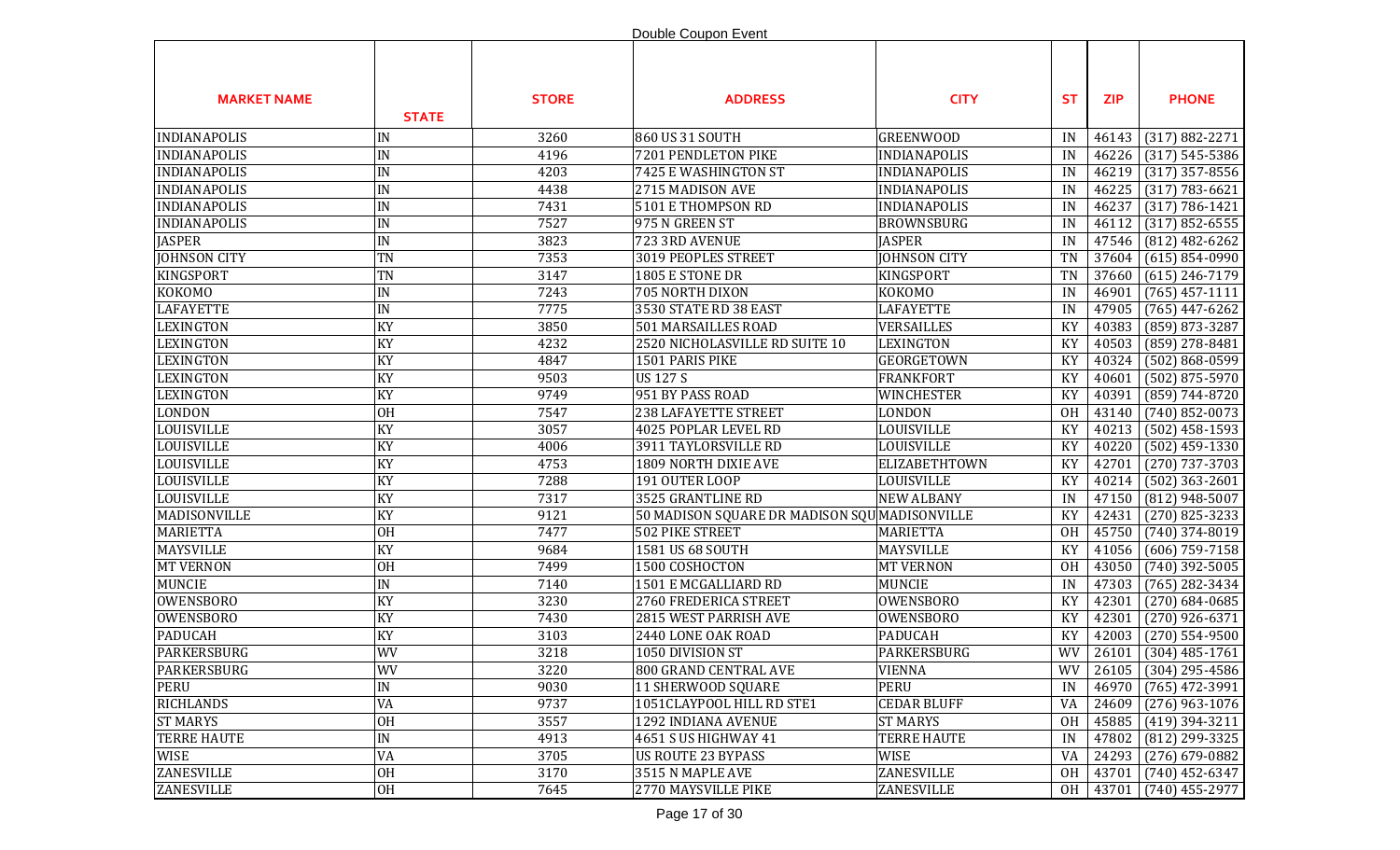|                            |                 |              | Double Coupon Event          |                            |           |            |                      |
|----------------------------|-----------------|--------------|------------------------------|----------------------------|-----------|------------|----------------------|
| <b>MARKET NAME</b>         | <b>STATE</b>    | <b>STORE</b> | <b>ADDRESS</b>               | <b>CITY</b>                | <b>ST</b> | <b>ZIP</b> | <b>PHONE</b>         |
| <b>ALGONA</b>              | IA              | 9220         | 1501 HWY 169 N               | <b>ALGONA</b>              | IA        | 50511      | $(515)$ 295-7775     |
| <b>ALPENA</b>              | MI              | 7733         | 2355 US 23 SOUTH             | <b>ALPENA</b>              | MI        | 49707      | $(989)$ 354-5569     |
| <b>BAD AXE</b>             | MI              | 9745         | 760 N VAN DYKE               | <b>BAD AXE</b>             | MI        | 48413      | (989) 269-9945       |
| <b>BAY CITY</b>            | MI              | 4091         | 4001 N EUCLID AVE            | <b>BAY CITY</b>            | MI        | 48706      | $(989) 684 - 7211$   |
| <b>BIG RAPIDS</b>          | MI              | 3805         | 1250 PERRY STREET            | <b>BIG RAPIDS</b>          | MI        | 49307      | $(231) 796 - 5200$   |
| <b>BISMARCK</b>            | ND              | 4272         | 2625 STATE ST                | <b>BISMARCK</b>            | <b>ND</b> | 58503      | $(701)$ 223-0074     |
| <b>CHARLES CITY</b>        | IA              | 7767         | <b>1405 S GRAND</b>          | <b>CHARLES CITY</b>        | IA        | 50616      | $(641)$ 228-7935     |
| <b>CHEBOYGAN</b>           | MI              | 9245         | 1131 E STATE ST              | CHEBOYGAN                  | MI        | 49721      | $(231)$ 627-5653     |
| <b>DETROIT LAKES</b>       | MN              | 3775         | 1305 HWY 10 WEST             | DETROIT LAKES              | MN        | 56501      | $(218) 847 - 9777$   |
| <b>DEVILS LAKE</b>         | <b>ND</b>       | 4704         | 701 5TH AVE SOUTH            | <b>DEVILS LAKE</b>         | <b>ND</b> | 58301      | $(701)$ 662-4621     |
| <b>DICKINSON</b>           | <b>ND</b>       | 9564         | 1761 THIRD AVENUE W          | <b>DICKINSON</b>           | <b>ND</b> | 58601      | $(701)$ 227-1861     |
| <b>DULUTH</b>              | MN              | 3190         | 1734 MALL DR                 | <b>DULUTH</b>              | <b>MN</b> | 55811      | $(218)$ 727-0816     |
| <b>DULUTH</b>              | MN              | 3781         | <b>215 NORTH CENTRAL AVE</b> | <b>DULUTH</b>              | MN        | 55807      | $(218) 624 - 9335$   |
| <b>DULUTH</b>              | MN              | 7206         | 3015 TOWER AVENUE            | <b>SUPERIOR</b>            | WI        | 54880      | $(715)$ 394-6661     |
| <b>EAU CLAIRE</b>          | WI              | 3735         | <b>409 PRAIRIE VIEW ROAD</b> | <b>CHIPPEWA FALLS</b>      | WI        | 54729      | $(715) 726 - 1320$   |
| <b>EAU CLAIRE</b>          | WI              | 4051         | 2424 E CLAIRMONT AVE         | <b>EAU CLAIRE</b>          | WI        | 54701      | $(715) 834 - 2938$   |
| <b>ESCANABA</b>            | MI              | 9065         | 801 N LINCOLN RD             | <b>ESCANABA</b>            | MI        | 49829      | $(906) 786 - 8508$   |
| <b>FARGO</b>               | <b>ND</b>       | 4057         | 2301 S UNIVERSITY DR         | <b>FARGO</b>               | <b>ND</b> | 58103      | $(701)$ 232-8943     |
| <b>FARGO</b>               | <b>ND</b>       | 7216         | 3000 HWY 10 EAST             | <b>MOORHEAD</b>            | <b>MN</b> | 56560      | $(218)$ 236-5112     |
| <b>FERGUS FALLS</b>        | MN              | 9537         | 1403 W LINCOLN AVE           | <b>FERGUS FALLS</b>        | MN        | 56537      | $(218) 739 - 4454$   |
| <b>FLINT</b>               | MI              | 3279         | G 1145 N BELSAY RD           | <b>BURTON</b>              | MI        | 48509      | $(810) 744 - 4800$   |
| <b>FLINT</b>               | MI              | 4040         | <b>4002 S DORT</b>           | <b>FLINT</b>               | MI        | 48507      | $(810) 743 - 2750$   |
| <b>FLINT</b>               | MI              | 4083         | G 3083 MILLER RD             | <b>FLINT</b>               | MI        | 48507      | $(810)$ 238-2615     |
| <b>FLINT</b>               | MI              | 4700         | 18055 SILVER PARKWAY         | <b>FENTON</b>              | MI        | 48430      | $(810)$ 629-2232     |
| <b>FLINT</b>               | MI              | 9088         | 863 SOUTH MAIN               | <b>LAPEER</b>              | MI        | 48446      | $(810)$ 664-7731     |
| <b>FLINT</b>               | MI              | 9186         | 12730 S SAGINAW              | <b>GRAND BLANC</b>         | MI        | 48439      | $(810) 694 - 0620$   |
| <b>FLINT</b>               | MI              | 9385         | 4290 WEST VIENNA ROAD        | <b>CLIO</b>                | MI        | 48420      | $(810)$ 564-3088     |
| <b>GAYLORD</b>             | MI              | 9772         | PO BOX 3009                  | <b>GAYLORD</b>             | MI        | 49735      | (989) 732-6281       |
| <b>GRAND FORKS</b>         | <b>ND</b>       | 4022         | 1900 S WASHINGTON ST         | <b>GRAND FORKS</b>         | <b>ND</b> | 58201      | $(701)$ 772-6676     |
| <b>GRAND RAPIDS</b>        | <b>MN</b>       | 7326         | 1111 S POKEGAMA AVE          | <b>GRAND RAPIDS</b>        | MN        | 55744      | $(218)$ 326-0583     |
| <b>GRAYLING</b>            | $\overline{MI}$ | 9557         | 2425 S I 75 BUSINESS LOOP    | GRAYLING                   | MI        |            | 49738 (989) 348-2866 |
| <b>GREEN BAY</b>           | WI              | 3769         | 1211 EAST GREEN BAY ST       | <b>SHAWANO</b>             | WI        | 54166      | $(715) 526 - 6414$   |
| <b>GREEN BAY</b>           | WI              | 4219         | 1109 LOMBARDI AVE            | <b>GREEN BAY</b>           | WI        | 54304      | $(920)$ 499-3191     |
| <b>HOUGHTON LAKE</b>       | MI              | 4795         | 8171 W HOUGHTON LAKE DR      | <b>HOUGHTON LAKE</b>       | MI        | 48629      | $(989)$ 422-6444     |
| <b>INTERNATIONAL FALLS</b> | MN              | 9689         | 1606 HWY 1171                | <b>INTERNATIONAL FALLS</b> | MN        | 56649      | $(218)$ 283-9466     |
| <b>IRON MOUNTAIN</b>       | MI              | 3833         | 1800 SOUTH STEPHENSON AVE    | <b>IRON MOUNTAIN</b>       | MI        | 49801      | $(906)$ 779-1311     |
| <b>IRONWOOD</b>            | MI              | 3832         | 1400 EAST CLOVERLAND DR      | <b>IRONWOOD</b>            | MI        | 49938      | $(906)$ 932-9966     |
| <b>JAMESTOWN</b>           | <b>ND</b>       | 9600         | 2400 US HWY 281 S            | <b>JAMESTOWN</b>           | <b>ND</b> | 58401      | $(701)$ 251-1111     |
| <b>LACROSSE</b>            | WI              | 4089         | 2415 STATE ROAD              | <b>LA CROSSE</b>           | WI        | 54601      | $(608) 788 - 0800$   |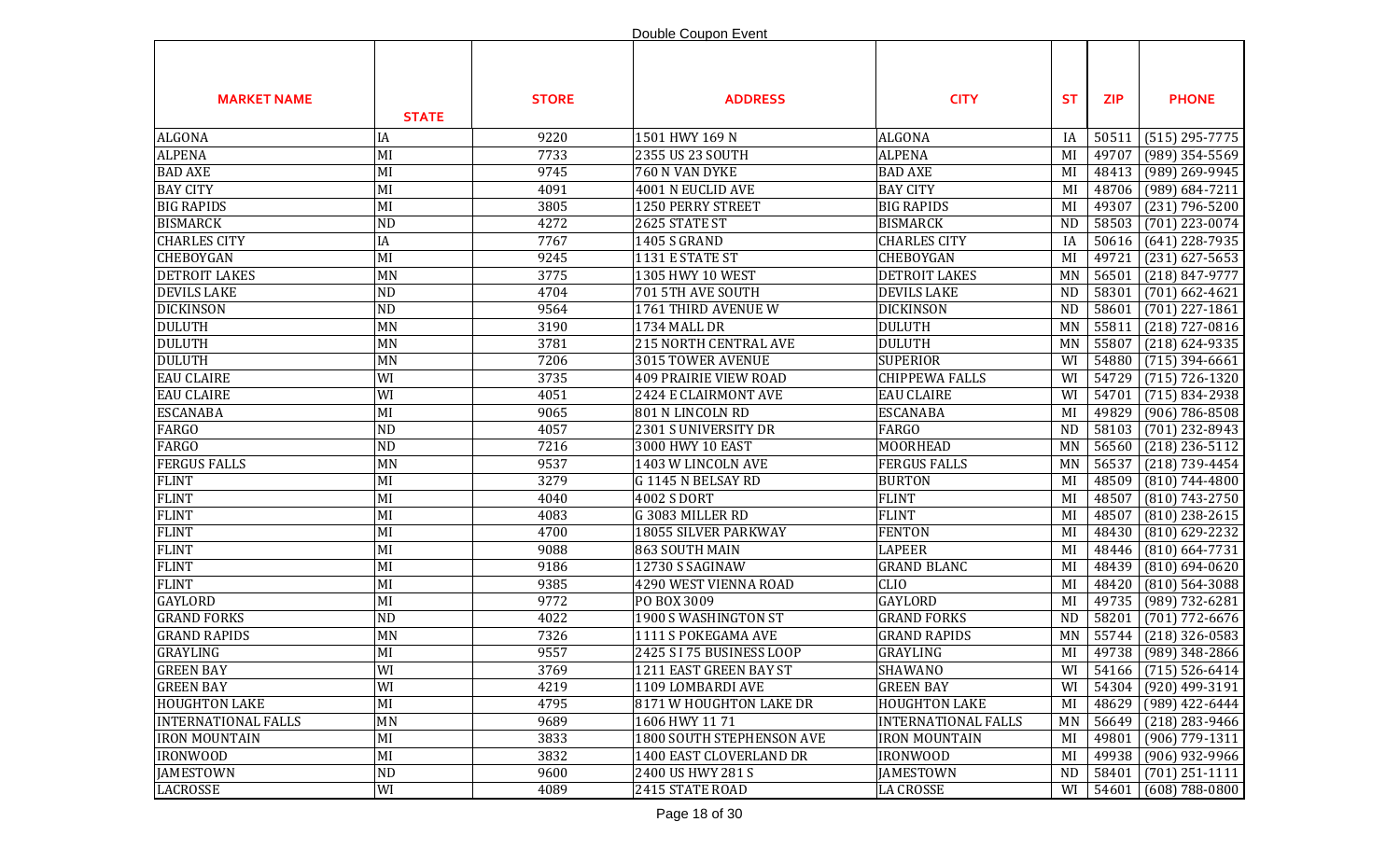|                        |                        |              | Double Coupon Event      |                           |           |            |                        |
|------------------------|------------------------|--------------|--------------------------|---------------------------|-----------|------------|------------------------|
| <b>MARKET NAME</b>     | <b>STATE</b>           | <b>STORE</b> | <b>ADDRESS</b>           | <b>CITY</b>               | <b>ST</b> | <b>ZIP</b> | <b>PHONE</b>           |
| <b>MANISTEE</b>        | MI                     | 4845         | 1560 US 31 SOUTH         | <b>MANISTEE</b>           | MI        | 49660      | $(231) 723 - 0100$     |
| <b>MANKATO</b>         | MN                     | 3779         | 2107 NORTH GARDEN STREET | <b>NEW ULM</b>            | MN        | 56073      | $(507)$ 359-1465       |
| <b>MASON CITY</b>      | IA                     | 4485         | 2006 4TH STREET SW       | <b>MASON CITY</b>         | IA        | 50401      | $(641)$ 424-1620       |
| <b>MEDFORD</b>         | WI                     | 7656         | 190 MEDFORD PLAZA        | <b>MEDFORD</b>            | WI        | 54451      | $(715) 748 - 2222$     |
| <b>MENOMINEE</b>       | MI                     | 7031         | 1101 7TH AVE             | MENOMINEE                 | MI        | 49858      | $(906) 863 - 4461$     |
| <b>MENOMONIE</b>       | WI                     | 3541         | 103 OAK AVENUE           | MENOMONIE                 | WI        | 54751      | $(715)$ 235-5588       |
| <b>MIDLAND</b>         | MI                     | 7068         | 1820 S SAGINAW RD        | <b>MIDLAND</b>            | MI        | 48640      | $(989)$ 631-3620       |
| <b>MINOT</b>           | <b>ND</b>              | 4353         | 1 20TH AVE SE            | <b>MINOT</b>              | <b>ND</b> | 58701      | $(701)$ 852-4175       |
| <b>MT PLEASANT</b>     | MI                     | 7014         | 2125 S MISSION ST        | <b>MT PLEASANT</b>        | MI        | 48858      | $(989)$ 772-0951       |
| <b>MT PLEASANT</b>     | MI                     | 9640         | 1755 WRIGHT AVE          | <b>ALMA</b>               | MI        | 48801      | $(989)$ 463-3128       |
| <b>OSCODA</b>          | MI                     | 9593         | P.O. BOX 10              | <b>OSCODA</b>             | MI        | 48750      | (989) 739-9191         |
| <b>PETOSKEY</b>        | MI                     | 3820         | 06600 M 66 NORTH         | CHARLEVOIX                | MI        | 49720      | $(231) 547 - 0912$     |
| <b>PETOSKEY</b>        | MI                     | 3821         | 1401 SPRING STREET       | <b>PETOSKEY</b>           | MI        | 49770      | $(231)$ 347-7900       |
| <b>RAPID CITY</b>      | <b>SD</b>              | 4170         | 1111 E NORTH ST          | <b>RAPID CITY</b>         | SD        | 57701      | $(605)$ 343-5626       |
| <b>RIPON</b>           | WI                     | 7649         | 1200 WEST FOND DU LAC ST | <b>RIPON</b>              | WI        | 54971      | $(920) 748 - 2688$     |
| <b>ROCHESTER</b>       | <b>MN</b>              | 4351         | 201 NINTH ST S E         | <b>ROCHESTER</b>          | MN        | 55904      | $(507)$ 288-9567       |
| SAGINAW                | MI                     | 7524         | 5105 GRATIOT ROAD        | SAGINAW                   | MI        | 48603      | $(989)$ 797-0333       |
| SANDUSKY               | MI                     | 7660         | 545 WEST SANILAC         | SANDUSKY                  | MI        | 48471      | $(810)$ 648-4953       |
| <b>SAULT ST. MARIE</b> | MI                     | 9586         | 2760 I 75 BUSINESS SPUR  | <b>SAULT SAINTE MARIE</b> | MI        | 49783      | $(906) 632 - 0990$     |
| <b>SPEARFISH</b>       | SD                     | 3893         | 2323 COLORADO BOULEVARD  | <b>SPEARFISH</b>          | SD        | 57783      | $(605) 642 - 8737$     |
| <b>STEVENS POINT</b>   | WI                     | 7010         | 111 DIVISION ST NORTH    | <b>STEVENS POINT</b>      | WI        | 54481      | $(715)$ 341-6060       |
| THIEF RIVER FALLS      | MN                     | 9534         | 1547 HIGHWAY 59 SOUTH    | THIEF RIVER FALLS         | <b>MN</b> | 56701      | $(218) 681 - 1301$     |
| <b>TRAVERSE CITY</b>   | MI                     | 3009         | 1712 S GARFIELD AVE      | <b>TRAVERSE CITY</b>      | MI        | 49686      | $(231)$ 941-0600       |
| <b>TRAVERSE CITY</b>   | MI                     | 3720         | 6455 US 31 NORTH         | WILLIAMSBURG              | MI        | 49690      | $(231)$ 938-1166       |
| VIRGINIA               | MN                     | 7620         | 1401 12TH AVENUE SOUTH   | VIRGINIA                  | MN        | 55792      | $(218) 749 - 1131$     |
| <b>WAUPACA</b>         | WI                     | 3750         | 830 WEST FULTON STREET   | <b>WAUPACA</b>            | WI        | 54981      | $(715)$ 258-9585       |
| <b>WEST BRANCH</b>     | MI                     | 3864         | 2110 SOUTH M 76          | <b>WEST BRANCH</b>        | MI        | 48661      | (989) 345-4880         |
| WINONA                 | MN                     | 7214         | 1122 HWY 61              | WINONA                    | MN        | 55987      | $(507)$ 454-7030       |
| <b>AMES</b>            | IA                     | 3971         | 1405 BUCKEYE AVE         | AMES                      | IA        | 50010      | $(515)$ 232-7554       |
| <b>BLOOMINGTON</b>     | $\rm IL$               | 4031         | 1608 E EMPIRE ST         | <b>BLOOMINGTON</b>        | IL        | 61701      | $(309)$ 662-3351       |
| <b>CANTON</b>          | $\mathbf{H}$<br>IЦ     | 4783         | 1651 EAST CHESTNUT ST    | <b>CANTON</b>             | $\rm IL$  |            | $61520$ (309) 649-0075 |
| CARROLL                | IA                     | 3585         | 715 US HIGHWAY 30 WEST   | CARROLL                   | IA        |            | 51401 (712) 792-5938   |
| <b>CEDAR RAPIDS</b>    | IA                     | 4289         | 180 COLLINS RD NE        | <b>CEDAR RAPIDS</b>       | IA        | 52402      | $(319)$ 377-6303       |
| <b>CEDAR RAPIDS</b>    | IA                     | 4314         | 2727 16TH AVE SW         | <b>CEDAR RAPIDS</b>       | IA        | 52404      | $(319)$ 366-7385       |
| <b>CHEROKEE</b>        | IA                     | 9222         | 1111 N 2ND               | <b>CHEROKEE</b>           | IA        | 51012      | $(712)$ 225-6141       |
| CHICAGO                | IL                     | 3032         | 3110 BELVIDERE RD        | WAUKEGAN                  | IL        | 60085      | $(847)$ 244-3650       |
| CHICAGO                | IL                     | 3066         | 1199 E OGDEN AVE         | NAPERVILLE                | IL        | 60563      | $(630)$ 357-1950       |
| <b>CHICAGO</b>         | IL                     | 3271         | 10205 GRAND AVE          | <b>FRANKLIN PARK</b>      | IL        | 60131      | $(847)$ 451-0225       |
| CHICAGO                | $\overline{\text{IL}}$ | 3328         | 1500 W LINCOLN HWY       | NEW LENOX                 | IL        | 60451      | $(815)$ 485-4486       |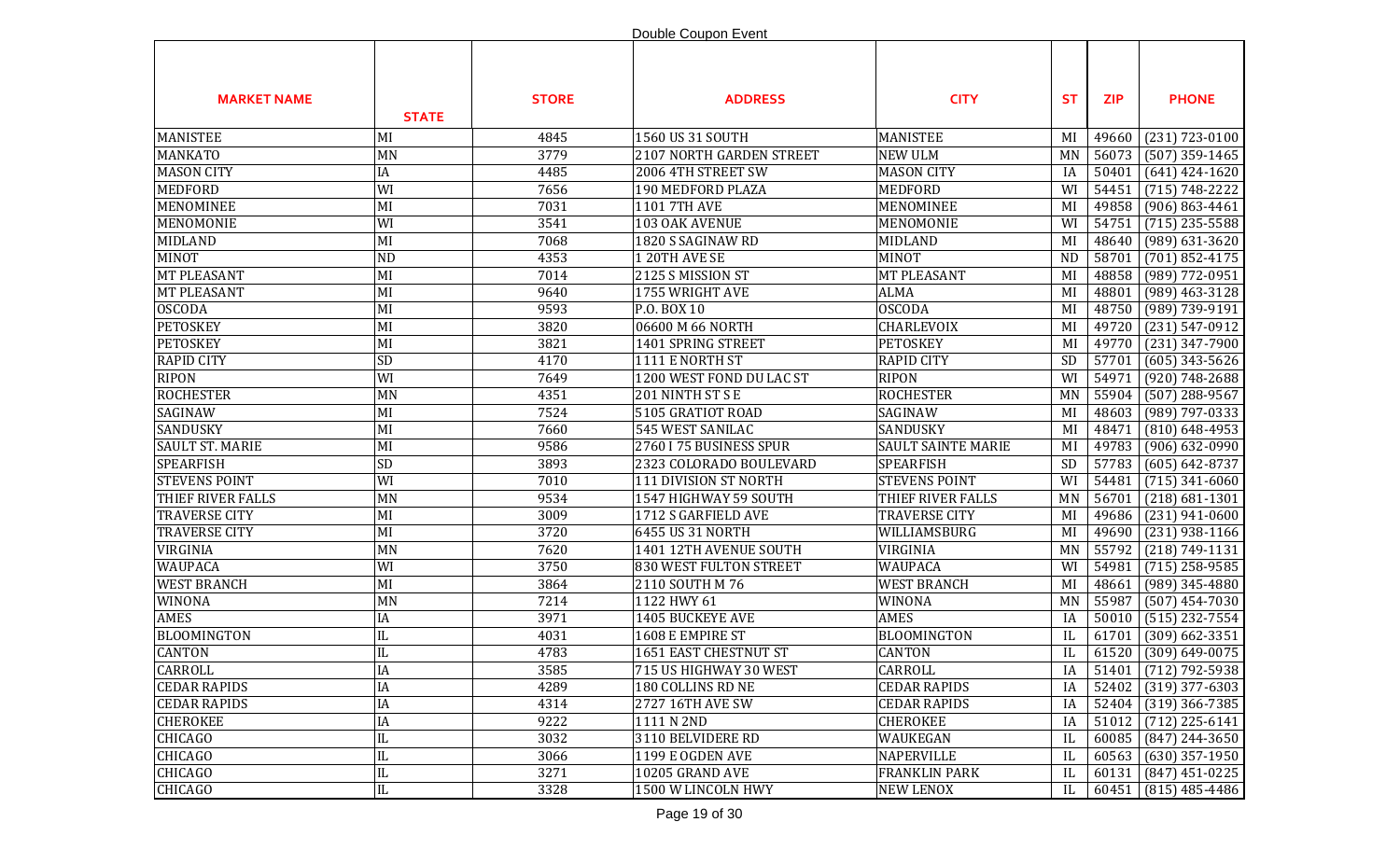|                      |                        |              | Double Coupon Event             |                      |           |            |                    |
|----------------------|------------------------|--------------|---------------------------------|----------------------|-----------|------------|--------------------|
| <b>MARKET NAME</b>   | <b>STATE</b>           | <b>STORE</b> | <b>ADDRESS</b>                  | <b>CITY</b>          | <b>ST</b> | <b>ZIP</b> | <b>PHONE</b>       |
| <b>CHICAGO</b>       | IL                     | 3343         | 17355 TORRENCE AVE              | LANSING              | IL        | 60438      | $(708)$ 474-8000   |
| <b>CHICAGO</b>       | IL                     | 3371         | 3443 W ADDISON                  | <b>CHICAGO</b>       | IL        | 60618      | $(773)$ 478-1334   |
| <b>CHICAGO</b>       | IL                     | 3474         | <b>6000 NORTHWEST HWY</b>       | <b>CRYSTAL LAKE</b>  | IL        | 60014      | $(815)$ 455-2960   |
| <b>CHICAGO</b>       | IL                     | 3515         | 11000 S CICERO AVE              | <b>OAK LAWN</b>      | IL        | 60453      | (708) 499-1391     |
| <b>CHICAGO</b>       | IL                     | 3594         | 5050 S KEDZIE AVE               | <b>CHICAGO</b>       | IL        | 60632      | $(773)$ 476-7887   |
| <b>CHICAGO</b>       | IL                     | 3914         | 156 SOUTH GARY AVE              | BLOOMINGDALE         | IL        | 60108      | $(630)$ 307-0260   |
| <b>CHICAGO</b>       | IL                     | 4095         | 1801 W JEFFERSON                | <b>JOLIET</b>        | IL        | 60435      | $(815)$ 725-9354   |
| <b>CHICAGO</b>       | IL                     | 4100         | 345 W ROOSEVELT RD              | LOMBARD              | IL        | 60148      | $(630) 629 - 3700$ |
| <b>CHICAGO</b>       | IL                     | 4214         | 1155 OAKTON ST                  | <b>DES PLAINES</b>   | IL        | 60018      | $(847)$ 296-6136   |
| <b>CHICAGO</b>       | IL                     | 4235         | 7050 S PULASKI                  | <b>CHICAGO</b>       | IL        | 60629      | $(773) 767 - 2800$ |
| <b>CHICAGO</b>       | IL                     | 4381         | 7325 W 79TH STREET              | <b>BRIDGEVIEW</b>    | IL        | 60455      | $(708) 594 - 7250$ |
| <b>CHICAGO</b>       | IL                     | 4459         | 840 PLAINFIELD                  | WILLOWBROOK          | IL        | 60521      | $(630)$ 325-9725   |
| <b>CHICAGO</b>       | $\rm IL$               | 4729         | 1360 ASHLAND AVE NORTH          | <b>CHICAGO</b>       | IL        | 60622      | $(773)$ 292-9400   |
| <b>CHICAGO</b>       | IL                     | 4938         | <b>400 EAST ROLLINS ROAD</b>    | ROUND LAKE BEACH     | IL        | 60073      | $(847) 740 - 3500$ |
| <b>CHICAGO</b>       | $\rm IL$               | 4984         | 16300 HARLEM                    | <b>TINLEY PARK</b>   | IL        | 60477      | $(708)$ 633-7300   |
| <b>CHICAGO</b>       | IL                     | 7084         | 3355 SHERIDAN RD                | ZION                 | IL        | 60099      | $(847) 872 - 1717$ |
| <b>CHICAGO</b>       | $\rm IL$               | 7289         | 3231 CHICAGO RD                 | <b>STEGER</b>        | IL        | 60475      | $(708) 755 - 4200$ |
| <b>CHICAGO</b>       | IL                     | 7399         | 1900 DOUGLAS ROAD               | MONTGOMERY           | IL        | 60538      | $(630) 896 - 2000$ |
| <b>CHICAGO</b>       | IL                     | 7416         | 17550 HALSTEAD                  | <b>HOMEWOOD</b>      | IL        | 60430      | $(708)$ 922-1500   |
| <b>CHICAGO</b>       | $\overline{\text{IL}}$ | 7525         | 990 N KINZIE AVENUE             | <b>BRADLEY</b>       | IL        | 60915      | $(815)$ 932-9393   |
| <b>CHICAGO</b>       | IL                     | 9339         | 4101 WEST 95TH STREET           | <b>OAK LAWN</b>      | IL        | 60453      | $(708)$ 422-5872   |
| <b>CHICAGO</b>       | $\rm IL$               | 9348         | <b>4201 NORTH HARLEM AVENUE</b> | NORRIDGE             | IL        | 60634      | $(708)$ 457-0153   |
| <b>CHICAGO</b>       | IL                     | 9360         | 7600 WEST ROOSEVELT ROAD        | <b>FOREST PARK</b>   | IL        | 60130      | $(708) 771 - 1684$ |
| <b>CHICAGO</b>       | IL                     | 9376         | 5033 NORTH ELSTON               | <b>CHICAGO</b>       | IL        | 60630      | $(773)$ 685-1121   |
| <b>DES MOINES</b>    | IA                     | 3447         | 10331 UNIVERSITY AVENUE         | <b>CLIVE</b>         | IA        | 50325      | $(515)$ 222-0868   |
| <b>DES MOINES</b>    | IA                     | 4156         | 7501 HICKMAN                    | URBANDALE            | IA        | 50322      | $(515)$ 276-6712   |
| <b>DES MOINES</b>    | IA                     | 4160         | 2535 HUBBELL AVE                | <b>DES MOINES</b>    | IA        | 50317      | $(515)$ 262-5628   |
| <b>DUBUQUE</b>       | IA                     | 4018         | 2600 DODGE STREET PLAZA 20      | <b>DUBUQUE</b>       | IA        | 52003      | $(319) 588 - 2361$ |
| <b>FORT ATKINSON</b> | WI                     | 9543         | 1309 N HIGH ST                  | <b>FORT ATKINSON</b> | WI        | 53538      | $(920)$ 563-9533   |
| <b>FREEPORT</b>      | IL                     | 3631         | 1880 SOUTH WEST AVE             | <b>FREEPORT</b>      | IL        | 61032      | $(815)$ 235-4292   |
| <b>GRAND ISLAND</b>  | <b>NE</b>              | 3907         | 3535 WEST 13TH STREET           | <b>GRAND ISLAND</b>  | NE        | 68803      | $(308)$ 381-1161   |
| <b>HASTINGS</b>      | NE                     | 7484         | 3001 WEST 12TH SUITE 3          | <b>HASTINGS</b>      | <b>NE</b> | 68901      | $(402)$ 461-4460   |
| <b>IOWA CITY</b>     | IA                     | 4315         | 901 HOLLYWOOD BLVD              | <b>IOWA CITY</b>     | IA        | 52240      | $(319)$ 351-8170   |
| <b>KEARNEY</b>       | <b>NE</b>              | 3814         | 4700 SECOND AVENUE              | <b>KEARNEY</b>       | <b>NE</b> | 68847      | $(308)$ 234-9661   |
| <b>KENOSHA</b>       | WI                     | 3088         | 4100 52ND ST                    | <b>KENOSHA</b>       | WI        | 53144      | $(262)$ 658-1636   |
| MARSHALLTOWN         | IA                     | 7583         | 1720 S CENTER                   | MARSHALLTOWN         | IA        | 50158      | $(641)$ 753-0945   |
| <b>MAUSTON</b>       | WI                     | 7648         | 800 NORTH UNION                 | <b>MAUSTON</b>       | WI        | 53948      | $(608)$ 847-5522   |
| MERRILLVILLE         | $\text{IN}{}$          | 3180         | 101 WEST LINCOLN                | MERRILLVILLE         | IN        | 46410      | $(219) 769 - 4221$ |
| MERRILLVILLE         | IN                     | 4108         | 6050 US HWY 6                   | PORTAGE              | IN        | 46368      | $(219) 762 - 0195$ |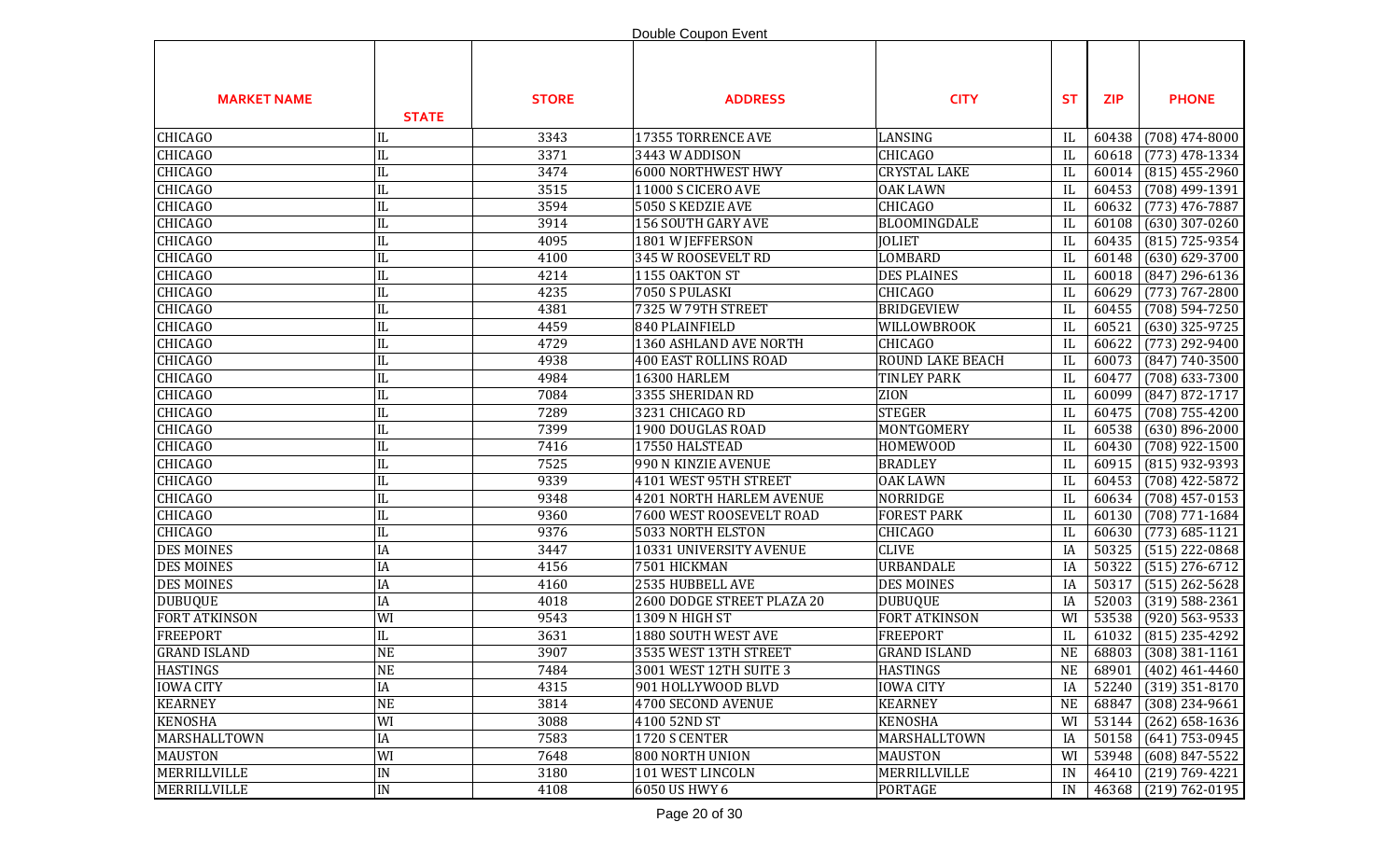|                             |                        |              | Double Coupon Event            |                       |           |            |                      |
|-----------------------------|------------------------|--------------|--------------------------------|-----------------------|-----------|------------|----------------------|
| <b>MARKET NAME</b>          | <b>STATE</b>           | <b>STORE</b> | <b>ADDRESS</b>                 | <b>CITY</b>           | <b>ST</b> | <b>ZIP</b> | <b>PHONE</b>         |
| MERRILLVILLE                | IN                     | 7042         | 2801 CALUMET AVE               | <b>VALPARAISO</b>     | IN        | 46383      | $(219)$ 464-1091     |
| MERRILLVILLE                | IN                     | 7474         | 9550 WICKER                    | <b>ST JOHN</b>        | IN        | 46373      | $(219)$ 365-8545     |
| MERRILLVILLE                | IN                     | 7498         | 750 INDIAN BOUNDARY ROAD       | <b>CHESTERTON</b>     | IN        | 46304      | $(219)$ 926-7521     |
| MERRILLVILLE                | IN                     | 9354         | 430 WEST RIDGE ROAD            | <b>GRIFFITH</b>       | IN        | 46319      | $(219)$ 972-0135     |
| <b>OELWEIN</b>              | IA                     | 9233         | 2105 SOUTH FREDERICK           | <b>OELWEIN</b>        | IA        | 50662      | $(319)$ 283-4931     |
| <b>OMAHA</b>                | <b>NE</b>              | 3097         | 2803 EAST KANESVILLE BLVD      | <b>COUNCIL BLUFFS</b> | IA        | 51503      | $(712)$ 325-0930     |
| <b>OMAHA</b>                | <b>NE</b>              | 4130         | 5000LST                        | <b>OMAHA</b>          | <b>NE</b> | 68117      | (402) 733-8437       |
| <b>OMAHA</b>                | <b>NE</b>              | 7493         | 5808 S 144TH ST                | <b>OMAHA</b>          | <b>NE</b> | 68137      | $(402)$ 895-2244     |
| <b>OMAHA</b>                | <b>NE</b>              | 7579         | 13450 MAPLE ROAD               | <b>OMAHA</b>          | <b>NE</b> | 68164      | $(402)$ 492-2709     |
| <b>OTTUMWA</b>              | IA                     | 7161         | 1131 N QUINCY AVE              | <b>OTTUMWA</b>        | IA        | 52501      | $(641) 682 - 8101$   |
| <b>PEORIA</b>               | IL                     | 4375         | 2909 COURT ST                  | <b>PEKIN</b>          | IL        | 61554      | $(309)$ 347-6646     |
| <b>PEORIA</b>               | IL                     | 7185         | 1075 W JACKSON                 | <b>MORTON</b>         | IL        | 61550      | $(309)$ 263-2114     |
| <b>PEORIA</b>               | IL                     | 7395         | <b>70 CHERRY TREE SHOP CTR</b> | WASHINGTON            | IL        | 61571      | $(309)$ 444-4212     |
| <b>PEORIA</b>               | IL                     | 9335         | 901 WEST LAKE AVENUE           | <b>PEORIA</b>         | IL        | 61614      | $(309) 682 - 0350$   |
| <b>PERU</b>                 | IL                     | 4436         | 1608 36TH STREET               | <b>PERU</b>           | IL        | 61354      | $(815)$ 224-2750     |
| <b>PLATTEVILLE</b>          | WI                     | 3970         | 1425 E HIGHWAY 151             | <b>PLATTEVILLE</b>    | WI        | 53818      | $(608)$ 348-6555     |
| <b>PONTIAC</b>              | IL                     | 9163         | <b>VERMILLION PLAZA</b>        | <b>PONTIAC</b>        | IL        | 61764      | $(815) 842 - 3893$   |
| <b>PORTAGE</b>              | WI                     | 3768         | 2935 NEW PINERY ROAD           | <b>PORTAGE</b>        | WI        | 53901      | $(608) 742 - 7010$   |
| <b>RACINE</b>               | WI                     | 3182         | 5600 S 108TH ST                | <b>HALES CORNERS</b>  | WI        | 53130      | $(414)$ 529-0222     |
| <b>RACINE</b>               | WI                     | 3534         | 1275 BELL AVE                  | <b>HARTFORD</b>       | WI        | 53027      | $(262)$ 673-6313     |
| <b>RACINE</b>               | WI                     | 3618         | 6900 WEST GREENFIELD AVE       | <b>WEST ALLIS</b>     | WI        | 53214      | $(414)$ 476-0540     |
| <b>RACINE</b>               | WI                     | 3692         | 1450 SUMMIT AVENUE             | <b>OCONOMOWOC</b>     | WI        | 53066      | $(262)$ 567-2300     |
| <b>RACINE</b>               | WI                     | 3774         | 2211 SOUTH GREEN BAY RD        | <b>RACINE</b>         | WI        | 53406      | $(262) 638 - 0864$   |
| <b>RACINE</b>               | WI                     | 3851         | 5141 DOUGLAS AVENUE            | <b>RACINE</b>         | WI        | 53402      | $(262)$ 639-8780     |
| <b>RACINE</b>               | WI                     | 4376         | 120 E SUNSET DRIVE             | WAUKESHA              | WI        | 53186      | $(262)$ 547-6871     |
| <b>RACINE</b>               | WI                     | 4380         | 3201 MAYFAIR ROAD              | WAUWATOSA             | WI        | 53222      | $(414)$ 453-5800     |
| <b>RACINE</b>               | WI                     | 4385         | 4601 S 27TH STREET             | <b>GREENFIELD</b>     | WI        | 53221      | $(414)$ 282-1020     |
| <b>RACINE</b>               | WI                     | 4395         | <b>6077 S PACKARD AVENUE</b>   | <b>CUDAHY</b>         | WI        | 53110      | $(414) 769 - 6560$   |
| <b>RACINE</b>               | WI                     | 7530         | 18200 W BLUEMOUND RD           | <b>BROOKFIELD</b>     | WI        | 53045      | $(262)$ 792-1982     |
| <b>RACINE</b>               | WI                     | 9713         | 1058 MILWAUKEE AVE             | <b>BURLINGTON</b>     | WI        | 53105      | $(262) 763 - 8425$   |
| <b>RED OAK</b>              | $\rm IA$               | 9243         | 2501 N BROADWAY RR 2           | <b>RED OAK</b>        | IA        |            | 51566 (712) 623-2586 |
| ROCKFORD / JANESVILL        | IL/WI                  | 3233         | 1321 SANDY HOLLOW RD           | ROCKFORD              | IL        | 61109      | $(815)$ 226-9490     |
| <b>ROCKFORD / JANESVILL</b> | IL/WI                  | 4255         | 2233 OLD HUMES RD              | <b>JANESVILLE</b>     | WI        | 53545      | $(608) 754 - 0244$   |
| ROCKFORD / JANESVILL        | IL/WI                  | 4423         | 5909 E STATE STREET            | <b>ROCKFORD</b>       | IL        | 61108      | $(815)$ 229-5711     |
| <b>ROCKFORD / JANESVILL</b> | IL/WI                  | 7275         | 500 W CHRYSLER DR              | <b>BELVIDERE</b>      | IL        | 61008      | $(815) 544 - 6533$   |
| <b>SHEBOYGAN</b>            | WI                     | 3831         | <b>2615 EASTERN AVENUE</b>     | PLYMOUTH              | WI        | 53073      | $(920) 892 - 2454$   |
| SHEBOYGAN                   | WI                     | 7100         | 2633 BUSINESS DRIVE            | SHEBOYGAN             | WI        | 53081      | $(920)$ 457-2301     |
| <b>SIOUX CITY</b>           | IA                     | 4465         | 5700 GORDON DRIVE              | <b>SIOUX CITY</b>     | IA        | 51106      | $(712)$ 276-0290     |
| <b>STREATOR</b>             | $\overline{\text{IL}}$ | 9804         | 11 N POINT SHOPPING CTR        | <b>STREATOR</b>       | IL        |            | 61364 (815) 673-4348 |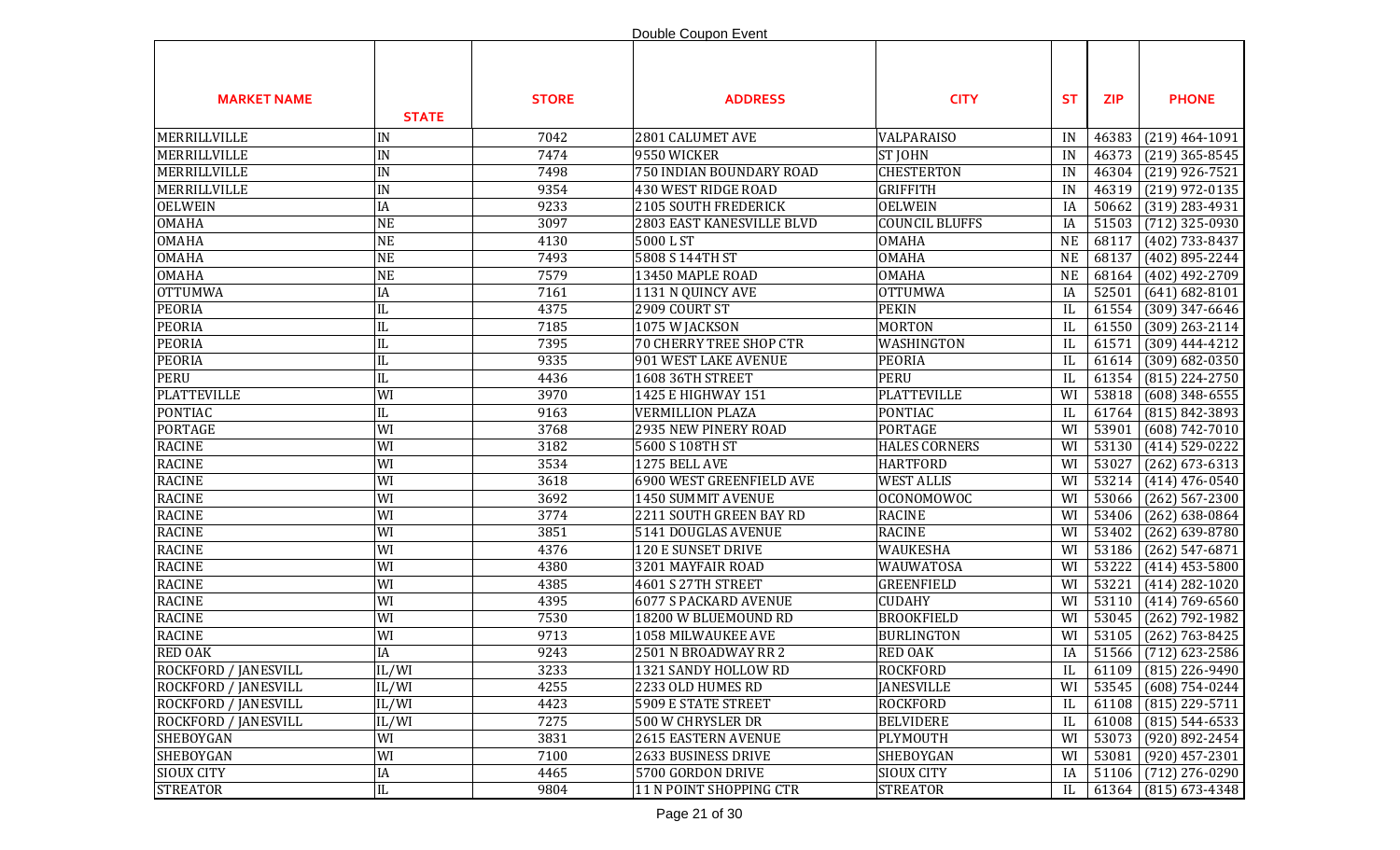|                       |                |              | Double Coupon Event              |                       |                |            |                    |
|-----------------------|----------------|--------------|----------------------------------|-----------------------|----------------|------------|--------------------|
| <b>MARKET NAME</b>    | <b>STATE</b>   | <b>STORE</b> | <b>ADDRESS</b>                   | <b>CITY</b>           | <b>ST</b>      | <b>ZIP</b> | <b>PHONE</b>       |
| <b>WATERLOO</b>       | IA             | 4158         | 3810 UNIVERSITY AVE              | <b>WATERLOO</b>       | IA             | 50701      | $(319)$ 232-6511   |
| <b>WEBSTER CITY</b>   | IA             | 9309         | 2307 SUPERIOR                    | <b>WEBSTER CITY</b>   | IA             | 50595      | $(515) 832 - 5523$ |
| <b>CAPE GIRARDEAU</b> | M <sub>0</sub> | 7021         | 11 SOUTH KINGS HWY 61            | <b>CAPE GIRARDEAU</b> | M <sub>0</sub> | 63703      | $(573)$ 334-5063   |
| <b>DANVILLE</b>       | IL             | 4030         | 2721 N VERMILION ST              | <b>DANVILLE</b>       | IL             | 61832      | $(217)$ 443-1100   |
| <b>DECATUR</b>        | IL             | 4293         | 1155 E PERSHING RD               | <b>DECATUR</b>        | IL             | 62526      | $(217)$ 877-0111   |
| <b>EFFINGHAM</b>      | IL             | 9532         | 1006 N KELLER DR                 | <b>EFFINGHAM</b>      | IL             | 62401      | $(217)$ 347-0411   |
| <b>JEFFERSON CITY</b> | M <sub>0</sub> | 7018         | 2304 MISSOURI BLVD               | <b>JEFFERSON CITY</b> | M <sub>0</sub> | 65109      | $(573) 635 - 0261$ |
| <b>KANSAS CITY</b>    | KS/MO          | 3322         | 2000 E SANTA FE                  | <b>OLATHE</b>         | KS             | 66062      | $(913) 782 - 8080$ |
| <b>KANSAS CITY</b>    | KS/MO          | 3655         | <b>600 NORTH EAST BARRY ROAD</b> | <b>KANSAS CITY</b>    | M <sub>0</sub> | 64155      | $(816)$ 468-6000   |
| <b>KANSAS CITY</b>    | KS/MO          | 4157         | 5615 BANNISTER RD E              | <b>KANSAS CITY</b>    | M <sub>0</sub> | 64137      | $(816) 763 - 8700$ |
| <b>KANSAS CITY</b>    | KS/MO          | 4215         | 7836 STATE AVE                   | <b>KANSAS CITY</b>    | KS             | 66112      | $(913)$ 299-1434   |
| <b>KANSAS CITY</b>    | KS/MO          | 4220         | 2821 VIVION RD NE                | <b>KANSAS CITY</b>    | M <sub>0</sub> | 64119      | $(816)$ 454-5270   |
| <b>KANSAS CITY</b>    | KS/MO          | 4427         | 16200 EAST US HWY 24             | INDEPENDENCE          | M <sub>0</sub> | 64056      | $(816)$ 257-1600   |
| <b>KANSAS CITY</b>    | KS/MO          | 4443         | 9401 METCALF                     | <b>OVERLAND PARK</b>  | KS             | 66212      | $(913)$ 381-7300   |
| <b>KANSAS CITY</b>    | KS/MO          | 9336         | 4023 SOUTH NOLAND                | <b>INDEPENDENCE</b>   | M <sub>0</sub> | 64055      | $(816)$ 254-1180   |
| <b>LEAVENWORTH</b>    | KS             | 9647         | 4820 S 4TH ST TRAFFICWAY         | LEAVENWORTH           | KS             | 66048      | $(913)$ 727-6530   |
| <b>MACOMB</b>         | $\rm IL$       | 4781         | 1325 EAST JACKSON                | <b>MACOMB</b>         | IL             | 61455      | (309) 837-3311     |
| <b>MANHATTAN</b>      | <b>KS</b>      | 7037         | 401 E POYNTZ AVE                 | <b>MANHATTAN</b>      | KS             | 66502      | $(785)$ 776-4026   |
| <b>MOUNT VERNON</b>   | IL             | 7304         | 3404 BROADWAY                    | <b>MT VERNON</b>      | IL             | 62864      | $(618)$ 244-6200   |
| <b>POPLAR BLUFF</b>   | M <sub>0</sub> | 3812         | 2233 NORTH WESTWOOD BLVD         | POPLAR BLUFF          | M <sub>0</sub> | 63901      | $(573) 785 - 2271$ |
| QUINCY                | IL             | 4433         | 3701 BROADWAY ST                 | QUINCY                | IL             | 62301      | $(217)$ 224-1700   |
| <b>ROLLA</b>          | M <sub>O</sub> | 3934         | 1003 SOUTH BISHOP                | <b>ROLLA</b>          | M <sub>0</sub> | 65401      | $(573)$ 364-6051   |
| <b>SALINA</b>         | KS             | 7169         | <b>400 SOUTH BROADWAY</b>        | <b>SALINA</b>         | KS             | 67401      | $(785) 825 - 1591$ |
| <b>SEDALIA</b>        | M <sub>0</sub> | 9105         | <b>1400 S LIMIT</b>              | <b>SEDALIA</b>        | M <sub>0</sub> | 65301      | $(660)$ 827-1550   |
| SPRINGFIELD (IL)      | IL             | 3241         | 2500 W WABASH                    | SPRINGFIELD           | IL             | 62704      | $(217) 787 - 7330$ |
| SPRINGFIELD (IL)      | IL             | 4048         | 3250 CLEAR LAKE RD               | SPRINGFIELD           | IL             | 62702      | $(217)$ 528-7595   |
| SPRINGFIELD (MO)      | M <sub>0</sub> | 3579         | 3700 S CAMPBELL                  | SPRINGFIELD           | M <sub>0</sub> | 65807      | $(417) 882 - 8080$ |
| SPRINGFIELD (MO)      | M <sub>0</sub> | 7193         | 1930 E KEARNEY STREET            | SPRINGFIELD           | M <sub>0</sub> | 65803      | $(417)862-6689$    |
| SPRINGFIELD (MO)      | M <sub>0</sub> | 7710         | 1477 STATE HIGHWAY 248           | <b>BRANSON</b>        | M <sub>0</sub> | 65616      | $(417)$ 337-9525   |
| SPRINGFIELD (MO)      | M <sub>0</sub> | 9332         | 3101 SOUTH GLENSTONE             | SPRINGFIELD           | MO             | 65804      | $(417)$ 883-6166   |
| <b>ST LOUIS</b>       | M <sub>0</sub> | 3137         | 3655 NAMEOKI RD                  | <b>GRANITE CITY</b>   | IL             | 62040      | $(618)$ 451-9400   |
| <b>ST LOUIS</b>       | M <sub>O</sub> | 3422         | 2851 HOMER M ADAMS PKWY          | <b>ALTON</b>          | IL             | 62002      | $(618)$ 462-8720   |
| <b>ST LOUIS</b>       | MO             | 3758         | 1101 BELTLINE ROAD               | COLLINSVILLE          | IL             | 62234      | $(618)$ 346-8879   |
| <b>ST LOUIS</b>       | M <sub>O</sub> | 3759         | 15909 MANCHESTER ROAD            | <b>BALLWIN</b>        | M <sub>0</sub> | 63011      | $(636)$ 391-3226   |
| <b>ST LOUIS</b>       | M <sub>O</sub> | 4304         | <b>1 FLOWER VALLEY SHP CTR</b>   | <b>FLORISSANT</b>     | M <sub>0</sub> | 63033      | $(314) 831 - 0400$ |
| <b>ST LOUIS</b>       | M <sub>O</sub> | 4720         | <b>6650 MANCHESTER</b>           | <b>ST LOUIS</b>       | M <sub>0</sub> | 63139      | $(314) 645 - 5902$ |
| <b>ST LOUIS</b>       | M <sub>O</sub> | 4743         | 11978 ST CHARLES ROCK RD         | <b>BRIDGETON</b>      | M <sub>0</sub> | 63044      | $(314) 739 - 8800$ |
| <b>ST LOUIS</b>       | M <sub>O</sub> | 7324         | <b>20 O'FALLON SQUARE</b>        | <b>O'FALLON</b>       | M <sub>0</sub> | 63366      | $(636)$ 240-6995   |
| <b>ST LOUIS</b>       | MO             | 7543         | 4560 GRAVOIS VILLAGE CTR         | <b>HIGH RIDGE</b>     | M <sub>0</sub> | 63049      | $(636)$ 376-4040   |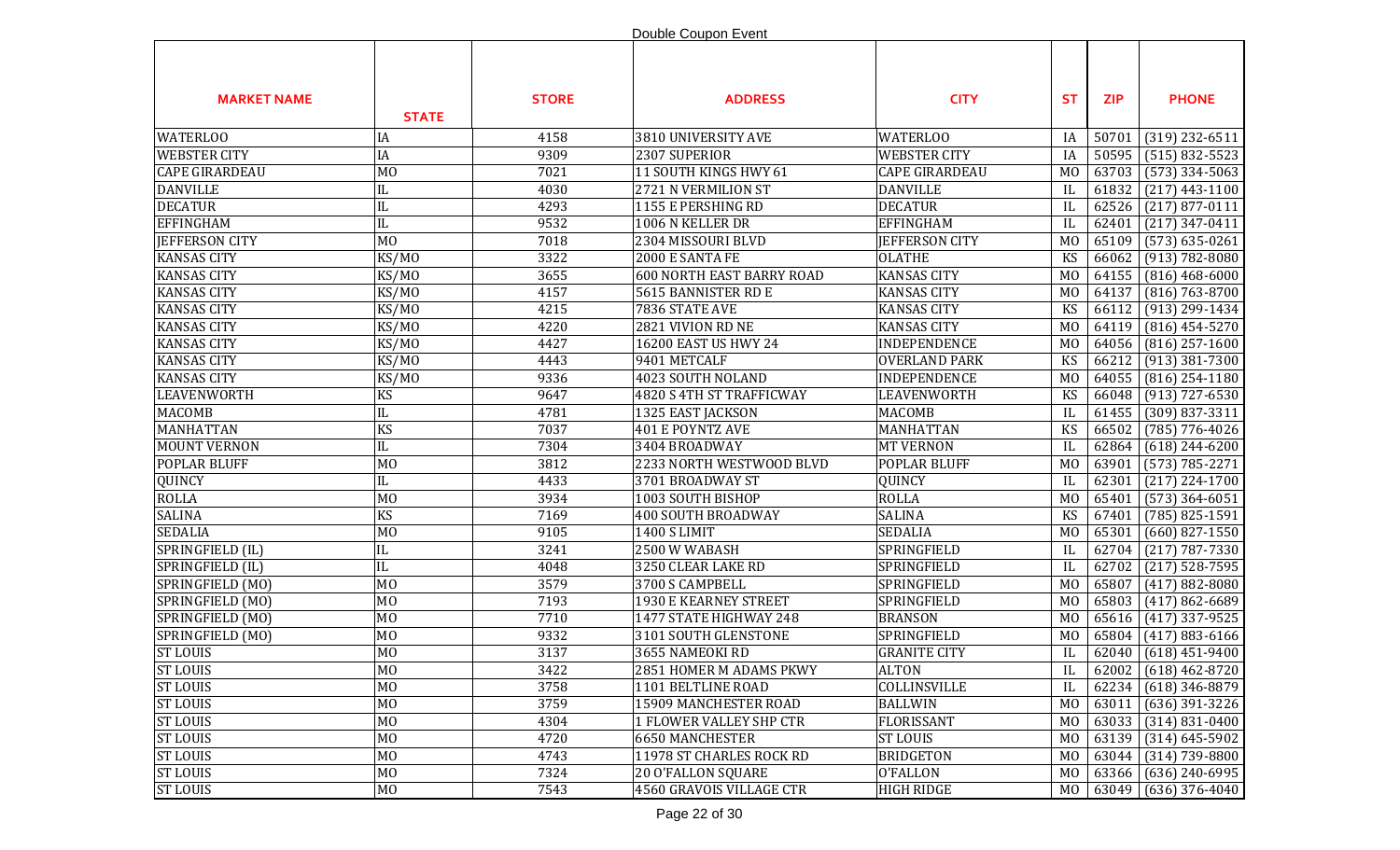|                       |                |              | Double Coupon Event        |                         |                        |            |                      |
|-----------------------|----------------|--------------|----------------------------|-------------------------|------------------------|------------|----------------------|
| <b>MARKET NAME</b>    | <b>STATE</b>   | <b>STORE</b> | <b>ADDRESS</b>             | <b>CITY</b>             | <b>ST</b>              | <b>ZIP</b> | <b>PHONE</b>         |
| <b>ST LOUIS</b>       | M <sub>0</sub> | 9331         | <b>6525 NORTH ILLINOIS</b> | <b>FAIRVIEW HEIGHTS</b> | IL                     | 62208      | $(618)$ 397-2132     |
| <b>ST LOUIS</b>       | M <sub>0</sub> | 9334         | 2855 DUNN ROAD             | <b>FLORISSANT</b>       | M <sub>0</sub>         | 63033      | $(314)$ 921-8011     |
| <b>ST LOUIS</b>       | M <sub>0</sub> | 9338         | 3901 LEMAY FERRY ROAD      | ST. LOUIS               | M <sub>0</sub>         | 63125      | $(314)$ 487-3434     |
| <b>ST LOUIS</b>       | M <sub>O</sub> | 9351         | 7230 WESTFIELD PLAZA DR.   | <b>BELLEVILLE</b>       | IL                     | 62223      | $(618)$ 236-0371     |
| <b>ST LOUIS</b>       | M <sub>O</sub> | 9353         | 155 TWIN CITY MALL         | <b>CRYSTAL CITY</b>     | M <sub>0</sub>         | 63019      | $(636)$ 937-7484     |
| ST.JOSEPH             | M <sub>O</sub> | 4026         | 2901 5 N BELT HWY          | <b>ST JOSEPH</b>        | M <sub>0</sub>         | 64506      | $(816)$ 233-5101     |
| ST.JOSEPH             | M <sub>O</sub> | 7526         | 3909 HIGHWAY 169 S         | <b>ST JOSEPH</b>        | M <sub>0</sub>         | 64503      | $(816)$ 364-1562     |
| <b>TOPEKA</b>         | <b>KS</b>      | 7409         | 2240 N TYLER ST            | <b>TOPEKA</b>           | KS                     | 66608      | $(785)$ 233-1110     |
| <b>TOPEKA</b>         | KS             | 7444         | 1740 SW WANAMAKER ROAD     | <b>TOPEKA</b>           | KS                     | 66604      | $(785)$ 273-9100     |
| <b>WEST FRANKFORT</b> | IL             | 9680         | #3 WEST FRANKFORT PLAZA    | <b>WEST FRANKFORT</b>   | IL                     | 62896      | $(618)$ 937-3588     |
| <b>WICHITA</b>        | KS             | 3184         | 1320 EAST THIRTIETH AVE    | <b>HUTCHINSON</b>       | KS                     | 67502      | $(316)$ 663-7651     |
| <b>WICHITA</b>        | <b>KS</b>      | 3358         | 4830 S BROADWAY            | <b>WICHITA</b>          | KS                     | 67216      | $(316)$ 522-4751     |
| <b>WICHITA</b>        | KS             | 4171         | 4200 W KELLOGG             | WICHITA                 | KS                     | 67209      | $(316)$ 942-7438     |
| <b>ABILENE</b>        | <b>TX</b>      | 4808         | 210 S EAST GEORGIA AVE     | <b>SWEETWATER</b>       | <b>TX</b>              | 79556      | $(915)$ 235-4090     |
| <b>ABILENE</b>        | <b>TX</b>      | 7795         | 4565 S 1ST STREET          | <b>ABILENE</b>          | <b>TX</b>              | 79605      | $(915) 690 - 9480$   |
| <b>ALAMOGORDO</b>     | <b>NM</b>      | 9119         | 3201 N WHITE SAND BLVD     | <b>ALAMOGORDO</b>       | NM                     | 88310      | $(505)$ 434-1901     |
| <b>ARTESIA</b>        | <b>NM</b>      | 9267         | 2307 WEST MAIN             | <b>ARTESIA</b>          | <b>NM</b>              | 88210      | $(505) 748 - 1201$   |
| <b>EL PASO</b>        | <b>TX</b>      | 3491         | <b>6375 MONTANA BLVD</b>   | <b>EL PASO</b>          | <b>TX</b>              | 79925      | $(915)$ 779-5084     |
| <b>EL PASO</b>        | <b>TX</b>      | 3919         | 11330 MONTWOOD DRIVE       | <b>EL PASO</b>          | <b>TX</b>              | 79936      | $(915) 855 - 4696$   |
| <b>EL PASO</b>        | <b>TX</b>      | 4201         | 1120 MC RAE BLVD           | <b>EL PASO</b>          | <b>TX</b>              | 79925      | $(915) 591 - 9466$   |
| <b>EL PASO</b>        | <b>TX</b>      | 4205         | 9484 DYER ST               | <b>EL PASO</b>          | <b>TX</b>              | 79924      | $(915) 751 - 2391$   |
| <b>EL PASO</b>        | TX             | 7347         | 411 ZARAGOSA ROAD NORTH    | <b>EL PASO</b>          | <b>TX</b>              | 79907      | $(915) 858 - 1919$   |
| <b>EL PASO</b>        | <b>TX</b>      | 9325         | <b>655 SUNLAND PARK</b>    | <b>EL PASO</b>          | <b>TX</b>              | 79912      | $(915) 760 - 5001$   |
| <b>HOBBS</b>          | <b>NM</b>      | 7016         | 2220 NORTH GRIMES ST       | <b>HOBBS</b>            | NM                     | 88240      | $(505)$ 397-3587     |
| <b>KILLEEN</b>        | <b>TX</b>      | 3475         | 1101 FORT HOOD ST          | <b>KILLEEN</b>          | <b>TX</b>              | 76541      | $(254) 526 - 9541$   |
| <b>LAS CRUCES</b>     | <b>NM</b>      | 3058         | 1240 S EL PASEO DR         | <b>LAS CRUCES</b>       | $\mathbf{N}\mathbf{M}$ | 88001      | $(505)$ 523-7536     |
| <b>LAS CRUCES</b>     | <b>NM</b>      | 3682         | 3860 NORTH MAIN STREET     | <b>LAS CRUCES</b>       | NM                     | 88012      | $(505)$ 522-7135     |
| <b>LAS CRUCES</b>     | <b>NM</b>      | 7755         | 1205 EAST PINE             | <b>DEMING</b>           | $\mathbf{N}\mathbf{M}$ | 88030      | $(505) 544 - 2654$   |
| <b>LAWTON</b>         | <b>OK</b>      | 3044         | 1050 NW 38TH ST            | <b>LAWTON</b>           | <b>OK</b>              | 73505      | $(580)$ 355-6072     |
| LONGVIEW              | <b>TX</b>      | 7056         | 1100 MC CANN               | LONGVIEW                | <b>TX</b>              | 75601      | $(214) 758 - 8266$   |
| <b>LUBBOCK</b>        | TX             | 4972         | 6501 UNIVERSITY AVENUE     | LUBBOCK                 | TX                     |            | 79413 (806) 785-1155 |
| <b>LUFKIN</b>         | TX             | 7912         | 3061 JOHN REDDITT DR       | LUFKIN                  | TX                     |            | 75904 (936) 632-5515 |
| <b>ROSWELL</b>        | <b>NM</b>      | 7017         | 1705 S MAIN ST             | <b>ROSWELL</b>          | NM                     | 88203      | $(505) 623 - 7480$   |
| <b>SHREVEPORT</b>     | LA             | 3016         | 3045 E TEXAS ST            | <b>BOSSIER CITY</b>     | LA                     | 71111      | $(318) 742 - 6811$   |
| TEXARKANA             | <b>TX</b>      | 7309         | 4520 W 7TH ST              | TEXARKANA               | <b>TX</b>              | 75501      | $(903) 832 - 1588$   |
| <b>CLINTON</b>        | <b>OK</b>      | 4782         | 2501 REDWHEAT DRIVE        | <b>CLINTON</b>          | 0K                     | 73601      | $(580)$ 323-1850     |
| <b>CORINTH</b>        | MS             | 4883         | 118 HIGHWAY 72 WEST        | <b>CORINTH</b>          | MS                     | 38834      | $(601)$ 286-9775     |
| <b>ENID</b>           | <b>OK</b>      | 3128         | 4010 WEST OWEN GARRIOT RD  | ENID                    | 0K                     | 73703      | $(580)$ 233-5200     |
| <b>GREENVILLE</b>     | MS             | 4213         | 3001 HIGHWAY 82 E          | <b>GREENVILLE</b>       | MS                     | 38703      | $(662)$ 332-3104     |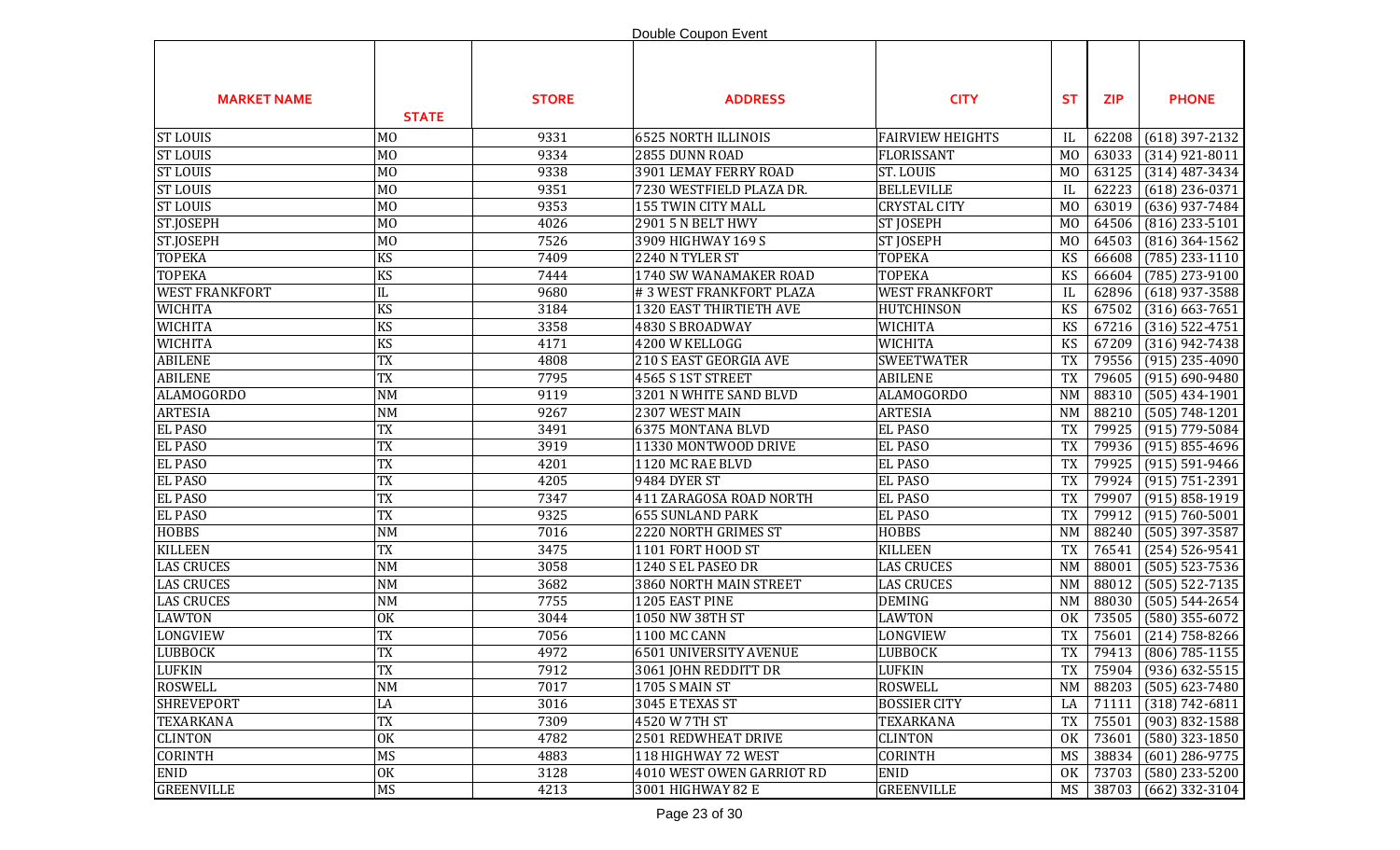|                      |              |              | Double Coupon Event             |                      |           |            |                         |
|----------------------|--------------|--------------|---------------------------------|----------------------|-----------|------------|-------------------------|
| <b>MARKET NAME</b>   | <b>STATE</b> | <b>STORE</b> | <b>ADDRESS</b>                  | <b>CITY</b>          | <b>ST</b> | <b>ZIP</b> | <b>PHONE</b>            |
| <b>JONESBORO</b>     | <b>AR</b>    | 7356         | 2010 SOUTH CARAWAY ROAD         | <b>JONESBORO</b>     | AR        | 72401      | $(870)$ 972-9020        |
| <b>LITTLE ROCK</b>   | <b>AR</b>    | 3120         | 10901 RODNEY PARHAM             | LITTLE ROCK          | AR        | 72212      | $(501)$ 227-6460        |
| <b>LITTLE ROCK</b>   | <b>AR</b>    | 3933         | STATE HIGHWAY 89 #1 KMART PLAZA | <b>CABOT</b>         | <b>AR</b> | 72023      | $(501) 843 - 2206$      |
| <b>LITTLE ROCK</b>   | <b>AR</b>    | 9711         | 2821 EAST MAIN STREET           | <b>RUSSELLVILLE</b>  | <b>AR</b> | 72801      | $(501)$ 968-4133        |
| <b>MEMPHIS</b>       | TN           | 4970         | 3201 AUSTIN PEAY                | <b>MEMPHIS</b>       | <b>TN</b> | 38128      | (901) 372-8099          |
| <b>SHAWNEE</b>       | OK           | 9582         | 2323 2327 N HARRISON            | <b>SHAWNEE</b>       | <b>OK</b> | 74801      | $(405)$ 275-8500        |
| SPRINGDALE           | <b>AR</b>    | 9623         | 3142 WEST SUNSET AVE            | SPRINGDALE           | AR        | 72762      | $(501) 756 - 0382$      |
| <b>TULSA</b>         | OK           | 3067         | 1200 E CHARLES PAGE BLVD        | <b>SAND SPRINGS</b>  | <b>OK</b> | 74063      | $(918)$ 245-5921        |
| <b>TULSA</b>         | OK           | 3238         | 3132 EAST 51ST ST               | <b>TULSA</b>         | <b>OK</b> | 74105      | $(918) 749 - 5056$      |
| <b>TULSA</b>         | OK           | 4473         | 10131 E 21ST STREET S           | <b>TULSA</b>         | <b>OK</b> | 74129      | $(918) 663 - 0230$      |
| <b>TULSA</b>         | OK           | 7003         | <b>4 EAST SHAWNEE ROAD</b>      | MUSKOGEE             | <b>OK</b> | 74403      | $(918) 687 - 7591$      |
| <b>TULSA</b>         | OK           | 7041         | 501 S E WASHINGTON BLVD         | <b>BARTLESVILLE</b>  | <b>OK</b> | 74006      | $(918)$ 333-4901        |
| ALEXANDRIA           | LA           | 3728         | 2985 COTTINGHAM EXPWY           | <b>PINEVILLE</b>     | LA        | 71360      | $(318) 640 - 5598$      |
| <b>GONZALES</b>      | LA           | 7623         | 115 SOUTH AIRLINE HIGHWAY       | <b>GONZALES</b>      | LA        | 70737      | $(225) 647 - 7970$      |
| <b>GULFPORT</b>      | MS           | 3663         | 1355 EAST PASS ROAD             | <b>GULFPORT</b>      | MS        | 39507      | (228) 896-5292          |
| <b>GULFPORT</b>      | MS           | 9520         | 12057 HIGHWAY 49                | <b>GULFPORT</b>      | MS        | 39503      | $(228) 832 - 7753$      |
| <b>GULFPORT</b>      | MS           | 9682         | 344 HIGHWAY 90 WEST             | WAVELAND             | MS        | 39576      | $(228)$ 467-2113        |
| <b>HOUMA</b>         | LA           | 3320         | 133 MONARCH DRIVE               | <b>HOUMA</b>         | LA        | 70364      | $(985) 868 - 7055$      |
| <b>LAKE CHARLES</b>  | LA           | 4128         | 4070 RYAN ST                    | <b>LAKE CHARLES</b>  | LA        | 70605      | $(318)$ 477-9665        |
| <b>LAREDO</b>        | TX           | 4809         | 5000 SAN DARIO                  | <b>LAREDO</b>        | <b>TX</b> | 78041      | (956) 729-1199          |
| <b>MC ALLEN</b>      | <b>TX</b>    | 4389         | 1801 SOUTH 10TH STREET          | <b>MC ALLEN</b>      | <b>TX</b> | 78503      | $(956) 682 - 6166$      |
| <b>MC ALLEN</b>      | <b>TX</b>    | 4707         | 3701 NORTH 23RD STREET          | <b>MC ALLEN</b>      | <b>TX</b> | 78501      | $(956)$ 687-7788        |
| <b>MC ALLEN</b>      | <b>TX</b>    | 4708         | 1405 EAST EXPRESSWAY 83         | <b>MISSION</b>       | <b>TX</b> | 78572      | $(956) 580 - 3353$      |
| <b>MC ALLEN</b>      | TX           | 7077         | 1129 MORGAN BLVD                | <b>HARLINGEN</b>     | <b>TX</b> | 78550      | $(956)$ 428-4191        |
| <b>MC ALLEN</b>      | <b>TX</b>    | 9329         | 2440 PABLO KISEL BLVD.          | <b>BROWNSVILLE</b>   | <b>TX</b> | 78526      | $(956) 546 - 0264$      |
| <b>NATCHEZ</b>       | MS           | 7642         | 280 JOHN R JUNKIN DRIVE         | <b>NATCHEZ</b>       | <b>MS</b> | 39120      | $(601)$ 446-9784        |
| <b>NEW IBERIA</b>    | LA           | 7061         | 900 E ADMIRAL DOYLE DR          | <b>NEW IBERIA</b>    | LA        | 70560      | $(318)$ 364-4181        |
| <b>NEW ORLEANS</b>   | LA           | 3347         | 2701 BELLE CHASSE HWY           | <b>GRETNA</b>        | LA        | 70056      | $(504)$ 392-6970        |
| <b>NEW ORLEANS</b>   | LA           | 3423         | 1400 S CLEARVIEW PARKWAY        | <b>NEW ORLEANS</b>   | LA        | 70123      | $(504) 733 - 5290$      |
| <b>NEW ORLEANS</b>   | LA           | 4810         | 2940 VETERANS BLVD              | <b>METAIRIE</b>      | LA        | 70002      | $(504) 834 - 5883$      |
| <b>NEW ORLEANS</b>   | LA           | 7223         | 7000 VETERANS MEMORIAL          | <b>METAIRIE</b>      | LA        | 70003      | $(504) 885 - 1364$      |
| <b>NEW ORLEANS</b>   | LA           | 7384         | 3555 HIGHWAY 190                | MANDEVILLE           | LA        | 70471      | $(985) 626 - 5258$      |
| <b>PORTLAND</b>      | <b>TX</b>    | 7296         | 1400 WILDCAT DRIVE              | <b>PORTLAND</b>      | <b>TX</b> | 78374      | $(361) 643 - 8571$      |
| <b>BIG BEAR LAKE</b> | CA           | 7653         | P O BOX 7047                    | <b>BIG BEAR LAKE</b> | CA        | 92315      | $(909) 866 - 9200$      |
| <b>BILLINGS</b>      | MT           | 4303         | 2424 CENTRAL AVE                | <b>BILLINGS</b>      | <b>MT</b> | 59102      | $(406) 656 - 5700$      |
| <b>BISHOP</b>        | CA           | 7756         | 1200 N MAIN STREET              | <b>BISHOP</b>        | CA        | 93514      | $(760)$ 872-7030        |
| <b>BOISE</b>         | ID           | 3189         | 1813 CALDWELL BLVD              | <b>NAMPA</b>         | ID        | 83651      | $(208)$ 467-4463        |
| <b>BOISE</b>         | ID           | 3298         | 10477 FAIRVIEW AVE              | <b>BOISE</b>         | ID        |            | 83704 (208) 376-9221    |
| <b>BOZEMAN</b>       | MT           | 7027         | 1126 NORTH 7TH AVE              | <b>BOZEMAN</b>       |           |            | MT 59715 (406) 587-5191 |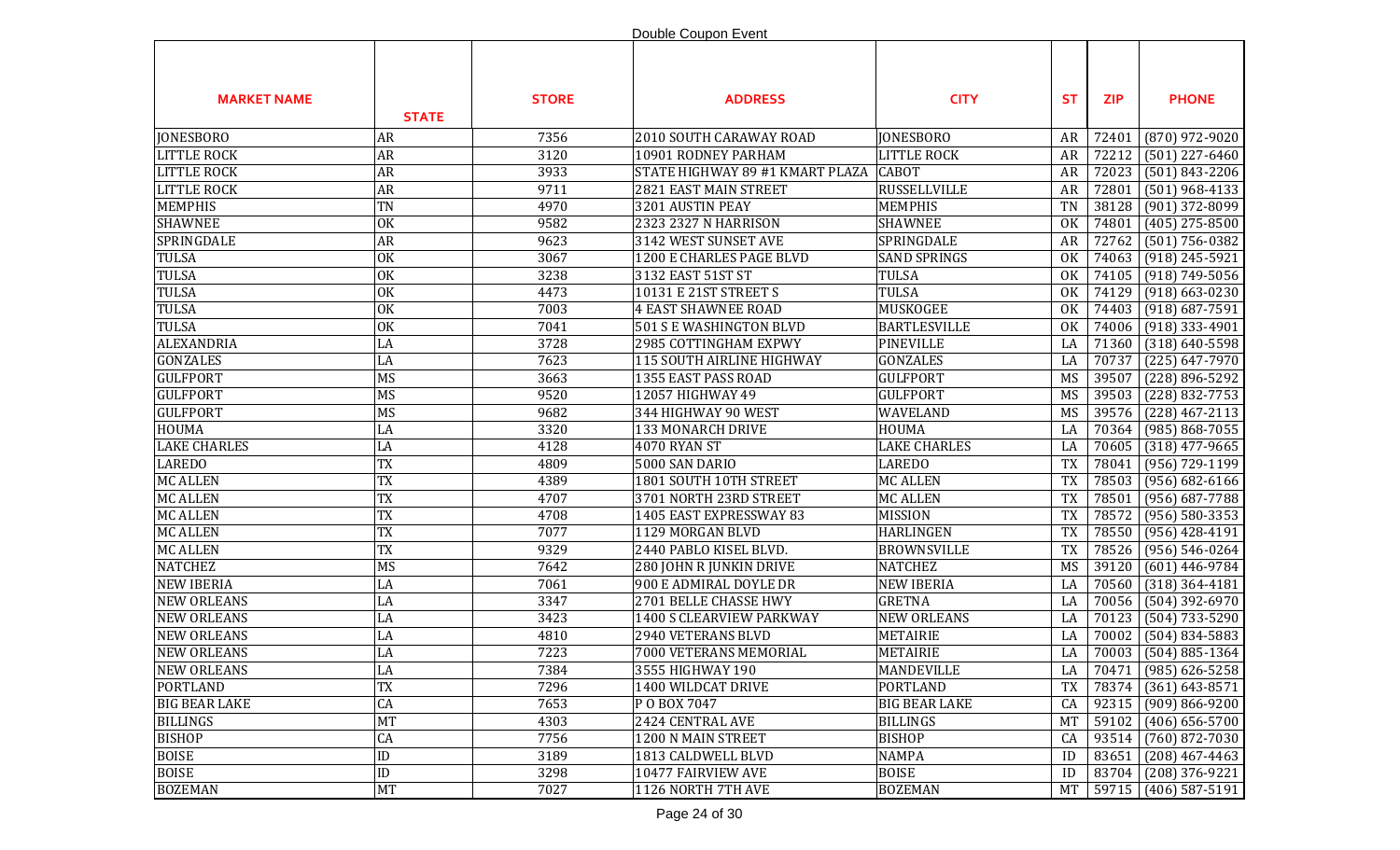|                         |              |              | Double Coupon Event           |                         |           |            |                             |
|-------------------------|--------------|--------------|-------------------------------|-------------------------|-----------|------------|-----------------------------|
| <b>MARKET NAME</b>      | <b>STATE</b> | <b>STORE</b> | <b>ADDRESS</b>                | <b>CITY</b>             | <b>ST</b> | <b>ZIP</b> | <b>PHONE</b>                |
| <b>BUTTE</b>            | MT           | 3749         | 3300 HARRISON AVENUE          | <b>BUTTE</b>            | MT        | 59701      | $(406)$ 494-1071            |
| <b>CASPER</b>           | <b>WY</b>    | 4736         | 4000 EAST 2ND STREET          | <b>CASPER</b>           | <b>WY</b> | 82609      | $(307)$ 265-0808            |
| <b>CODY</b>             | WY           | 9751         | 2121 17TH ST                  | CODY                    | <b>WY</b> | 82414      | $(307) 587 - 4751$          |
| <b>GILLETTE</b>         | WY           | 4863         | 2150 S DOUGLAS HWY            | <b>GILLETTE</b>         | WY        | 82716      | $(307)$ 687-7774            |
| <b>GLENDIVE</b>         | MT           | 9306         | 1515 W BELL ST                | <b>GLENDIVE</b>         | <b>MT</b> | 59330      | $(406)$ 365-6088            |
| <b>GLENWOOD SPRINGS</b> | CO           | 9261         | 51027 HIGHWAY 6               | <b>GLENWOOD SPRINGS</b> | CO        | 81601      | $(970)$ 945-2357            |
| <b>GREAT FALLS</b>      | MT           | 3094         | 1000 3RD STREET NW            | <b>GREAT FALLS</b>      | <b>MT</b> | 59404      | $(406)$ 453-5424            |
| <b>HAVRE</b>            | MT           | 4814         | 3180 HWY 2 WEST               | <b>HAVRE</b>            | <b>MT</b> | 59501      | $(406)$ 265-2020            |
| <b>HELENA</b>           | MT           | 7029         | 1700 CEDAR ST                 | <b>HELENA</b>           | <b>MT</b> | 59601      | $(406)$ 443-4745            |
| <b>JACKSON HOLE</b>     | <b>WY</b>    | 7139         | P.O. BOX 9060                 | <b>JACKSON</b>          | <b>WY</b> | 83001      | $(307)$ 739-0865            |
| <b>KALISPELL</b>        | MT           | 7030         | 2024 US HIGHWAY 2 E           | KALISPELL               | <b>MT</b> | 59901      | $(406) 752 - 4261$          |
| <b>KLAMATH FALLS</b>    | <b>OR</b>    | 3214         | 1776 AVALON ST                | <b>KLAMATH FALLS</b>    | <b>OR</b> | 97603      | $(541) 884 - 1705$          |
| LARAMIE                 | <b>WY</b>    | 9792         | 750 NORTH 3RD ST              | LARAMIE                 | WY        | 82070      | $(307) 742 - 4446$          |
| <b>LEWISTON</b>         | ID           | 7033         | 1815 21ST ST                  | <b>LEWISTON</b>         | ID        | 83501      | $(208) 743 - 4587$          |
| <b>MISSOULA</b>         | MT           | 3072         | 3626 BROOKS ST                | MISSOULA                | <b>MT</b> | 59801      | $(406)$ 251-5103            |
| <b>MISSOULA</b>         | MT           | 9808         | 1235 NORTH FIRST STREET       | <b>HAMILTON</b>         | <b>MT</b> | 59840      | $(406)$ 363-2922            |
| <b>ONTARIO</b>          | <b>OR</b>    | 9515         | 1648 EAST IDAHO AVE           | <b>ONTARIO</b>          | <b>OR</b> | 97914      | $(541) 889 - 7283$          |
| <b>POCATELLO</b>        | ID           | 4748         | 3101 EAST 17TH STREET         | <b>AMMON</b>            | ID        | 83406      | $(208)$ 522-1229            |
| <b>POCATELLO</b>        | ID           | 7057         | 3945 POLELINE RD              | <b>POCATELLO</b>        | ID        | 83201      | $(208)$ 237-4330            |
| <b>REXBURG</b>          | ID           | 9630         | <b>125 VALLEY RIVER DRIVE</b> | <b>REXBURG</b>          | ID        | 83440      | $(208)$ 356-4901            |
| <b>RIVERTON</b>         | <b>WY</b>    | 4837         | 1960 NORTH FEDERAL BLVD       | <b>RIVERTON</b>         | <b>WY</b> | 82501      | $(307)$ 857-2070            |
| <b>SHERIDAN</b>         | WY           | 9074         | 2571 N BUSINESS 90            | SHERIDAN                | <b>WY</b> | 82801      | $(307)$ 672-6468            |
| SPOKANE                 | WA           | 4147         | 4110 E SPRAGUE AVE            | <b>SPOKANE</b>          | WA        | 99202      | $(509) 534 - 2668$          |
| <b>SPOKANE</b>          | WA           | 4155         | 6606 N DIVISION ST            | <b>SPOKANE</b>          | WA        | 99208      | $(509)$ 489-0320            |
| <b>SPOKANE</b>          | WA           | 7207         | W 201 NEIDER ROAD             | <b>COEUR D'ALENE</b>    | ID        | 83815      | $(208)$ 667-3551            |
| <b>TWIN FALLS</b>       | ID           | 7006         | 2258 ADDISON AVE EAST         | <b>TWIN FALLS</b>       | ID        | 83301      | $(208) 734 - 5400$          |
| <b>WALLA WALLA</b>      | WA           | 7034         | 2200 EAST ISAACS AVE          | <b>WALLA WALLA</b>      | WA        | 99362      | $(509)$ 529-3890            |
| YAKIMA                  | WA           | 4439         | 2304 E NOB HILL BLVD          | YAKIMA                  | WA        | 98901      | $(509)$ 248-1990            |
| <b>ALBANY</b>           | <b>OR</b>    | 3839         | 400 N EAST CIRCLE BLVD        | CORVALLIS               | <b>OR</b> | 97330      | $(541)$ 757-8840            |
| <b>CHEHALIS</b>         | WA           | 7331         | 1201 NW LOUISIANA             | <b>CHEHALIS</b>         | WA        | 98532      | $(360) 748 - 6626$          |
| <b>COOS BAY</b>         | OR           | 7166         | 3111 OCEAN BLVD SE            | <b>COOS BAY</b>         |           |            | OR   97420   (541) 267-2151 |
| <b>EUREKA</b>           | CA           | 7390         | 1500 ANNA SPARKS WAY          | MCKINLEYVILLE           | CA        |            | 95521 (707) 839-5063        |
| <b>EUREKA</b>           | CA           | 7916         | 4325 BROADWAY                 | <b>EUREKA</b>           | CA        | 95503      | $(707)$ 444-9605            |
| <b>ROSEBURG</b>         | OR           | 7580         | 2757 NW STEWART PKWY          | <b>ROSEBURG</b>         | <b>OR</b> | 97470      | $(541)$ 673-5113            |
| <b>SEATTLE</b>          | WA           | 3133         | 1001 E SUNSET DRIVE           | <b>BELLINGHAM</b>       | WA        | 98226      | $(206)$ 734-9550            |
| <b>SEATTLE</b>          | WA           | 3389         | 4141 MARTIN WAY               | <b>LACEY</b>            | WA        | 98516      | $(360)$ 456-5572            |
| <b>SEATTLE</b>          | WA           | 3413         | 24800 W VALLEY HWY            | <b>KENT</b>             | WA        | 98032      | $(253) 852 - 9071$          |
| <b>SEATTLE</b>          | WA           | 3443         | 13200 AURORA AVE N            | <b>SEATTLE</b>          | WA        | 98133      | $(206)$ 363-6319            |
| <b>SEATTLE</b>          | WA           | 3722         | 1550 S BURLINGTON BLVD        | <b>BURLINGTON</b>       |           | WA 98233   | $(360)$ 757-7500            |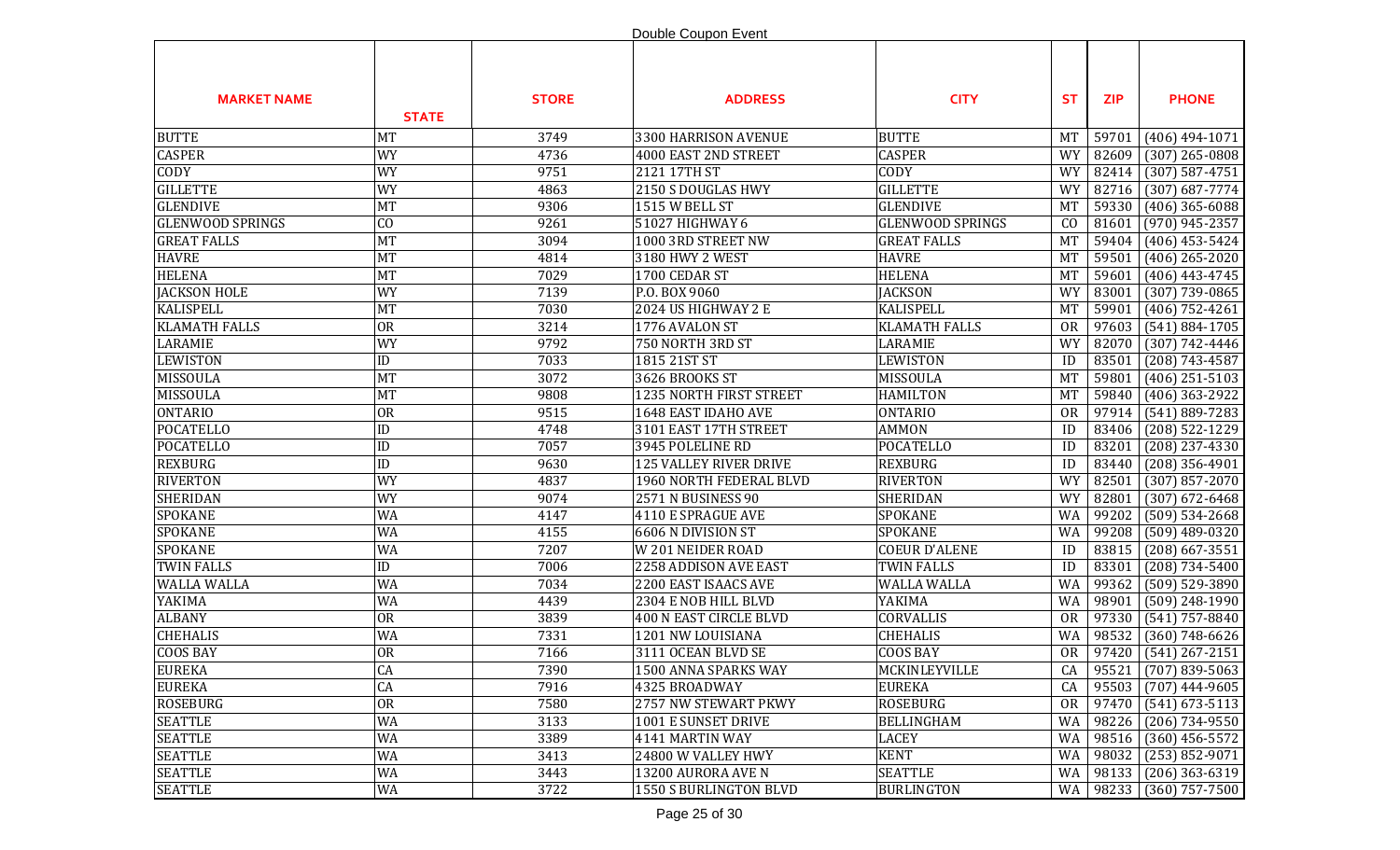|                         |                |              | Double Coupon Event         |                         |                        |            |                             |
|-------------------------|----------------|--------------|-----------------------------|-------------------------|------------------------|------------|-----------------------------|
| <b>MARKET NAME</b>      | <b>STATE</b>   | <b>STORE</b> | <b>ADDRESS</b>              | <b>CITY</b>             | <b>ST</b>              | <b>ZIP</b> | <b>PHONE</b>                |
| <b>SEATTLE</b>          | WA             | 4146         | 8102 EVERGREEN WAY          | <b>EVERETT</b>          | WA                     | 98203      | $(425)$ 353-8103            |
| <b>SEATTLE</b>          | WA             | 4178         | 5132 6TH AVE                | <b>TACOMA</b>           | WA                     | 98406      | $(253) 752 - 3584$          |
| <b>SEATTLE</b>          | WA             | 4253         | 1414 E 72ND ST              | <b>TACOMA</b>           | WA                     | 98404      | $(253) 531 - 6824$          |
| <b>SEATTLE</b>          | WA             | 4467         | 5401 100TH STREET SW        | <b>LAKEWOOD</b>         | WA                     | 98499      | $(253) 582 - 5406$          |
| <b>SEATTLE</b>          | WA             | 7143         | 621 RIVER ROAD              | <b>PUYALLUP</b>         | WA                     | 98371      | $(253) 848 - 8751$          |
| <b>SEATTLE</b>          | WA             | 7253         | 9623 STATE AVENUE           | MARYSVILLE              | WA                     | 98270      | $(360)$ 653-5555            |
| <b>SEATTLE</b>          | WA             | 7621         | 32165 STATE ROUTE 20        | <b>OAK HARBOR</b>       | WA                     | 98277      | $(360)$ 679-5543            |
| <b>SEATTLE</b>          | WA             | 7904         | 17911 PACIFIC AVE           | SPANAWAY                | WA                     | 98387      | $(253) 847 - 4313$          |
| ALBUQUERQUE             | <b>NM</b>      | 3444         | 9500 MONTGOMERY BLVD N E    | ALBUQUERQUE             | $\mathbf{N}\mathbf{M}$ | 87111      | $(505)$ 293-9200            |
| ALBUQUERQUE             | <b>NM</b>      | 3551         | 1640 RIO RANCHO DRIVE       | RIO RANCHO              | $\mathbf{N}\mathbf{M}$ | 87124      | $(505) 892 - 6669$          |
| ALBUQUERQUE             | <b>NM</b>      | 4136         | 2100 CARLISLE AVE NE        | ALBUQUERQUE             | $\textsf{NM}$          | 87110      | $(505)$ 265-5911            |
| ALBUQUERQUE             | <b>NM</b>      | 4400         | 4208 CENTRAL AVE SW         | ALBUQUERQUE             | NM                     | 87105      | $(505) 831 - 1200$          |
| <b>CHEYENNE</b>         | <b>WY</b>      | 3891         | 1840 DELL RANGE BLVD        | <b>CHEYENNE</b>         | WY                     | 82009      | $(307)$ 638-8008            |
| <b>COLORADO SPRINGS</b> | $\overline{C}$ | 4332         | 3020 N NEVADA ST            | <b>COLORADO SPRINGS</b> | CO                     | 80907      | $(719)$ 471-3555            |
| <b>COLORADO SPRINGS</b> | CO             | 7572         | 5885 PALMER PARK BLVD       | COLORADO SPRINGS        | CO                     | 80915      | $(719) 597 - 0600$          |
| CRAIG                   | $\overline{C}$ | 7560         | 1198 WEST VICTORY           | CRAIG                   | CO                     | 81625      | $\overline{(970)}$ 824-2966 |
| <b>DENVER</b>           | CO             | 3043         | 15200 E COLFAX AVE          | <b>AURORA</b>           | CO                     | 80011      | $(303)$ 341-4811            |
| <b>DENVER</b>           | $\overline{C}$ | 3890         | 825 SOUTH KUNER RD          | <b>BRIGHTON</b>         | C <sub>0</sub>         | 80601      | $(303) 654 - 0696$          |
| <b>DENVER</b>           | C <sub>0</sub> | 4129         | 9881 W 58TH AVE             | <b>ARVADA</b>           | C <sub>0</sub>         | 80002      | $(303)$ 421-8394            |
| <b>DENVER</b>           | CO             | 4131         | 200 W BELLEVIEW             | <b>ENGLEWOOD</b>        | C <sub>0</sub>         | 80110      | $(303) 794 - 1200$          |
| <b>DENVER</b>           | CO             | 4187         | 2770 W EVANS AVE            | <b>DENVER</b>           | C <sub>0</sub>         | 80219      | $(303)$ 934-5491            |
| <b>DENVER</b>           | C <sub>0</sub> | 4917         | 1400 EAST 104TH AVENUE      | THORNTON                | C <sub>0</sub>         | 80233      | $(303)$ 252-8188            |
| <b>DENVER</b>           | C <sub>0</sub> | 7099         | 5005 W 120TH                | <b>BROOMFIELD</b>       | C <sub>0</sub>         | 80020      | $(303)$ 469-1702            |
| <b>DENVER</b>           | C <sub>0</sub> | 7303         | 363 SOUTH BROADWAY          | <b>DENVER</b>           | CO                     | 80209      | $(303) 733 - 7757$          |
| <b>ELKO</b>             | <b>NV</b>      | 3894         | 2450 MOUNTAIN CITY HWY      | <b>ELKO</b>             | <b>NV</b>              | 89801      | $(775)$ 375-5935            |
| <b>FARMINGTON</b>       | <b>NM</b>      | 7035         | 3000 EAST MAIN ST           | <b>FARMINGTON</b>       | $\textsf{NM}$          | 87402      | $(505)$ 327-3352            |
| <b>FT COLLINS</b>       | C <sub>0</sub> | 4471         | 2535 S COLLEGE              | <b>FORT COLLINS</b>     | C <sub>0</sub>         | 80525      | $(970)$ 493-3232            |
| FT COLLINS              | <b>CO</b>      | 7329         | 2665 W EISENHOWER           | LOVELAND                | C <sub>0</sub>         | 80537      | $(970)$ 663-2440            |
| <b>GRAND JUNCTION</b>   | <b>CO</b>      | 7000         | 2809 NORTH AVE              | <b>GRAND JUNCTION</b>   | C <sub>0</sub>         | 81501      | $(970)$ 243-6250            |
| <b>LOGAN</b>            | <b>UT</b>      | 7423         | 1750 NORTH MAIN             | NORTH LOGAN             | UT                     |            | 84341 (435) 752-9530        |
| <b>PRICE</b>            | UT             | 7542         | <b>610 WEST PRICE RIVER</b> | PRICE                   | UT                     |            | 84501 (435) 637-0576        |
| <b>PUEBLO</b>           | <b>CO</b>      | 3171         | 3900 NORTHERN AVE           | <b>PUEBLO</b>           | CO                     | 81005      | $(719) 564 - 4880$          |
| <b>PUEBLO</b>           | CO             | 4453         | 3415 N ELIZABETH ST         | <b>PUEBLO</b>           | CO                     | 81008      | $(719) 545 - 9621$          |
| <b>RATON</b>            | <b>NM</b>      | 9238         | 1235 S 2ND                  | <b>RATON</b>            | NM                     | 87740      | $(505)$ 445-5588            |
| <b>RICHFIELD</b>        | UT             | 9241         | 1040 S US HWY 89            | <b>RICHFIELD</b>        | UT                     | 84701      | $(435) 896 - 5458$          |
| <b>ROCK SPRINGS</b>     | WY             | 7107         | 2450 FOOTHILL BLVD          | <b>ROCK SPRINGS</b>     | WY                     | 82901      | $(307)$ 362-8560            |
| <b>SALT LAKE CITY</b>   | UT             | 3085         | 680 WEST 2600 SOUTH         | <b>WOODS CROSS</b>      | UT                     | 84087      | (801) 292-7276              |
| <b>SALT LAKE CITY</b>   | UT             | 3096         | 475 N STATE ST              | OREM                    | UT                     | 84057      | $(801)$ 224-0234            |
| <b>SALT LAKE CITY</b>   | UT             | 3765         | 1165 SOUTH UNIVERSITY AVE   | <b>PROVO</b>            | <b>UT</b>              | 84601      | $(801)$ 377-2084            |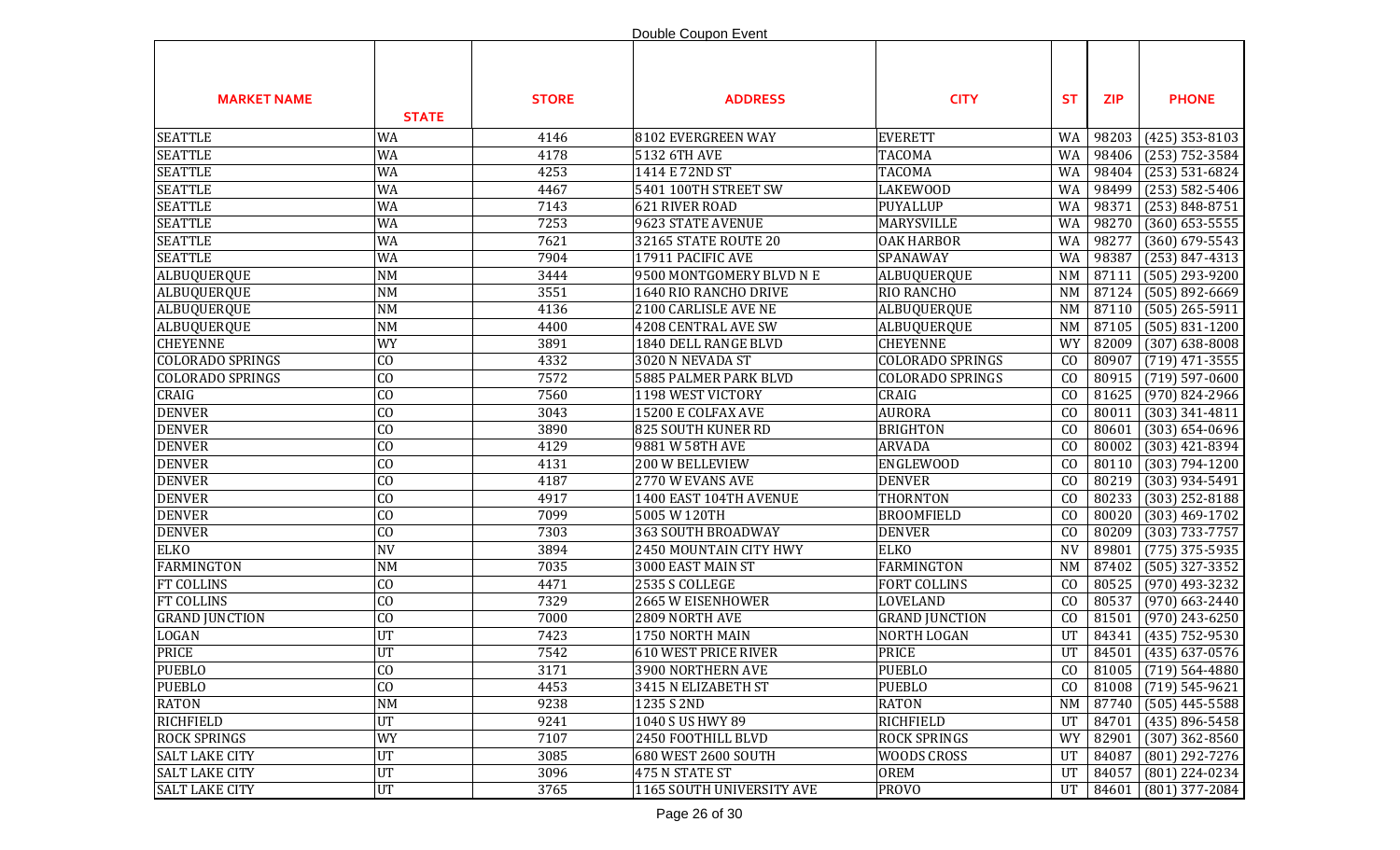|                         |               |              | Double Coupon Event          |                         |            |            |                      |
|-------------------------|---------------|--------------|------------------------------|-------------------------|------------|------------|----------------------|
| <b>MARKET NAME</b>      | <b>STATE</b>  | <b>STORE</b> | <b>ADDRESS</b>               | <b>CITY</b>             | <b>ST</b>  | <b>ZIP</b> | <b>PHONE</b>         |
| <b>SALT LAKE CITY</b>   | <b>UT</b>     | 4159         | 4670 S 900 EAST              | <b>SALT LAKE CITY</b>   | UT         | 84117      | $(801)$ 266-4437     |
| <b>SALT LAKE CITY</b>   | <b>UT</b>     | 4162         | 1770 W 4100 S                | <b>SALT LAKE CITY</b>   | UT         | 84119      | $(801)$ 973-7101     |
| <b>SALT LAKE CITY</b>   | <b>UT</b>     | 7425         | 900 E EXPRESSWAY LANE        | <b>SPANISH FORK</b>     | UT         | 84660      | (801) 798-9856       |
| <b>SALT LAKE CITY</b>   | UT            | 7426         | <b>2010 N MAIN</b>           | <b>LAYTON</b>           | UT         | 84041      | $(801)$ 776-4181     |
| <b>SALT LAKE CITY</b>   | UT            | 7512         | 3835 WEST 5400 SOUTH ST      | <b>KEARNS</b>           | UT         | 84118      | $(801)$ 966-1641     |
| <b>SALT LAKE CITY</b>   | <b>UT</b>     | 7618         | 1442 W 90TH SOUTH            | <b>WEST JORDAN</b>      | UT         | 84088      | $(801)$ 562-9029     |
| <b>SALT LAKE CITY</b>   | <b>UT</b>     | 7624         | <b>1055 E DRAPER PARKWAY</b> | <b>DRAPER</b>           | UT         | 84020      | $(801)$ 571-0015     |
| <b>SANTA FE</b>         | $\textsf{NM}$ | 3301         | 1712 ST MICHAEL'S DR         | <b>SANTA FE</b>         | <b>NM</b>  | 87501      | $(505)$ 471-9007     |
| <b>SCOTTSBLUFF</b>      | <b>NE</b>     | 7024         | <b>802 EAST 27TH ST</b>      | <b>SCOTTSBLUFF</b>      | <b>NE</b>  | 69361      | $(308)$ 632-3232     |
| <b>SCOTTSBLUFF</b>      | <b>NE</b>     | 9319         | 1515 W 3RD                   | <b>ALLIANCE</b>         | <b>NE</b>  | 69301      | $(308) 762 - 8330$   |
| <b>SOUTH LAKE TAHOE</b> | CA            | 9153         | 1056 EMERALD BAY ROAD        | <b>SOUTH LAKE TAHOE</b> | CA         | 96150      | $(530) 541 - 8971$   |
| <b>SPARKS</b>           | <b>NV</b>     | 4151         | 2125 ODDIE BLVD              | <b>SPARKS</b>           | <b>NV</b>  | 89431      | $(775)$ 358-5050     |
| TUCUMCARI               | NM            | 9264         | 2100 E TUCUMCARI BLVD        | TUCUMCARI               | <b>NM</b>  | 88401      | $(505)$ 461-3580     |
| <b>VERNAL</b>           | <b>UT</b>     | 9225         | 1153 W HIGHWAY 40            | <b>VERNAL</b>           | UT         | 84078      | $(435) 781 - 0330$   |
| <b>BAKERSFIELD</b>      | CA            | 3945         | 912 COUNTY LINE RD           | <b>DELANO</b>           | CA         | 93215      | $(661)$ 721-7001     |
| <b>BAKERSFIELD</b>      | CA            | 3968         | 2785 HWY 46                  | <b>WASCO</b>            | CA         | 93280      | $(661) 758 - 9211$   |
| <b>BAKERSFIELD</b>      | CA            | 4364         | 3600 WILSON RD               | <b>BAKERSFIELD</b>      | CA         | 93309      | $(805) 833 - 0636$   |
| <b>BAKERSFIELD</b>      | CA            | 4751         | 710 W TEHACHAPI              | <b>TEHACHAPI</b>        | CA         | 93561      | $(661)$ 822-7496     |
| <b>BAKERSFIELD</b>      | CA            | 7287         | 301 GARDNER FIELD ROAD       | <b>TAFT</b>             | CA         | 93268      | $(661) 763 - 5949$   |
| CHICO                   | CA            | 3086         | 2155 PILLSBURY RD            | CHICO                   | CA         | 95926      | $(530)$ 345-9461     |
| COALINGA                | CA            | 4721         | <b>25 WEST POLK STREET</b>   | COALINGA                | CA         | 93210      | $(559)$ 935-5090     |
| <b>DINUBA</b>           | CA            | 3582         | 1075 SHAW AVENUE             | <b>CLOVIS</b>           | CA         | 93612      | (559) 298-9772       |
| <b>DINUBA</b>           | CA            | 3998         | 2270 EAST EL MONTE WAY       | <b>DINUBA</b>           | CA         | 93618      | $(559) 591 - 1502$   |
| <b>DINUBA</b>           | CA            | 4705         | 333 SIERRA                   | KINGSBURG               | CA         | 93631      | $(559)$ 897-0180     |
| <b>GRASS VALLEY</b>     | CA            | 9746         | 111 W MC KNIGHT WAY          | <b>GRASS VALLEY</b>     | CA         | 95949      | $(530)$ 272-9611     |
| <b>LAKEPORT</b>         | CA            | 4819         | <b>2019 S MAIN</b>           | <b>LAKEPORT</b>         | CA         | 95453      | $(707)$ 263-9305     |
| <b>LANCASTER</b>        | CA            | 4367         | 1810 W AVENUE J              | <b>LANCASTER</b>        | CA         | 93534      | $(661)$ 948-8531     |
| <b>LOS BANOS</b>        | CA            | 3764         | 1400 MERCEY SPRINGS          | LOS BANOS               | CA         | 93635      | $(209)$ 826-8866     |
| <b>LOS BANOS</b>        | CA            | 7481         | 1085 BELLEVUE                | <b>ATWATER</b>          | CA         | 95301      | $(209)$ 357-3711     |
| <b>MANTECA</b>          | CA            | 4862         | <b>255 NORHTGATE DRIVE</b>   | <b>MANTECA</b>          | CA         | 95336      | $(209)$ 825-3033     |
| MODESTO                 | CA            | 3345         | 1351 E HATCH RD              | MODESTO                 | ${\rm CA}$ |            | 95351 (209) 521-9610 |
| <b>MODESTO</b>          | CA            | 3842         | 175 SOUTH MAAG AVENUE        | <b>OAKDALE</b>          | CA         | 95361      | $(209)$ 847-7091     |
| <b>PARADISE</b>         | CA            | 9551         | 6600 CLARK ROAD              | <b>PARADISE</b>         | CA         | 95969      | $(530)$ 877-0733     |
| <b>PLACERVILLE</b>      | CA            | 3568         | 10500 WICKLOW WAY            | <b>JACKSON</b>          | CA         | 95642      | $(209)$ 223-4910     |
| <b>PLACERVILLE</b>      | CA            | 7471         | 3968 A MISSOURI FLAT ROAD    | <b>PLACERVILLE</b>      | CA         | 95667      | $(530) 626 - 7080$   |
| <b>PLACERVILLE</b>      | CA            | 9608         | <b>2505 BELL RD</b>          | <b>AUBURN</b>           | CA         | 95603      | $(530)$ 823-6943     |
| <b>REDDING</b>          | CA            | 3130         | 2685 HILLTOP DRIVE           | <b>REDDING</b>          | CA         | 96002      | $(530)$ 221-8055     |
| <b>SACRAMENTO</b>       | CA            | 3162         | 850 GRAY AVE                 | YUBA CITY               | CA         | 95991      | $(530) 673 - 4101$   |
| <b>SACRAMENTO</b>       | CA            | 3369         | 2344 SUNRISE BLVD            | RANCHO CORDOVA          | CA         | 95670      | $(916)$ 635-3400     |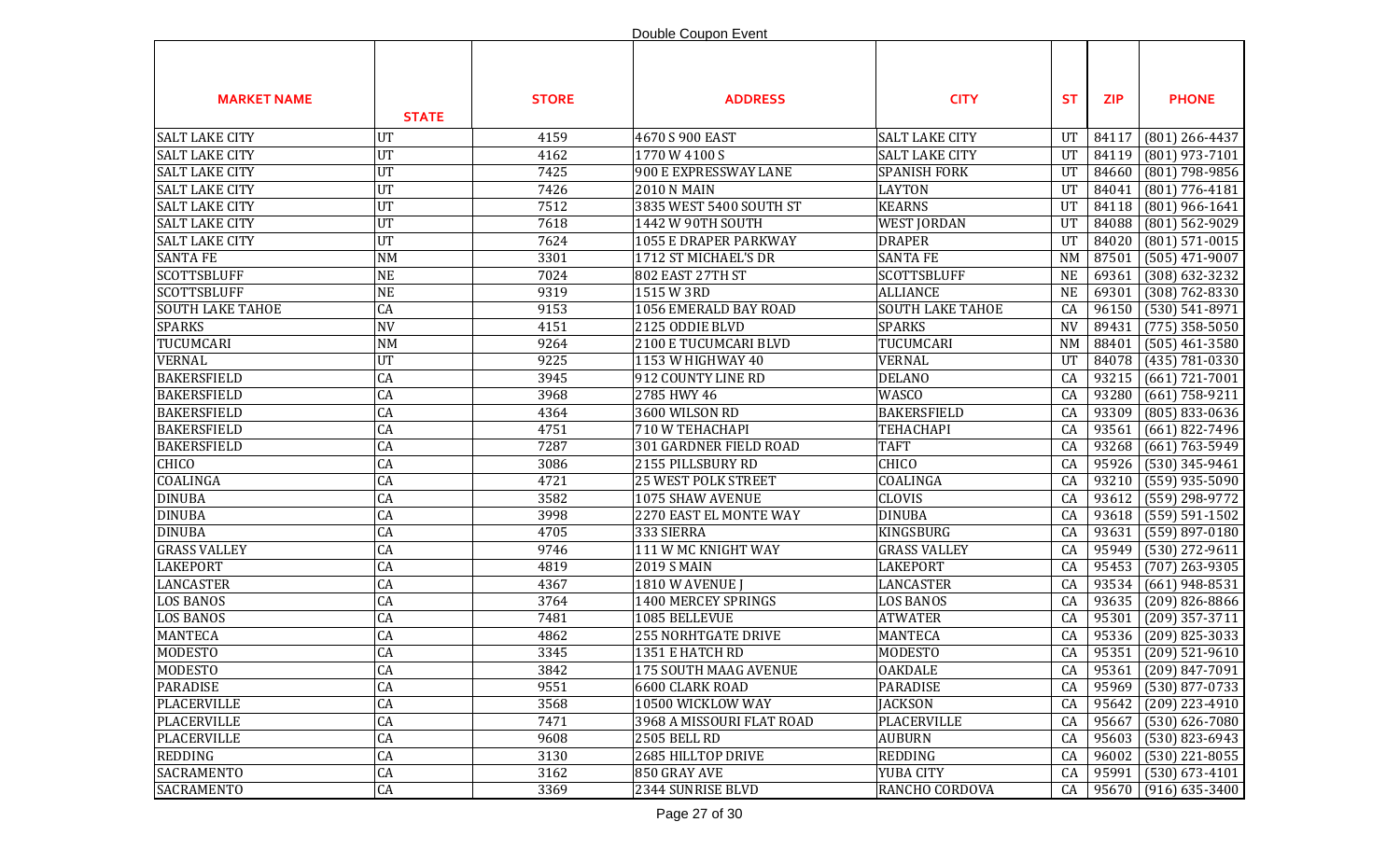|                             |              |              | Double Coupon Event        |                      |            |            |                      |
|-----------------------------|--------------|--------------|----------------------------|----------------------|------------|------------|----------------------|
| <b>MARKET NAME</b>          | <b>STATE</b> | <b>STORE</b> | <b>ADDRESS</b>             | <b>CITY</b>          | <b>ST</b>  | <b>ZIP</b> | <b>PHONE</b>         |
| <b>SACRAMENTO</b>           | CA           | 3376         | 8501 AUBURN BLVD           | <b>CITRUS HGTS</b>   | CA         | 95610      | $(916) 726 - 3395$   |
| <b>SACRAMENTO</b>           | CA           | 3696         | 5615 PACIFIC STREET        | <b>ROCKLIN</b>       | CA         | 95677      | $(916) 624 - 7003$   |
| <b>SACRAMENTO</b>           | CA           | 4117         | 5100 STOCKTON BLVD         | SACRAMENTO           | CA         | 95820      | $(916)$ 452-7681     |
| SAN FRANCISCO/BAY AR        | CA           | 3053         | 77 CHILPANCINGO            | PLEASANT HILL        | CA         | 94523      | $(925) 825 - 7100$   |
| SAN FRANCISCO/BAY AR        | CA           | 3276         | 250 FLORESTA BLVD          | <b>SAN LEANDRO</b>   | CA         | 94578      | $(510)$ 895-9055     |
| SAN FRANCISCO/BAY AR        | CA           | 3412         | 1050 NORTH DAVIS ROAD      | <b>SALINAS</b>       | CA         | 93907      | $(831)$ 757-3601     |
| SAN FRANCISCO/BAY AR        | CA           | 3501         | 261 N MC DOWELL BLVD       | <b>PETALUMA</b>      | CA         | 94954      | $(707)$ 778-6234     |
| SAN FRANCISCO/BAY AR        | CA           | 3531         | 1500 FITZGERALD DR         | PINOLE               | CA         | 94564      | $(510)$ 222-5280     |
| SAN FRANCISCO/BAY AR        | CA           | 3595         | 1700 S DELAWARE            | <b>SAN MATEO</b>     | CA         | 94402      | $(650) 571-6177$     |
| SAN FRANCISCO/BAY AR        | CA           | 3725         | 1702 FREEDOM BLVD          | <b>FREEDOM</b>       | CA         | 95019      | (831) 728-9771       |
| <b>SAN FRANCISCO/BAY AR</b> | CA           | 3748         | 491 TRES PINOS ROAD        | <b>HOLLISTER</b>     | CA         | 95023      | (831) 637-5730       |
| SAN FRANCISCO/BAY AR        | CA           | 4340         | 3771 CLEVELAND AVE         | <b>SANTA ROSA</b>    | CA         | 95403      | $(707) 544 - 2245$   |
| <b>SAN FRANCISCO/BAY AR</b> | CA           | 4341         | 2525 N TEXAS ST            | <b>FAIRFIELD</b>     | CA         | 94533      | $(707)$ 422-0774     |
| <b>SAN FRANCISCO/BAY AR</b> | CA           | 4349         | 1155 VETERAN'S BLVD        | REDWOOD CITY         | CA         | 94063      | $(650)$ 364-7640     |
| <b>SAN FRANCISCO/BAY AR</b> | CA           | 4457         | 26231 MISSION BLVD         | <b>HAYWARD</b>       | CA         | 94544      | $(510) 582 - 3884$   |
| <b>SAN FRANCISCO/BAY AR</b> | CA           | 4762         | 3625 EAST 18TH ST          | <b>ANTIOCH</b>       | CA         | 94509      | (925) 777-0145       |
| <b>SAN FRANCISCO/BAY AR</b> | CA           | 7098         | 5100 CLAYTON ROAD          | CONCORD              | CA         | 94521      | $(925) 671 - 2000$   |
| SAN FRANCISCO/BAY AR        | CA           | 9797         | <b>270 MT HERMON ROAD</b>  | <b>SCOTTS VALLEY</b> | CA         | 95066      | $(831)$ 438-0545     |
| <b>STOCKTON</b>             | CA           | 3174         | 2180 E MARIPOSA RD         | <b>STOCKTON</b>      | CA         | 95205      | $(209)$ 948-8205     |
| <b>STOCKTON</b>             | CA           | 7486         | <b>520 S CHEROKEE LANE</b> | <b>LODI</b>          | CA         | 95240      | $(209)$ 333-0220     |
| <b>TULARE</b>               | CA           | 3916         | 1475 HILLMAN STREET        | <b>TULARE</b>        | CA         | 93274      | $(209) 685 - 9001$   |
| <b>TULARE</b>               | CA           | 3982         | 215 WEST HANFORD/ARMONA    | LEMOORE              | CA         | 93245      | $(209)$ 924-8896     |
| <b>TULARE</b>               | CA           | 9761         | 3247 NOBLE AVE             | <b>VISALIA</b>       | CA         | 93277      | $(559)$ 739-8491     |
| <b>APPLE VALLEY</b>         | CA           | 3699         | 20777 BEAR VALLEY RD       | <b>APPLE VALLEY</b>  | CA         | 92308      | $(760)$ 240-1488     |
| <b>APPLE VALLEY</b>         | CA           | 7606         | 16968 MAIN STREET          | <b>HESPERIA</b>      | CA         | 92345      | $(760)$ 244-7800     |
| <b>CHULA VISTA</b>          | CA           | 3678         | 1855 MAIN STREET           | <b>RAMONA</b>        | CA         | 92065      | $(760)$ 788-7886     |
| <b>CHULA VISTA</b>          | CA           | 3922         | 443 COLLEGE BLVD           | <b>OCEANSIDE</b>     | CA         | 92057      | $(760)$ 630-7601     |
| <b>CHULA VISTA</b>          | CA           | 7418         | 4330 CAMINO DE LA PLAZA    | <b>SAN YSIDRO</b>    | CA         | 92173      | $(619)$ 428-0303     |
| <b>CHULA VISTA</b>          | CA           | 7636         | 875 EAST H STREET          | <b>CHULA VISTA</b>   | CA         | 91910      | $(619)$ 482-2765     |
| <b>LOS ANGELES</b>          | CA           | 3018         | 23222 W VALENCIA BLVD      | VALENCIA             | CA         | 91355      | $(805)$ 255-7610     |
| <b>LOS ANGELES</b>          | CA           | 3106         | 7200 ARLINGTON AVE         | <b>RIVERSIDE</b>     | ${\rm CA}$ |            | 92503 (909) 687-6920 |
| <b>LOS ANGELES</b>          | CA           | 3127         | 5665 N ROSEMEAD BLVD       | <b>TEMPLE CITY</b>   | CA         |            | 91780 (626) 287-9646 |
| <b>LOS ANGELES</b>          | CA           | 3169         | 249 S DIAMOND BAR BLVD     | <b>DIAMOND BAR</b>   | CA         | 91765      | $(909) 861 - 7741$   |
| <b>LOS ANGELES</b>          | CA           | 3235         | 730 SOUTH ORANGE           | <b>WEST COVINA</b>   | CA         | 91790      | $(626)$ 960-3756     |
| <b>LOS ANGELES</b>          | CA           | 3337         | 8017 SOUTH ATLANTIC AVE    | <b>CUDAHY</b>        | CA         | 90201      | $(323)$ 771-9500     |
| <b>LOS ANGELES</b>          | CA           | 3363         | 10870 KATELLA AVE WEST     | <b>ANAHEIM</b>       | CA         | 92804      | $(714)$ 534-7502     |
| <b>LOS ANGELES</b>          | CA           | 3368         | 1625 W REDLANDS            | <b>REDLANDS</b>      | CA         | 92373      | $(909) 793 - 0711$   |
| <b>LOS ANGELES</b>          | ${\rm CA}$   | 3435         | 2222 E LINCOLN AVE         | <b>ANAHEIM</b>       | CA         | 92806      | $(714)$ 991-6111     |
| <b>LOS ANGELES</b>          | CA           | 3483         | 2530 S EUCLID AVE          | <b>ONTARIO</b>       | CA         |            | 91762 (909) 983-2291 |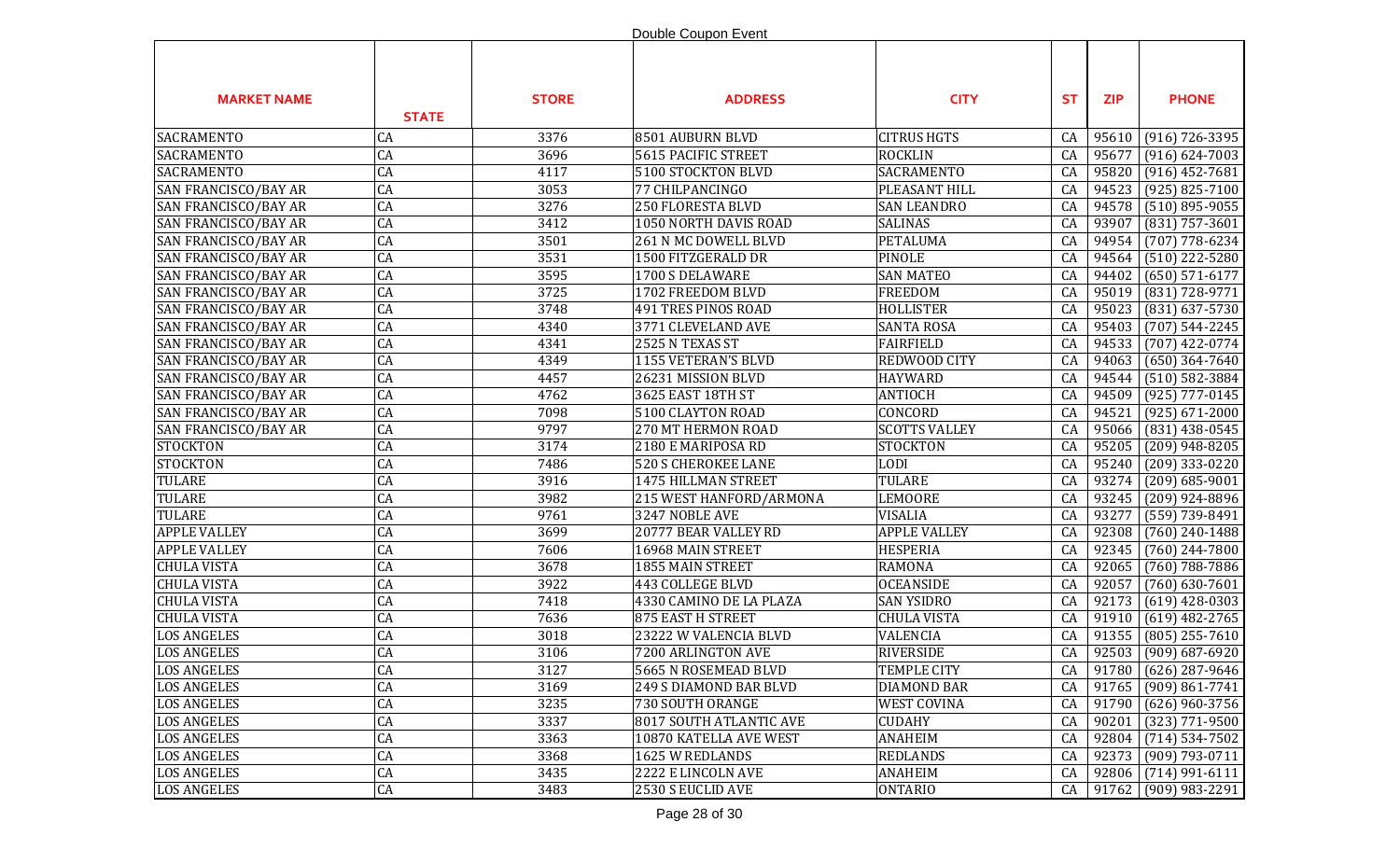|                     |                        |              | Double Coupon Event           |                        |           |            |                      |
|---------------------|------------------------|--------------|-------------------------------|------------------------|-----------|------------|----------------------|
| <b>MARKET NAME</b>  | <b>STATE</b>           | <b>STORE</b> | <b>ADDRESS</b>                | <b>CITY</b>            | <b>ST</b> | <b>ZIP</b> | <b>PHONE</b>         |
| <b>LOS ANGELES</b>  | <b>CA</b>              | 3708         | 300 S HIGHLAND SPRINGS        | <b>BANNING</b>         | CA        | 92220      | $(909) 769 - 1394$   |
| <b>LOS ANGELES</b>  | CA                     | 3828         | 26471 YNEZ ROAD               | <b>TEMECULA</b>        | CA        | 92591      | $(909)$ 296-1570     |
| <b>LOS ANGELES</b>  | CA                     | 3834         | 1000 SAN FERNANDO RD          | <b>BURBANK</b>         | CA        | 91504      | $(818) 843 - 4221$   |
| <b>LOS ANGELES</b>  | CA                     | 4007         | 5704 E WHITTIER BLVD          | COMMERCE               | CA        | 90022      | $(323) 724 - 2750$   |
| <b>LOS ANGELES</b>  | CA                     | 4047         | 2200 HARBOR BLVD              | <b>COSTA MESA</b>      | CA        | 92627      | $(949) 646 - 7701$   |
| <b>LOS ANGELES</b>  | CA                     | 4281         | 1162 N CITRUS AVE             | COVINA                 | CA        | 91722      | $(626)$ 967-1455     |
| <b>LOS ANGELES</b>  | CA                     | 4320         | 10400 ROSECRANS               | <b>BELLFLOWER</b>      | CA        | 90706      | $(662)$ 925-9561     |
| <b>LOS ANGELES</b>  | CA                     | 4371         | 2875 SANTA MARIA WAY          | <b>SANTA MARIA</b>     | CA        | 93455      | $(805)$ 937-6351     |
| <b>LOS ANGELES</b>  | CA                     | 4421         | 13007 SHERMAN WAY             | NORTH HOLLYWOOD        | CA        | 91605      | $(818) 764 - 0250$   |
| <b>LOS ANGELES</b>  | CA                     | 4432         | 3001 IOWA AVENUE              | <b>RIVERSIDE</b>       | CA        | 92507      | $(909) 784 - 2383$   |
| <b>LOS ANGELES</b>  | CA                     | 4474         | 19330 HAWTHORNE BLVD          | <b>TORRANCE</b>        | CA        | 90503      | $(310) 542 - 8645$   |
| <b>LOS ANGELES</b>  | CA                     | 4706         | 375 EAST ALLESSANDRO BLVD     | <b>RIVERSIDE</b>       | CA        | 92508      | (909) 789-1076       |
| <b>LOS ANGELES</b>  | CA                     | 4749         | 1670 EAST FOURTH              | <b>ONTARIO</b>         | CA        | 91764      | $(909)$ 984-6119     |
| <b>LOS ANGELES</b>  | $\overline{CA}$        | 4987         | <b>500 CARSON TOWN CENTER</b> | <b>CARSON</b>          | CA        | 90745      | $(310)$ 533-0285     |
| <b>LOS ANGELES</b>  | CA                     | 7047         | 220 W STETSON AVE             | <b>HEMET</b>           | CA        | 92543      | $(909)$ 925-7741     |
| <b>LOS ANGELES</b>  | CA                     | 7165         | 940 ARNEILL RD                | CAMARILLO              | CA        | 93010      | $(805) 484 - 4311$   |
| <b>LOS ANGELES</b>  | CA                     | 7175         | 7840 LIMONITE AVE             | <b>RIVERSIDE</b>       | CA        | 92509      | $(909)$ 681-3391     |
| <b>LOS ANGELES</b>  | $\overline{CA}$        | 7195         | <b>6865 HOLLISTER AVE</b>     | <b>GOLETA</b>          | CA        | 93117      | $(805)$ 968-4462     |
| <b>LOS ANGELES</b>  | CA                     | 7225         | 6310 W 3RD STREET             | <b>LOS ANGELES</b>     | CA        | 90036      | $(323)$ 933-7306     |
| <b>LOS ANGELES</b>  | CA                     | 7552         | 1570 W BRANCH ST              | ARROYO GRANDE          | CA        | 93420      | $(805)$ 481-8484     |
| <b>LOS ANGELES</b>  | CA                     | 7587         | 17099 VALLEY BLVD             | <b>FONTANA</b>         | CA        | 92335      | $(909)$ 822-2004     |
| <b>LOS ANGELES</b>  | CA                     | 7619         | 3980 EL CAMINO REAL           | <b>ATASCADERO</b>      | CA        | 93422      | $(805)$ 466-7700     |
| <b>LOS ANGELES</b>  | CA                     | 7625         | 5850 S VERMONT AVENUE         | <b>LOS ANGELES</b>     | CA        | 90044      | $(323)$ 753-1464     |
| <b>LOS ANGELES</b>  | CA                     | 7639         | <b>895 FAUKNER ROAD</b>       | <b>SANTA PAULA</b>     | CA        | 93060      | $(805)$ 525-6989     |
| <b>LOS ANGELES</b>  | CA                     | 9328         | 2900 BELLFLOWER BOULEVARD     | <b>LONG BEACH</b>      | CA        | 90815      | $(562)$ 377-0618     |
| <b>RIDGECREST</b>   | CA                     | 3865         | 910 NORTH CHINA LAKE BLVD     | <b>RIDGECREST</b>      | CA        | 93555      | $(760)$ 446-6591     |
| <b>BLYTHE</b>       | CA                     | 3881         | 1455 W HOBSON                 | <b>BLYTHE</b>          | CA        | 92225      | $(760)$ 921-8442     |
| <b>EL CENTRO</b>    | CA                     | 3151         | 1950 NORTH IMPERIAL AVE       | <b>EL CENTRO</b>       | CA        | 92243      | $(760)$ 337-8112     |
| <b>LAS VEGAS</b>    | <b>NV</b>              | 3095         | 2671 LAS VEGAS BLVD N         | <b>NORTH LAS VEGAS</b> | <b>NV</b> | 89030      | $(702)$ 642-2183     |
| <b>LAS VEGAS</b>    | <b>NV</b>              | 3592         | 5051 E BONANZA RD             | <b>LAS VEGAS</b>       | <b>NV</b> | 89110      | $(702)$ 459-2000     |
| <b>LAS VEGAS</b>    | <b>NV</b>              | 3680         | 3760 EAST SUNSET ROAD         | <b>LAS VEGAS</b>       | <b>NV</b> |            | 89120 (702) 458-8008 |
| <b>LAS VEGAS</b>    | <b>NV</b>              | 3719         | 4500 NORTH RANCHO DRIVE       | <b>LAS VEGAS</b>       | NV        |            | 89130 (702) 658-5977 |
| <b>LAS VEGAS</b>    | <b>NV</b>              | 3857         | 732 SOUTH RACETRACK RD        | <b>HENDERSON</b>       | <b>NV</b> | 89015      | $(702)$ 564-8860     |
| <b>LAS VEGAS</b>    | <b>NV</b>              | 4369         | 2975 E SAHARA AVE             | <b>LAS VEGAS</b>       | <b>NV</b> | 89104      | $(702)$ 457-1037     |
| <b>LAS VEGAS</b>    | <b>NV</b>              | 9389         | 7501 W WASHINGTON             | <b>LAS VEGAS</b>       | <b>NV</b> | 89128      | $(702)$ 255-8666     |
| <b>LAS VEGAS</b>    | <b>NV</b>              | 9819         | 10405 S EASTERN AVENUE        | <b>HENDERSON</b>       | <b>NV</b> | 89052      | $(702)$ 407-9001     |
| <b>NOGALES</b>      | $\mathbf{A}\mathbf{Z}$ | 3923         | 300 WEST MARIPOSA RD          | <b>NOGALES</b>         | AZ        | 85621      | $(602) 761 - 4844$   |
| <b>PALM SPRINGS</b> | CA                     | 4857         | 14011 PALM DRIVE              | DESERT HOT SPRINGS     | CA        | 92240      | $(760)$ 329-1093     |
| <b>PALM SPRINGS</b> | CA                     | 7551         | 81691 HWY 111                 | <b>INDIO</b>           | CA        | 92201      | $(760)$ 342-2199     |